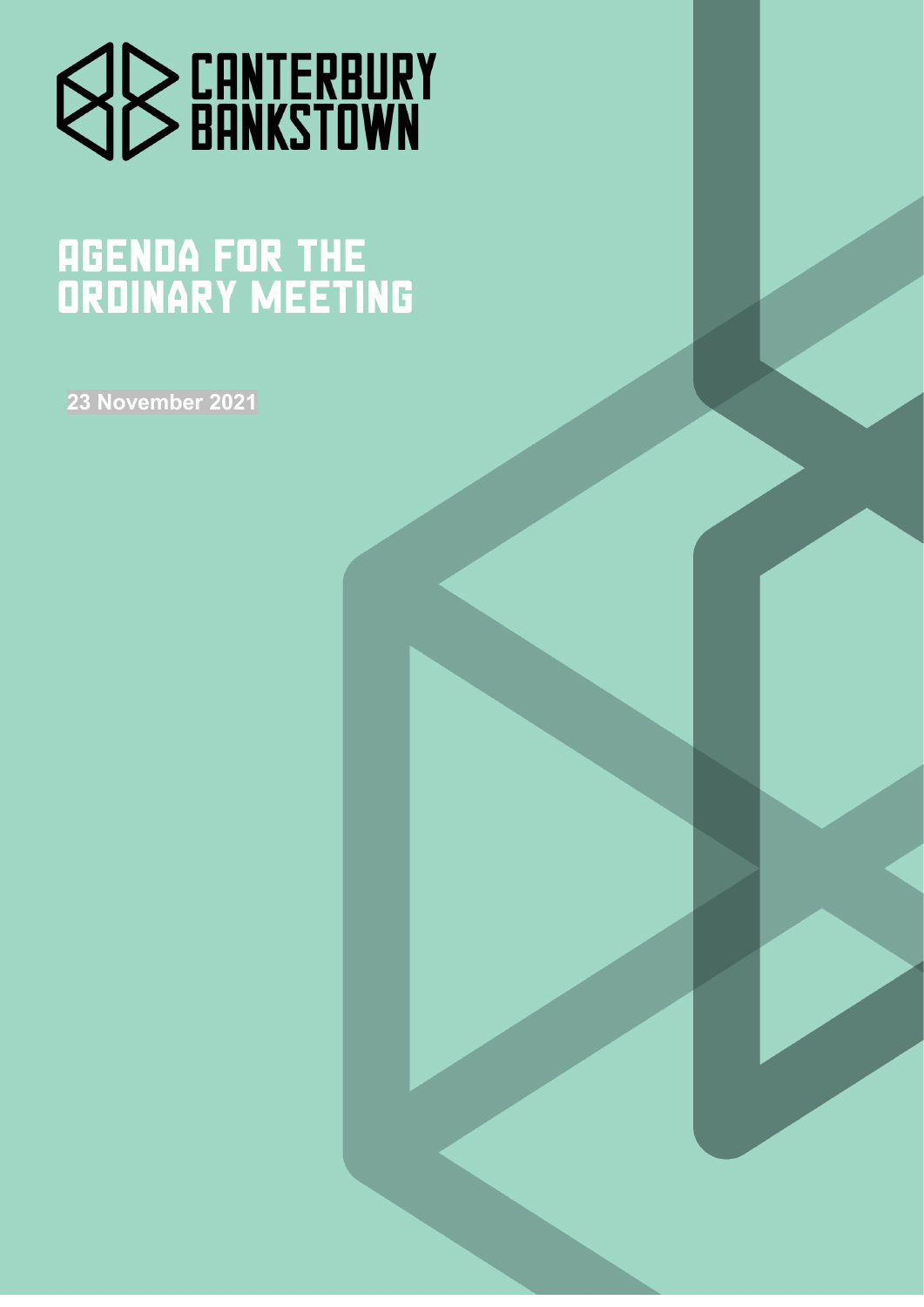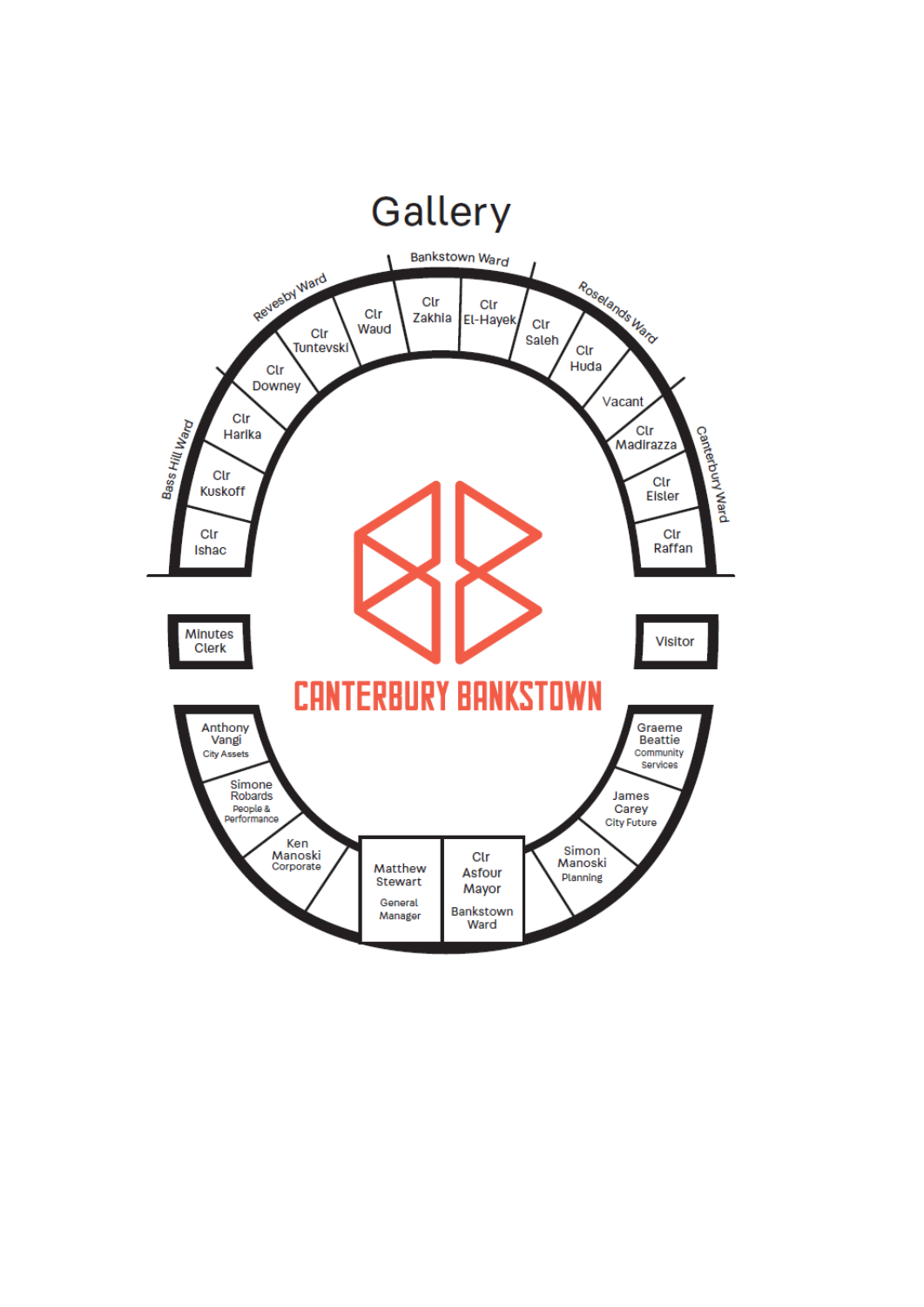# **ORDER OF BUSINESS**

| $\mathbf{1}$   |                                                                 |                                                                                                                                                                                                                                                                          |                |  |
|----------------|-----------------------------------------------------------------|--------------------------------------------------------------------------------------------------------------------------------------------------------------------------------------------------------------------------------------------------------------------------|----------------|--|
|                | 1.1                                                             | Minutes of the Ordinary Meeting of Council of 26 October 2021                                                                                                                                                                                                            | $\overline{7}$ |  |
| $\overline{2}$ |                                                                 |                                                                                                                                                                                                                                                                          |                |  |
| 3              | DECLARATIONS OF PECUNIARY INTEREST OR NON-PECUNIARY CONFLICT OF |                                                                                                                                                                                                                                                                          |                |  |
| 4              |                                                                 |                                                                                                                                                                                                                                                                          |                |  |
|                | 4.1                                                             | <b>Australia Day Honours 2022</b>                                                                                                                                                                                                                                        | 29             |  |
|                | 4.2                                                             | <b>Council Achievements</b>                                                                                                                                                                                                                                              | 31             |  |
|                | 4.3                                                             | <b>Thank You</b>                                                                                                                                                                                                                                                         | 33             |  |
|                | 4.4                                                             | Mayors Christmas Message                                                                                                                                                                                                                                                 | 35             |  |
| 5              |                                                                 |                                                                                                                                                                                                                                                                          |                |  |
|                | 5.1                                                             | Report on Council's Performance in the Assessment of Development<br>Applications for the first quarter of the 2021/22 financial year, Clause 4.6<br>Variations Approved for the first quarter of the 2021/22 financial year and<br><b>Planning Related Legal Appeals</b> | 39             |  |
| 6              |                                                                 |                                                                                                                                                                                                                                                                          |                |  |
| 7              |                                                                 |                                                                                                                                                                                                                                                                          |                |  |
|                | 7.1                                                             | Quarterly Review of the 21/22 Operational Plan and Budget to 30 September<br>2021                                                                                                                                                                                        | 49             |  |
|                | 7.2                                                             | Code of Meeting Practice - 2022 Schedule of Meetings                                                                                                                                                                                                                     | 57             |  |
|                | 7.3                                                             | Code of Conduct Complaints Report                                                                                                                                                                                                                                        | 61             |  |
|                | 7.4                                                             | CBCity 2028 - End of Term Report 2017-2021                                                                                                                                                                                                                               | 63             |  |
|                | 7.5                                                             | 2020/21 Annual Financial Reports                                                                                                                                                                                                                                         | 67             |  |
|                | 7.6                                                             | Cash and Investment Report as at 31 October 2021                                                                                                                                                                                                                         | 77             |  |
| 8              |                                                                 |                                                                                                                                                                                                                                                                          |                |  |
| 9              |                                                                 |                                                                                                                                                                                                                                                                          |                |  |
|                | 9.1                                                             | Minutes of the Traffic Committee Meeting held on 9 November 2021                                                                                                                                                                                                         | 85             |  |
| 10             |                                                                 |                                                                                                                                                                                                                                                                          |                |  |
|                | 10.1                                                            | <b>Notice of Motions</b>                                                                                                                                                                                                                                                 | 89             |  |
|                | 10.2                                                            | Red-Light Speed Camera Milperra - Councillor Linda Downey                                                                                                                                                                                                                | 91             |  |
|                | 10.3                                                            | Thank You - Councillor Linda Eisler                                                                                                                                                                                                                                      | 93             |  |
|                |                                                                 | 10.4 NSW Electoral Commission - Councillor Linda Downey                                                                                                                                                                                                                  | 95             |  |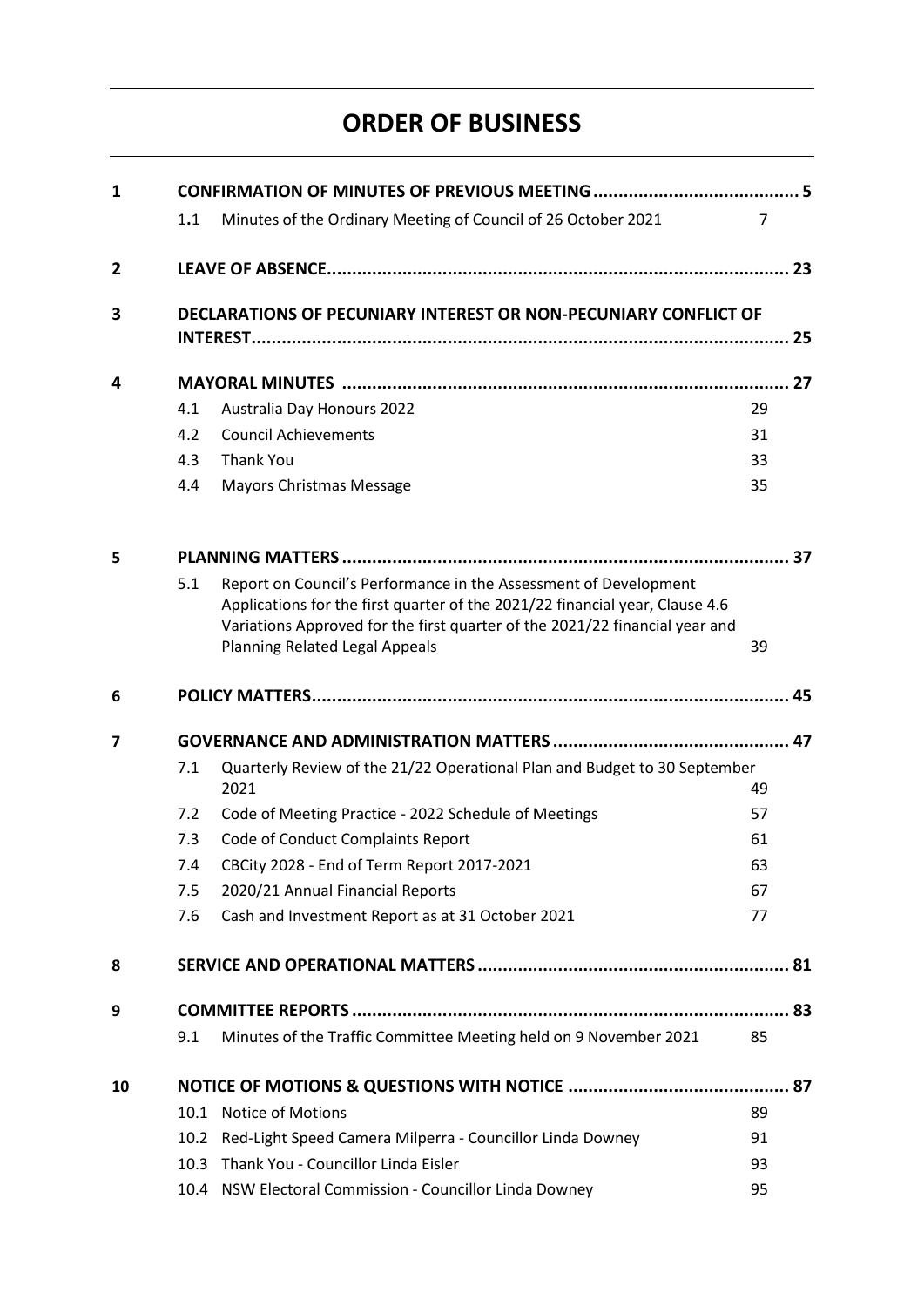|    | 10.5 NSW Senior Australian of the Year - Councillor Bilal El-Hayek                       | 97  |
|----|------------------------------------------------------------------------------------------|-----|
|    | 10.6 Dual Naming of Suburbs in CBCITY with Aboriginal names - Councillor Linda<br>Downey | 99  |
|    |                                                                                          |     |
| 11 |                                                                                          | 101 |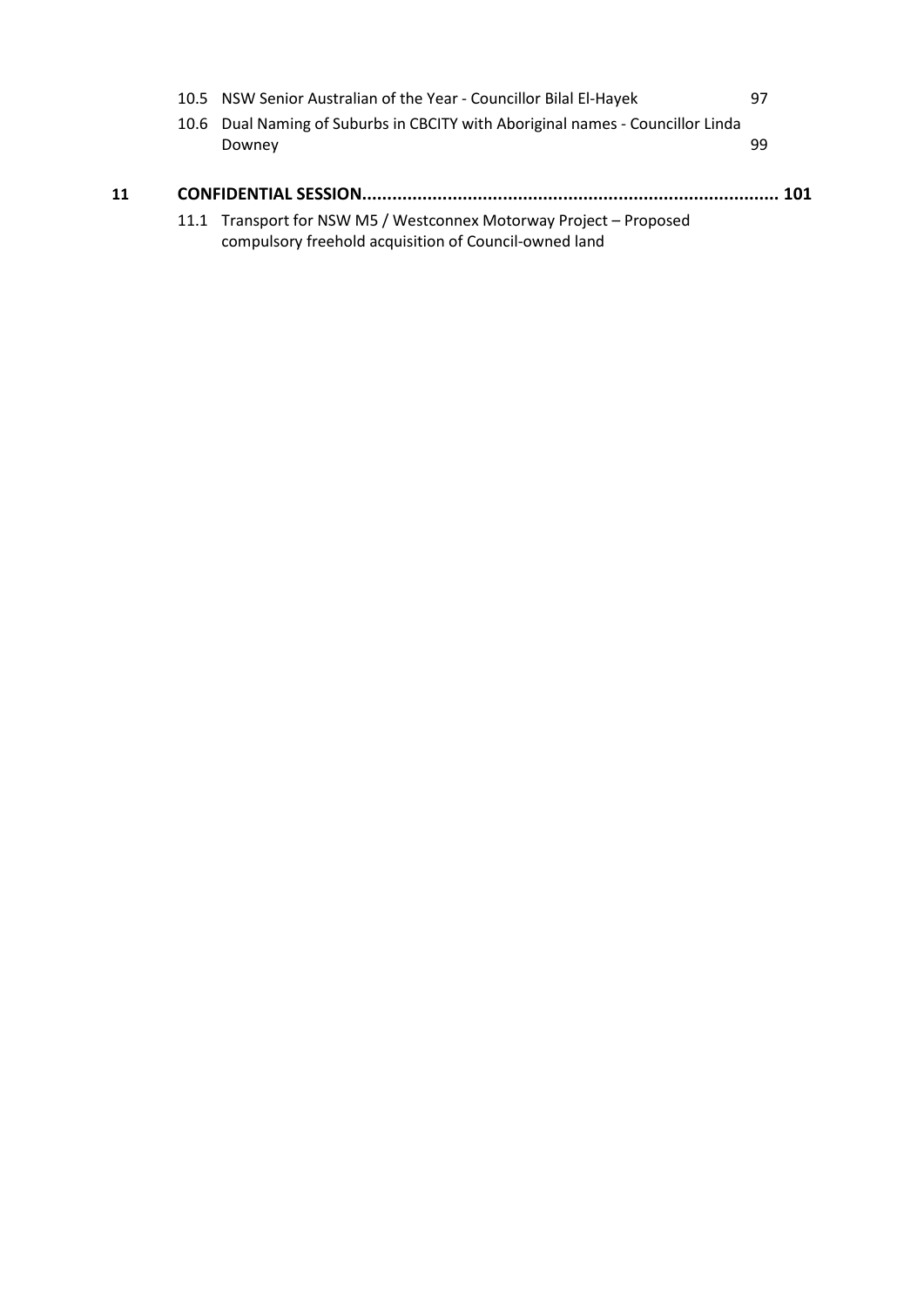## <span id="page-4-0"></span>**1 CONFIRMATION OF MINUTES OF PREVIOUS MEETING**

The following minutes are submitted for confirmation -

1.1 Minutes of the Ordinary Meeting of Council of 26 October 2021 ....................................[.7](#page-6-0)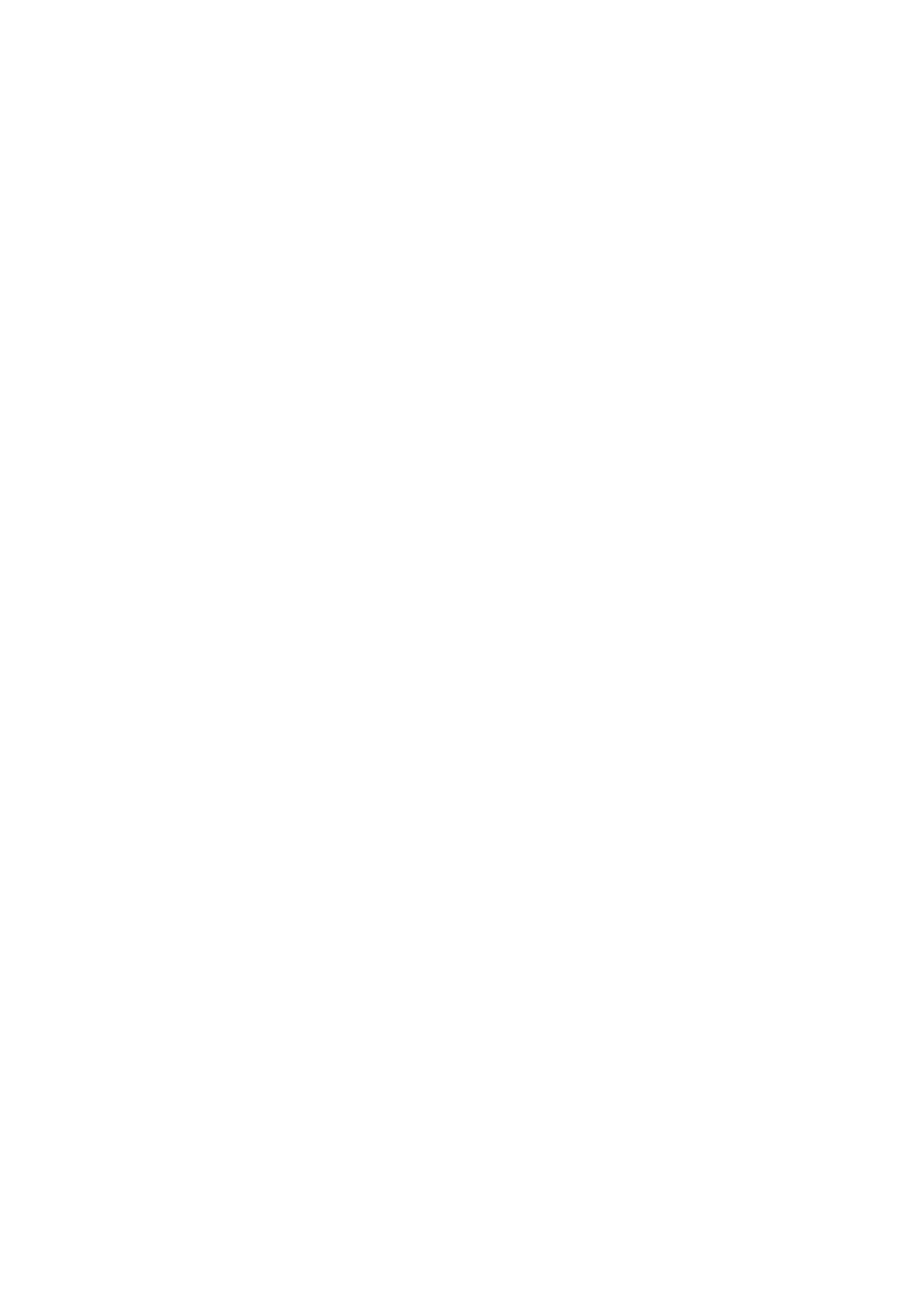#### **MINUTES OF THE**

#### **ORDINARY MEETING OF COUNCIL**

#### **HELD IN COUNCIL CHAMBERS**

#### **ON 26 OCTOBER 2021**

<span id="page-6-0"></span>

| <b>PRESENT:</b>                                | His Worship the Mayor, Councillor Asfour<br>Councillors El-Hayek, Ishac, Downey, Saleh, Madirazza, Harika, Tuntevski                                                                                                                                                              |
|------------------------------------------------|-----------------------------------------------------------------------------------------------------------------------------------------------------------------------------------------------------------------------------------------------------------------------------------|
| <b>PRESENT BY AUDIO</b><br><b>VISUAL LINK:</b> | Councillors Raffan, Zakhia, Waud, Eisler                                                                                                                                                                                                                                          |
| <b>APOLOGIES</b>                               | Councillors Huda, Kuskoff                                                                                                                                                                                                                                                         |
|                                                | HIS WORSHIP THE MAYOR DECLARED THE MEETING OPEN AT 6.05PM.                                                                                                                                                                                                                        |
|                                                | <b>COUNCILLOR ATTENDING REMOTELY</b>                                                                                                                                                                                                                                              |
| (1456)                                         | <b>CLR. TUNTEVSKI:/CLR. ISHAC</b>                                                                                                                                                                                                                                                 |
|                                                | RESOLVED that permission be granted to Councillors Raffan, Zakhia, Waud and Eisler<br>to attend the meeting remotely by zoom.                                                                                                                                                     |
|                                                | - CARRIED                                                                                                                                                                                                                                                                         |
|                                                | <b>ACKNOWLEDGEMENT OF COUNTRY</b><br>THE MAYOR ACKNOWLEDGED THE TRADITIONAL OWNERS OF THE LAND WHERE WE<br>ARE MEETING TODAY THE DARUG (DARAG, DHARUG, DARUK AND DHARUK) AND THE<br>EORA PEOPLES, AND PAID RESPECT TO THEIR ANCIENT CULTURE AND THEIR ELDERS<br>PAST AND PRESENT. |
| <b>REF:</b>                                    | <b>CONFIRMATION OF MINUTES</b>                                                                                                                                                                                                                                                    |
| (1457)                                         | <b>CLR. DOWNEY:/CLR. HARIKA</b>                                                                                                                                                                                                                                                   |
|                                                | RESOLVED that the minutes of the Ordinary Council Meeting held on 28 September<br>2021 be adopted.                                                                                                                                                                                |
|                                                | - CARRIED                                                                                                                                                                                                                                                                         |
| (1458)                                         | <b>CLR. DOWNEY:/CLR. HARIKA</b>                                                                                                                                                                                                                                                   |
|                                                | RESOLVED that the minutes of the Extraordinary Council Meeting held on 28<br>September 2021 be adopted.                                                                                                                                                                           |
|                                                | - CARRIED                                                                                                                                                                                                                                                                         |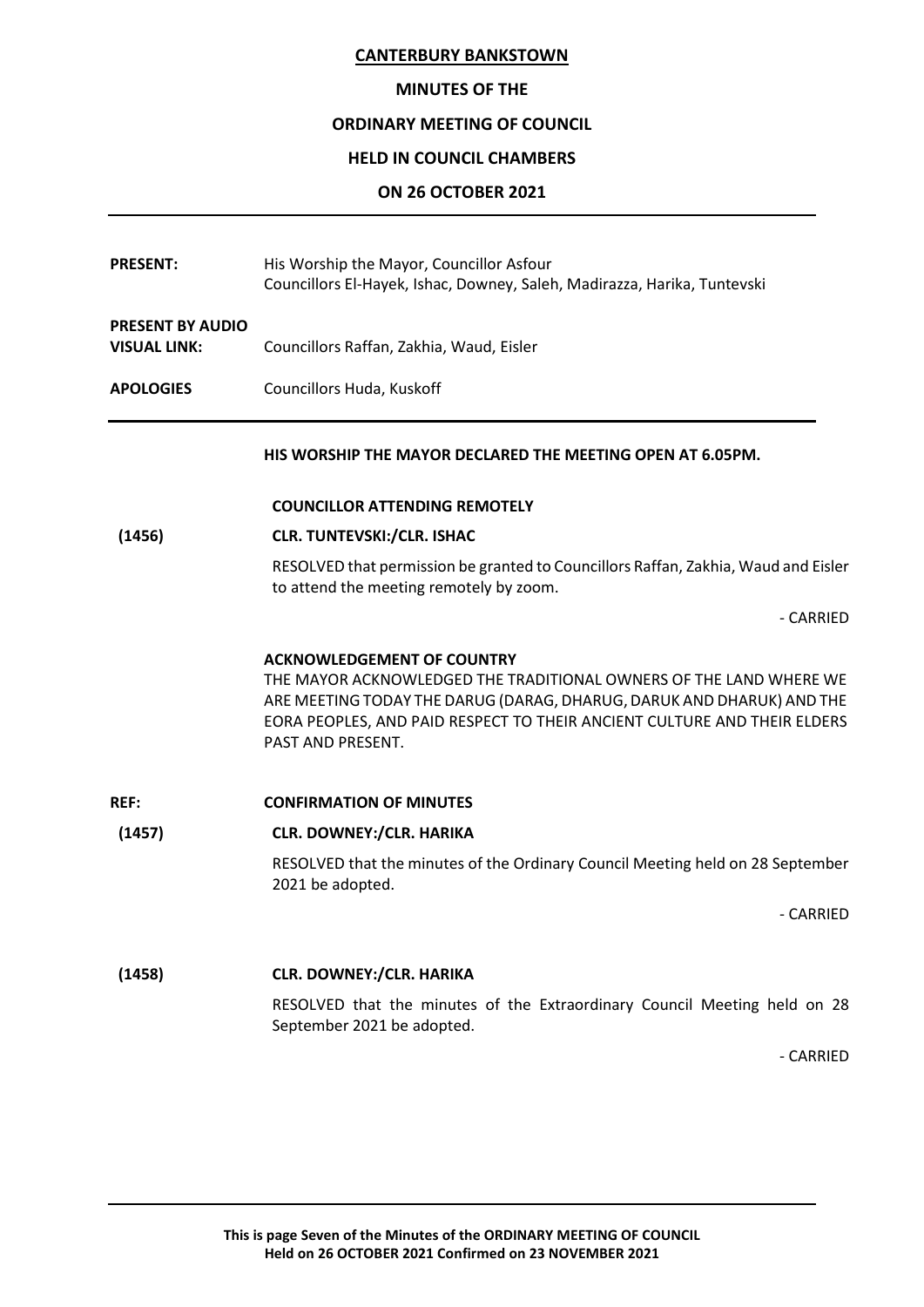#### **MINUTES OF THE**

#### **ORDINARY MEETING OF COUNCIL**

#### **HELD IN COUNCIL CHAMBERS**

#### **ON 26 OCTOBER 2021**

#### **SECTION 2: LEAVE OF ABSENCE**

#### **(1459) CLR. DOWNEY:/CLR. TUNTEVSKI**

RESOLVED that Leave of Absence be granted to Councillor Huda due to health reasons and Councillor Kuskoff due to personal reasons.

**CARRIED** 

#### **SECTION 3: DECLARATIONS OF PECUNIARY INTEREST OR NON-PECUNIARY CONFLICT OF INTEREST**

In respect of Item 7.4 – 2021 COVID Relief Grants, Clr Saleh declared a significant, Non Pecuniary Conflict of Interest due to her working association with Riverwood Community Centre who are one of the recipients of a grant and also auspiced a number of other grant applications, and as such she will vacate the meeting taking no part in debate.

In respect of Item 7.4 – 2021 COVID Relief Grants, Clr El-Hayek declared a significant, Non Pecuniary Conflict of Interest due to his association with the Lighthouse Community Support Inc. who are one of the recipients of a grant and as such he will vacate the meeting taking no part in debate.

In respect of Item 7.4 – 2021 COVID Relief Grants, Clr Zakhia declared a significant, Non Pecuniary Conflict of Interest due to his association with the Zahle Association Incorporation who are one of the recipients of a grant and as such he will vacate the meeting taking no part in debate.

In respect of Item 7.4 – 2021 COVID Relief Grants, Councillor Harika declared a non-significant, Non Pecuniary Conflict of Interest due to her membership of the congregations of St Charbel's who are recipients of a grant. Councillor Harika advised that it will not affect her consideration of the item and she will remain in the Chamber.

In respect of Item 7.4 – 2021 COVID Relief Grants, Councillor Ishac declared a non-significant, Non Pecuniary Conflict of Interest due to his membership of the congregations of St Charbel's who are recipients of a grant. Councillor Ishac advised that it will not affect his consideration of the item and he will remain in the Chamber.

In respect of Item 7.4 – 2021 COVID Relief grants, the Mayor Asfour declared a non-significant, Non Pecuniary Conflict of Interest due to his role as Mayor where he is an Honorary Patron of one of the recipients of a grant. He is also a member of the congregations St Charbel's, St Johns and St Nicholas Antiochian Orthodox Churches who are also recipients of a grant. Mayor Asfour advised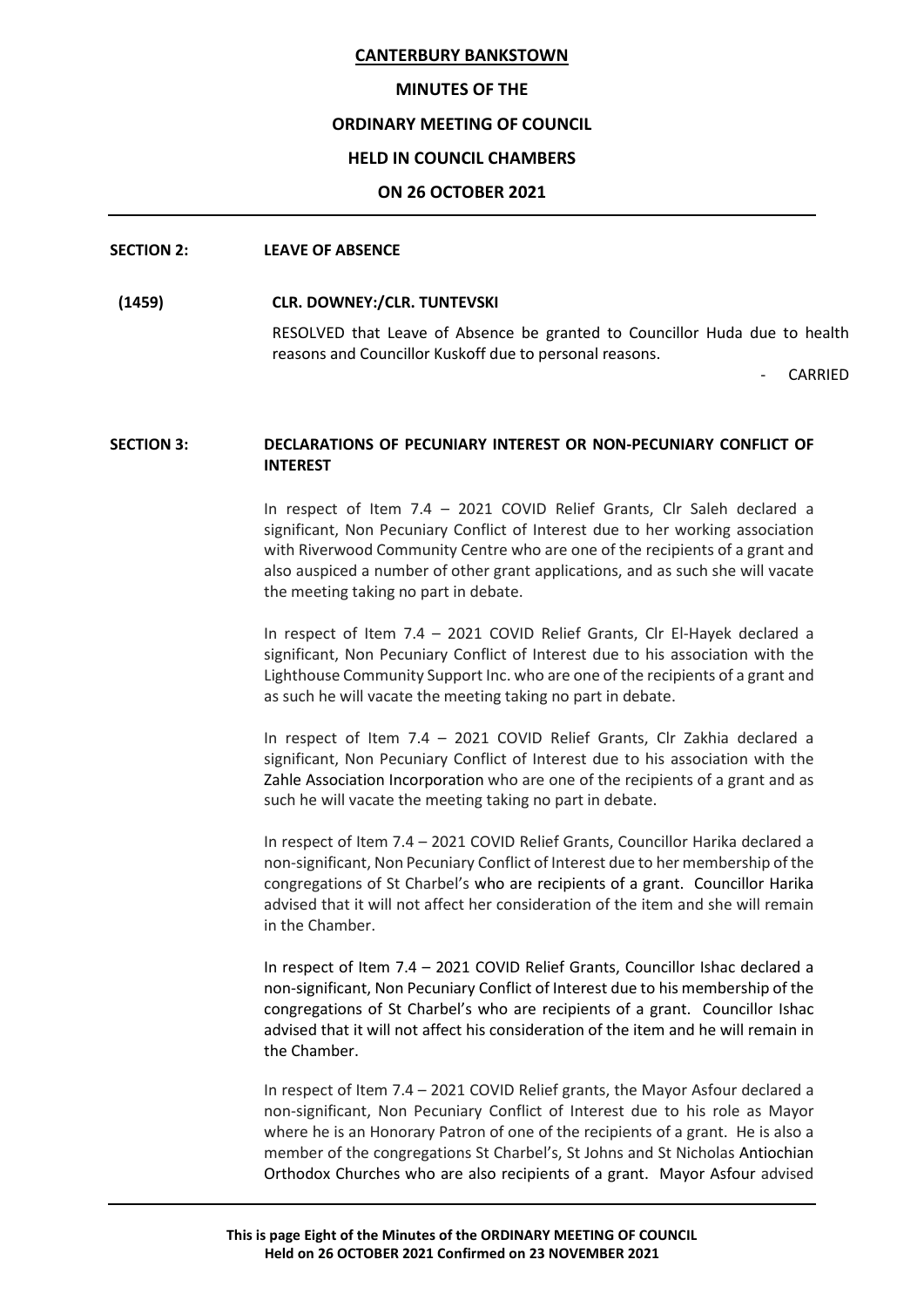#### **MINUTES OF THE**

#### **ORDINARY MEETING OF COUNCIL**

#### **HELD IN COUNCIL CHAMBERS**

#### **ON 26 OCTOBER 2021**

that it will not affect his consideration of the item and he will remain in the Chamber.

#### **SECTION 4: MAYORAL MINUTES**

**ITEM 4.1 BACK TO BUSINESS (1460) CLR. ASFOUR**

RESOLVED that the Mayoral Minute be noted.

- CARRIED

**ITEM 4.2 COVID GRANT**

**(1461) CLR. ASFOUR**

#### RESOLVED that

- 1. The Mayoral Minute be noted.
- 2. The General Manger finalise the necessary administrative obligations required under the Grant agreement..

- CARRIED

**ITEM 4.3 LOCAL COMMUNITY BASED DONATIONS**

#### **(1462) CLR. ASFOUR**

RESOLVED that

- 1. Council support Padstow Community Care by way of \$250 donation to help with launching its Spring Exercise Challenge.
- 2. Council support the Zonta Club's request through sponsoring an award in their 2021-2022 Citizenship Award by way of a \$250 donation, and that any future requests for assistance be made through Council's Community Grants and Event Sponsorship Program.
- 3. Council support Muslim Care through a \$270 donation that can be used towards the cost to hire Lakemba Seniors Citizen Centre, and that any future requests for assistance be made through Council's Community Grants and Event Sponsorship Program.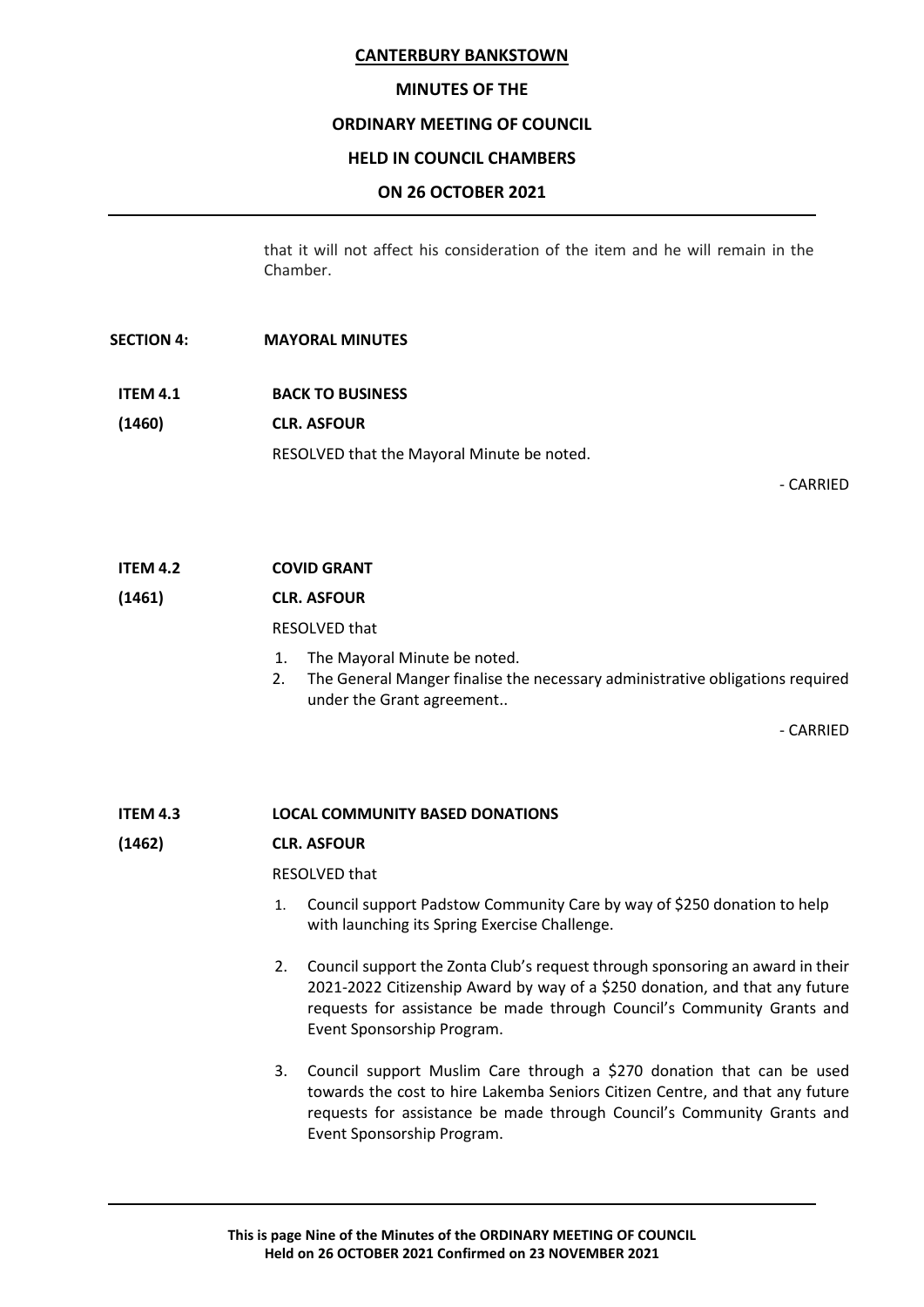#### **MINUTES OF THE**

#### **ORDINARY MEETING OF COUNCIL**

#### **HELD IN COUNCIL CHAMBERS**

#### **ON 26 OCTOBER 2021**

4. These funds be made available from the Community Grants and Event Sponsorship Program Budget.

- CARRIED

#### **SECTION 5: PLANNING MATTERS**

#### **ITEM 5.1 PLANNING PROPOSAL - 34 ALLAN AVENUE, BELMORE AND BENDA STREET RESERVE, BELMORE**

**(1463) CLR. DOWNEY:/CLR. EISLER**

RESOLVED that

1. Council prepare and submit a Planning Proposal for the following properties to seek a Gateway Determination from the Department of Planning, Industry & Environment (the Department):

For the land at 34 Allan Avenue, Belmore:

- a) Amend the zoning of the land from Zone RE1 Public Recreation to Zone R3 Medium Density Residential;
- b) Permit a maximum Floor Space Ratio of 0.5:1;
- c) Permit a maximum of 8.5m Height of Building;
- d) Apply  $460m^2$  minimum Lot Size Area;
- e) Remove the subject site from the Land Reservation Acquisition Map.

For the land known as Benda Street Reserve:

- f) Amend the zoning of the land from Zone R3 Medium Density Residential to Zone RE1 Public Recreation;
- g) Remove a maximum Floor Space Ratio of 0.5:1;
- h) Remove a maximum of 8.5m Height of Building;
- i) Remove  $460m<sup>2</sup>$  minimum Lot Size Area.
- 2. Council exhibit the Planning Proposal in accordance with the Gateway Determination issued by the Department.
- 3. Council seek delegation from the Department as the local plan making authority.
- 4. The General Manager be delegated authority to make relevant changes to the Planning Proposal as required by the Gateway Determination.
- 5. Council consider a further report post exhibition including outcomes of the consultation process.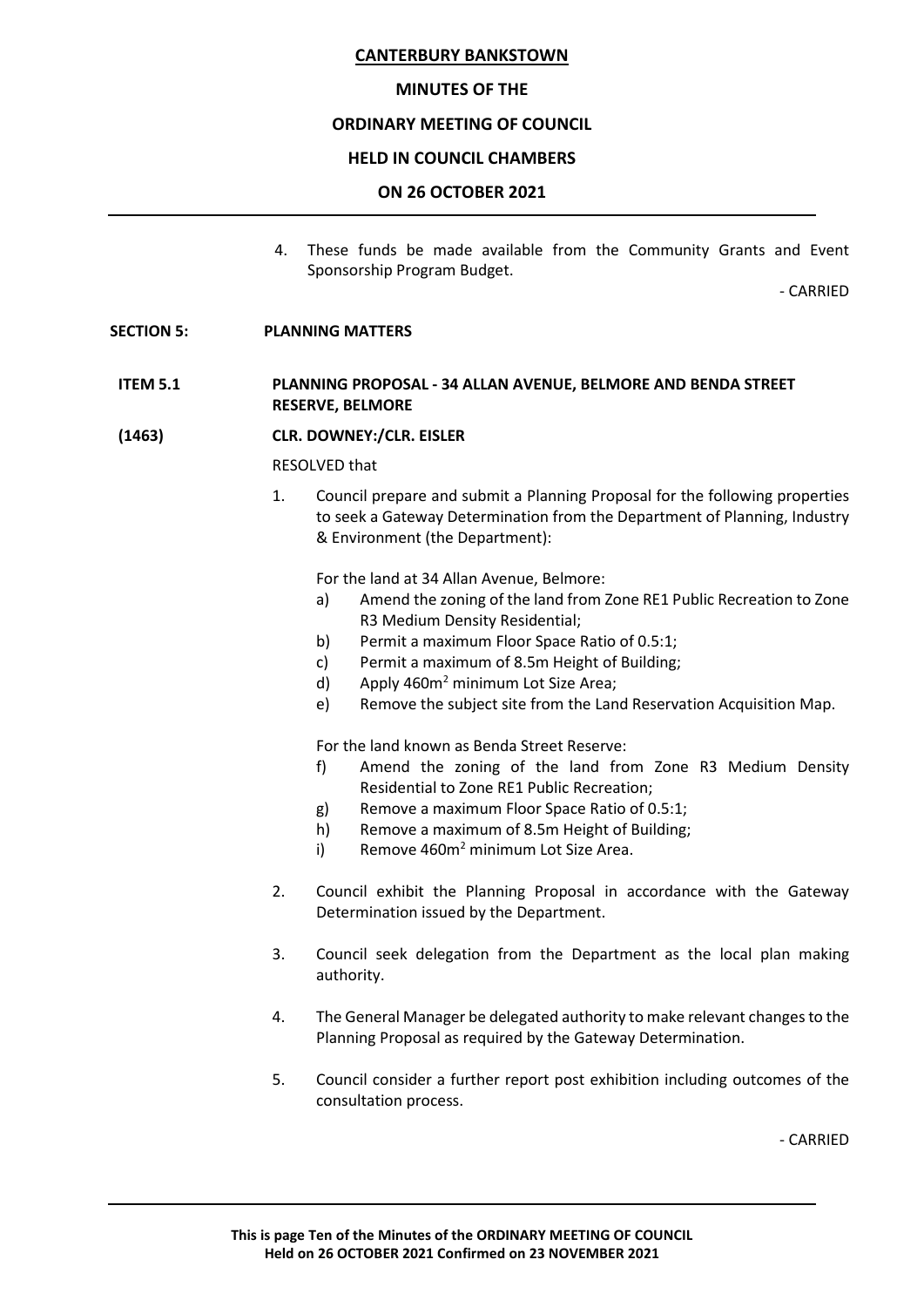#### **MINUTES OF THE**

#### **ORDINARY MEETING OF COUNCIL**

#### **HELD IN COUNCIL CHAMBERS**

#### **ON 26 OCTOBER 2021**

**For: -** Clrs Asfour, Downey, Eisler, El-Hayek, Harika, Ishac, Madirazza, Raffan, Saleh, Tuntevski, Waud and Zakhia **Against:-** Nil **ITEM 5.2 DRAFT AFFORDABLE HOUSING CONTRIBUTION SCHEME AND PLANNING PROPOSAL (1464) CLR. DOWNEY:/CLR. EL-HAYEK** RESOLVED that 1. Council prepare and submit the planning proposal, as provided in Attachment A, to the Department of Planning, Industry and Environment to seek a Gateway Determination. 2. Council seek authority from the Department of Planning, Industry and Environment to exercise the delegation in relation to the plan making functions under section 3.36(2) of the Environmental Planning and Assessment Act 1979. 3. Subject to the issue of a Gateway Determination, Council exhibit the planning proposal and the Draft Affordable Housing Contribution Scheme concurrently, and the matter be reported to Council following the exhibition. - CARRIED **For:-** Clrs Asfour, Downey, Eisler, El-Hayek, Harika, Ishac, Madirazza, Raffan, Saleh, Tuntevski, Waud and Zakhia **Against:-** Nil **SECTION 6: POLICY MATTERS**  Nil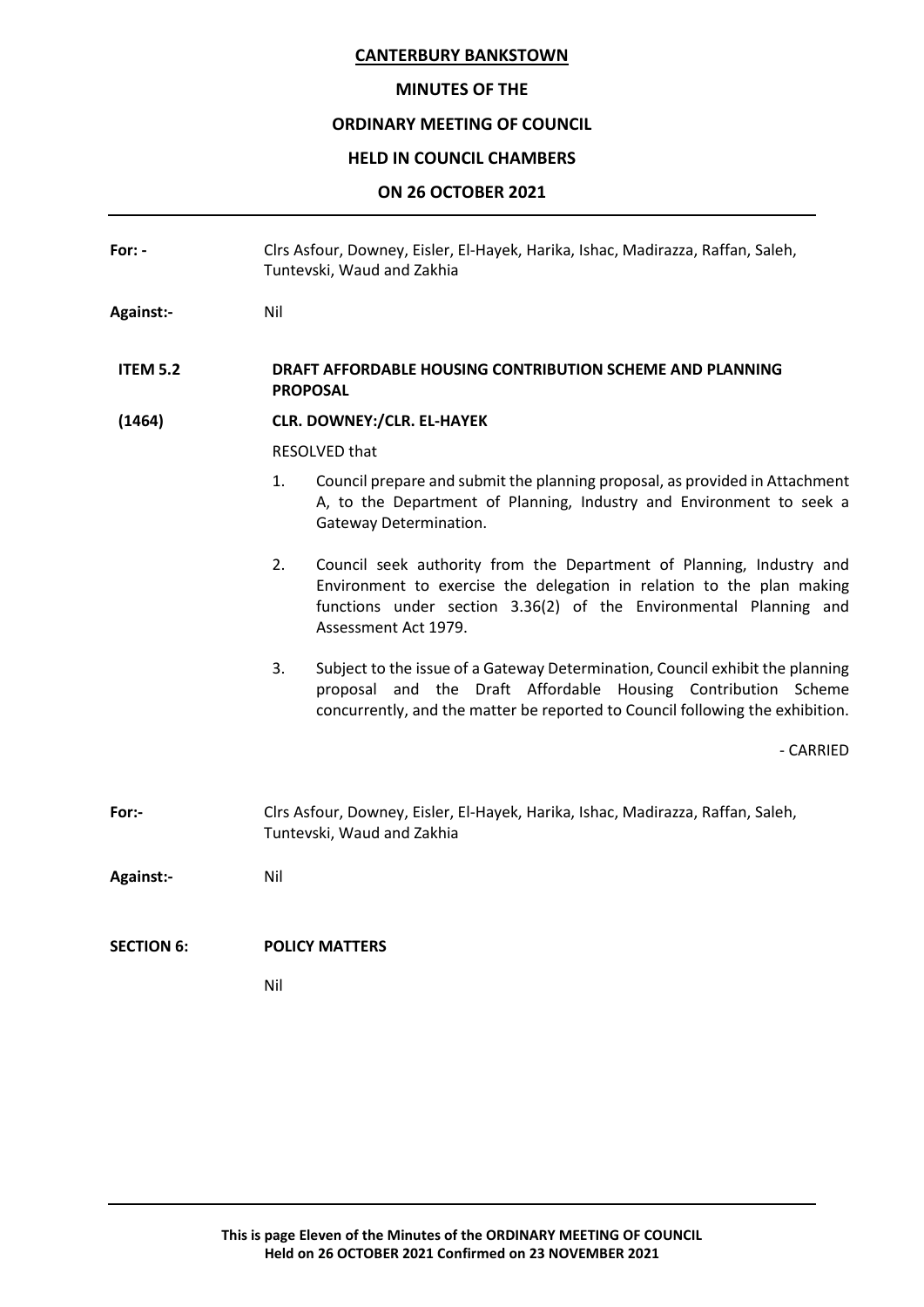#### **MINUTES OF THE**

#### **ORDINARY MEETING OF COUNCIL**

#### **HELD IN COUNCIL CHAMBERS**

#### **ON 26 OCTOBER 2021**

#### **SECTION 7: GOVERNANCE AND ADMINISTRATION MATTERS**

#### **(1465) CLR. TUNTEVSKI:/CLR. DOWNEY**

RESOLVED that in accordance with Council's Code of Meeting Practice, Council adopts all the recommendations of the Governance and Administration Reports with the exception of Item 7.4.

- CARRIED

#### **ITEM 7.1 2021 LOCAL GOVERNMENT ELECTIONS - IMPORTANT DATES AND EVENTS**

#### **(1466) CLR. TUNTEVSKI:/CLR. DOWNEY**

RESOLVED that

- 1. The information be noted.
- 2. Council authorise the outgoing Mayor to continue to fulfil Council's civic and ceremonial functions for the period between Election Day and the holding of the Mayoral Election, as outlined in the report.

- CARRIED

**ITEM 7.2 DISCLOSURE OF INTEREST RETURNS 2020-21**

#### **(1467) CLR. TUNTEVSKI:/CLR. DOWNEY**

RESOLVED that the tabling of the Disclosure of interest Returns for 2020-21 be noted.

- CARRIED

## **ITEM 7.3 PROPOSED FEE AND CHARGE FOR REGIONALLY SIGNIFICANT DEVELOPMENT APPLICATIONS (1468) CLR. TUNTEVSKI:/CLR. DOWNEY** RESOLVED that Council adopt the Fees and Charges outlined in the report.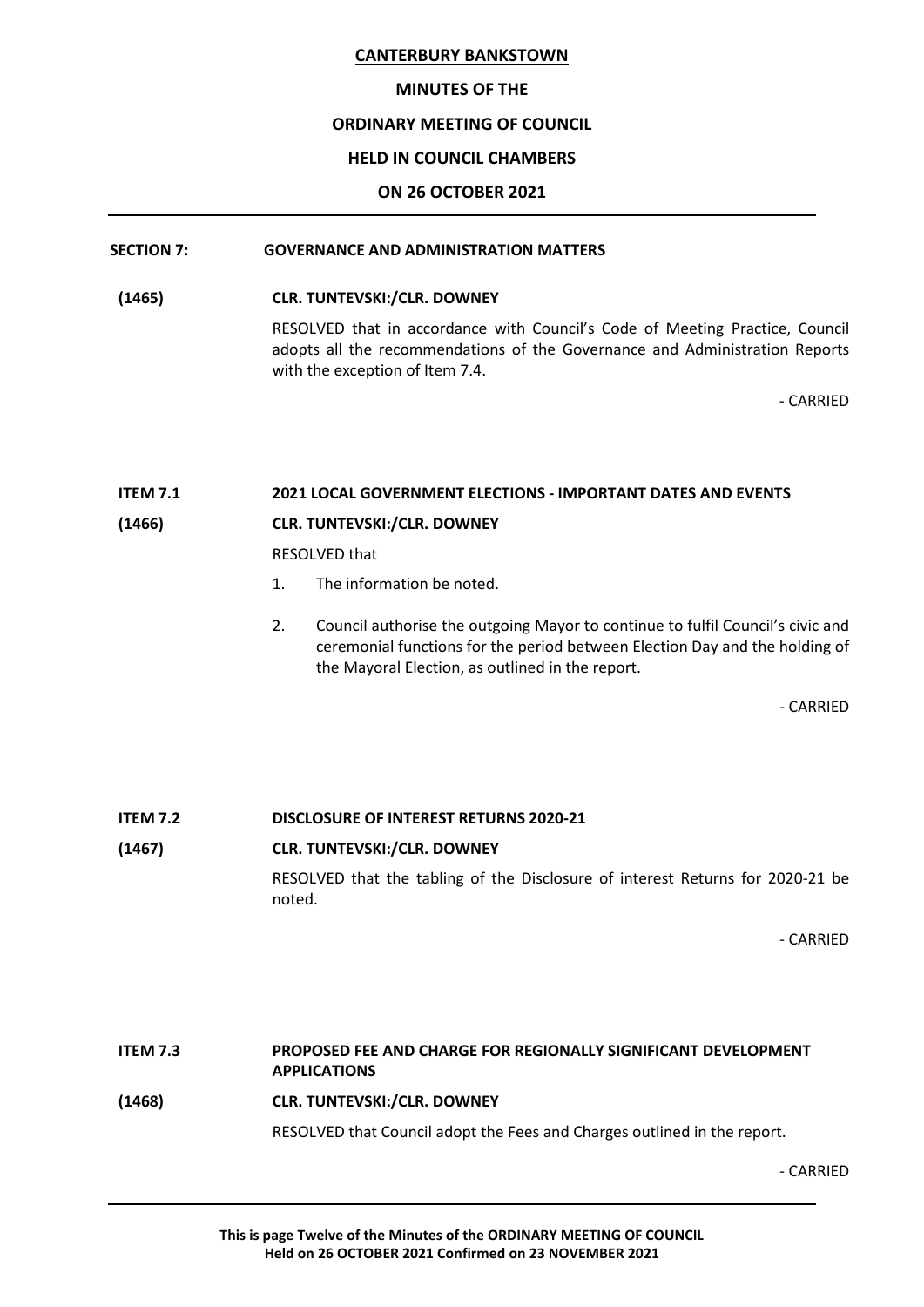#### **MINUTES OF THE**

#### **ORDINARY MEETING OF COUNCIL**

#### **HELD IN COUNCIL CHAMBERS**

#### **ON 26 OCTOBER 2021**

#### **ITEM 7.4 2021 COVID RELIEF GRANTS**

In respect of Item 7.4 – 2021 COVID Relief Grants, Clr Saleh declared a significant, Non Pecuniary Conflict of Interest due to her working association with Riverwood Community Centre who are one of the recipients of a grant and also auspiced a number of other grant applications, and as such she will vacate the meeting taking no part in debate.

In respect of Item 7.4 – 2021 COVID Relief Grants, Clr El-Hayek declared a significant, Non Pecuniary Conflict of Interest due to his association with the Lighthouse Community Support Inc. who are one of the recipients of a grant and as such he will vacate the meeting taking no part in debate.

In respect of Item 7.4 – 2021 COVID Relief Grants, Clr Zakhia declared a significant, Non Pecuniary Conflict of Interest due to his association with the Zahle Association Incorporation who are one of the recipients of a grant and as such he will vacate the meeting taking no part in debate.

In respect of Item 7.4 – 2021 COVID Relief Grants, Councillor Harika declared a nonsignificant, Non Pecuniary Conflict of Interest due to her membership of the congregations of St Charbel's Church who are recipients of a grant. Councillor Harika advised that it will not affect her consideration of the item and she will remain in the Chamber.

In respect of Item 7.4 – 2021 COVID Relief Grants, Councillor Ishac declared a nonsignificant, Non Pecuniary Conflict of Interest due to his membership of the congregations of St Charbel's who are recipients of a grant. Councillor Ishac advised that it will not affect his consideration of the item and he will remain in the Chamber.

In respect of Item 7.4 – 2021 COVID Relief grants, the Mayor Asfour declared a nonsignificant, Non Pecuniary Conflict of Interest due to his role as Mayor where he is an Honorary Patron of one of the recipients of a grant. He is also a member of the congregations St Charbel's, St Johns and St Nicholas Antiochian Orthodox Churches who are also recipients of a grant. Mayor Asfour advised that it will not affect his consideration of the item and he will remain in the Chamber.

CLRS EL-HAYEK, ZAKHIA AND SALEH TEMPORARILY VACATED THE MEETING AT 6.25PM AND RETURNED AT 6.26PM.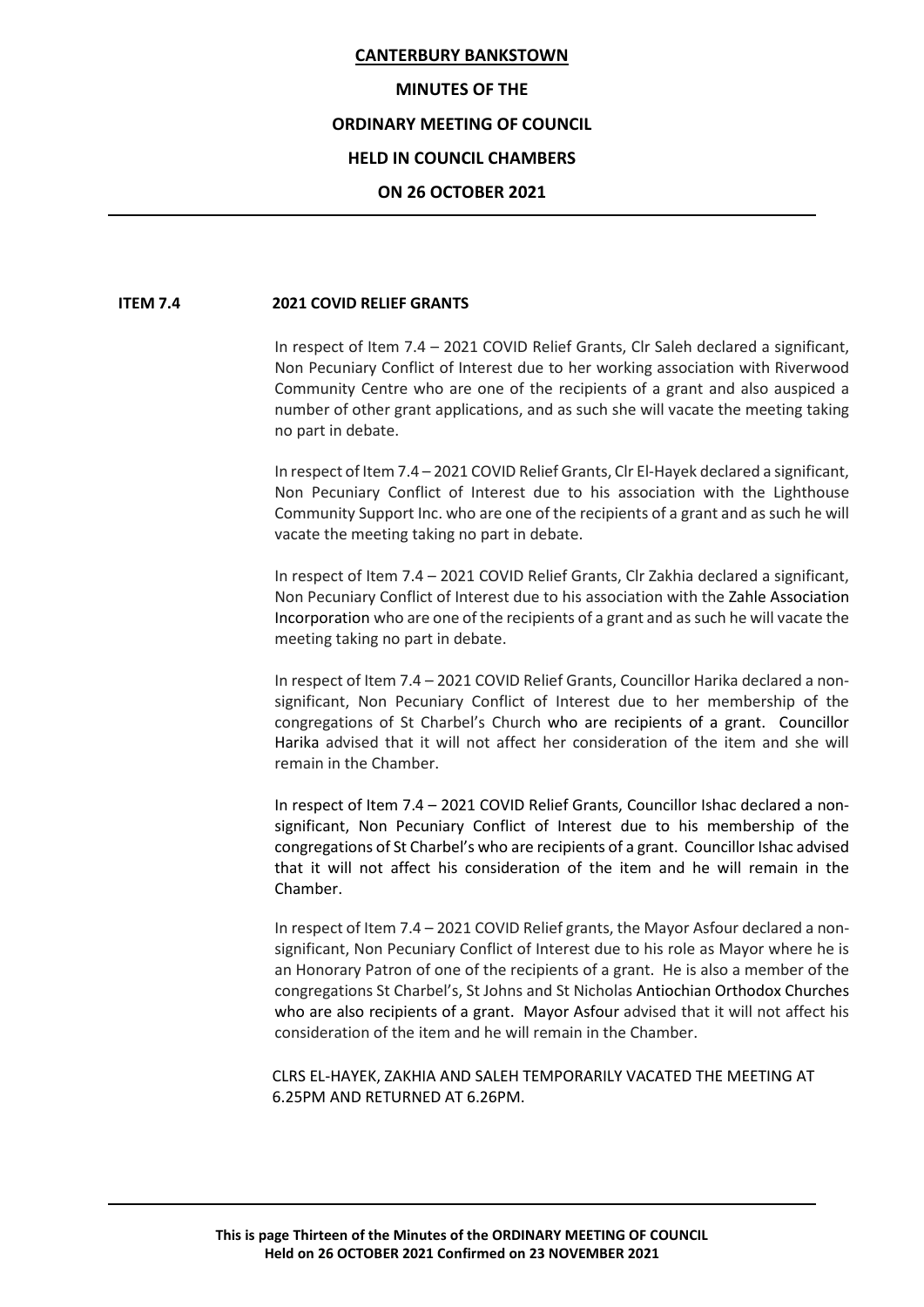#### **MINUTES OF THE**

#### **ORDINARY MEETING OF COUNCIL**

#### **HELD IN COUNCIL CHAMBERS**

#### **ON 26 OCTOBER 2021**

#### **(1469) CLR. DOWNEY:/CLR. MADIRAZZA**

RESOLVED that Council approve the distribution of the 2021 COVID Relief Grants Program as outlined in Attachment A.

- CARRIED

# **ITEM 7.5 EMERGENCY FINANCIAL SUPPORT - COVID-19 (1470) CLR. TUNTEVSKI:/CLR. DOWNEY** RESOLVED that Council adopt the financial support package.

- CARRIED

#### **ITEM 7.6 THE FESTIVAL OF PLACE - OPEN STREETS PARTNERSHIP FUNDING**

#### **(1471) CLR. TUNTEVSKI:/CLR. DOWNEY**

RESOLVED that Council endorse Campsie as the nominated centre for The Festival of Place – Open Streets partnership funding for the reasons outlined in this report and that an application be submitted.

- CARRIED

#### **ITEM 7.7 CASH AND INVESTMENT REPORT AS AT 30 SEPTEMBER 2021**

#### **(1472) CLR. TUNTEVSKI:/CLR. DOWNEY**

RESOLVED that

- 1. The Cash and Investment Report as at 30 September 2021 be received and noted.
- 2. The Certification by the Responsible Accounting Officer incorporated in this report, be adopted.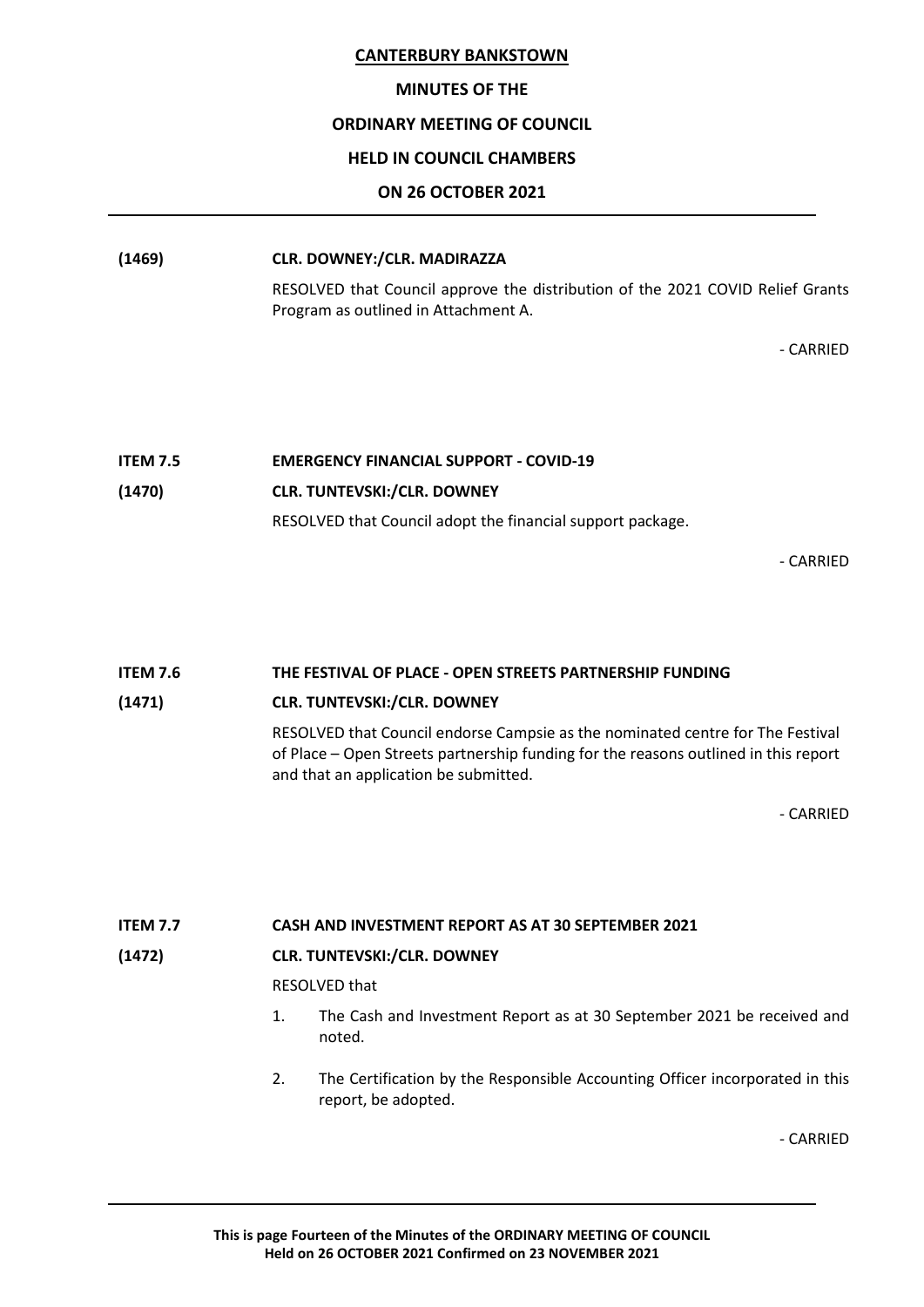#### **MINUTES OF THE**

#### **ORDINARY MEETING OF COUNCIL**

#### **HELD IN COUNCIL CHAMBERS**

#### **ON 26 OCTOBER 2021**

#### **ITEM 7.8 UNAUDITED 2020/21 ANNUAL FINANCIAL REPORT**

#### **(1473) CLR. TUNTEVSKI:/CLR. DOWNEY**

RESOLVED that

- 1. Council resolves that the attached 2020/21 Unaudited Annual Financial Reports, for the financial year ended 30 June 2021 have been prepared in accordance with the relevant sections and parts of the Local Government Act and Regulations and are submitted to Council for its consideration.
- 2. The Mayor, Deputy Mayor, General Manager and Responsible Accounting Officer duly sign the Statement of Council's Unaudited Annual Financial Reports on behalf of the Council.
- 3. Subject to Items 1 and 2, the Statement and the 2020/21 Unaudited Annual Financial Report be referred to Council's Auditor in finalising the year-end audit process.
- 4. The General Manager be authorised to set the date for the public meeting and give notice in accordance with the Local Government Act 1993.

- CARRIED

#### **SECTION 8: SERVICE AND OPERATIONAL MATTERS**

#### **ITEM 8.1 SPORTS FACILITIES STRATEGIC PLAN**

#### **(1474) CLR. HARIKA:/CLR. EISLER**

RESOLVED that

- 1. Council endorse the draft Sports Facilities Strategic Plan for public exhibition.
- 2. A further report be submitted to Council at the conclusion of the public exhibition period to consider any submissions received.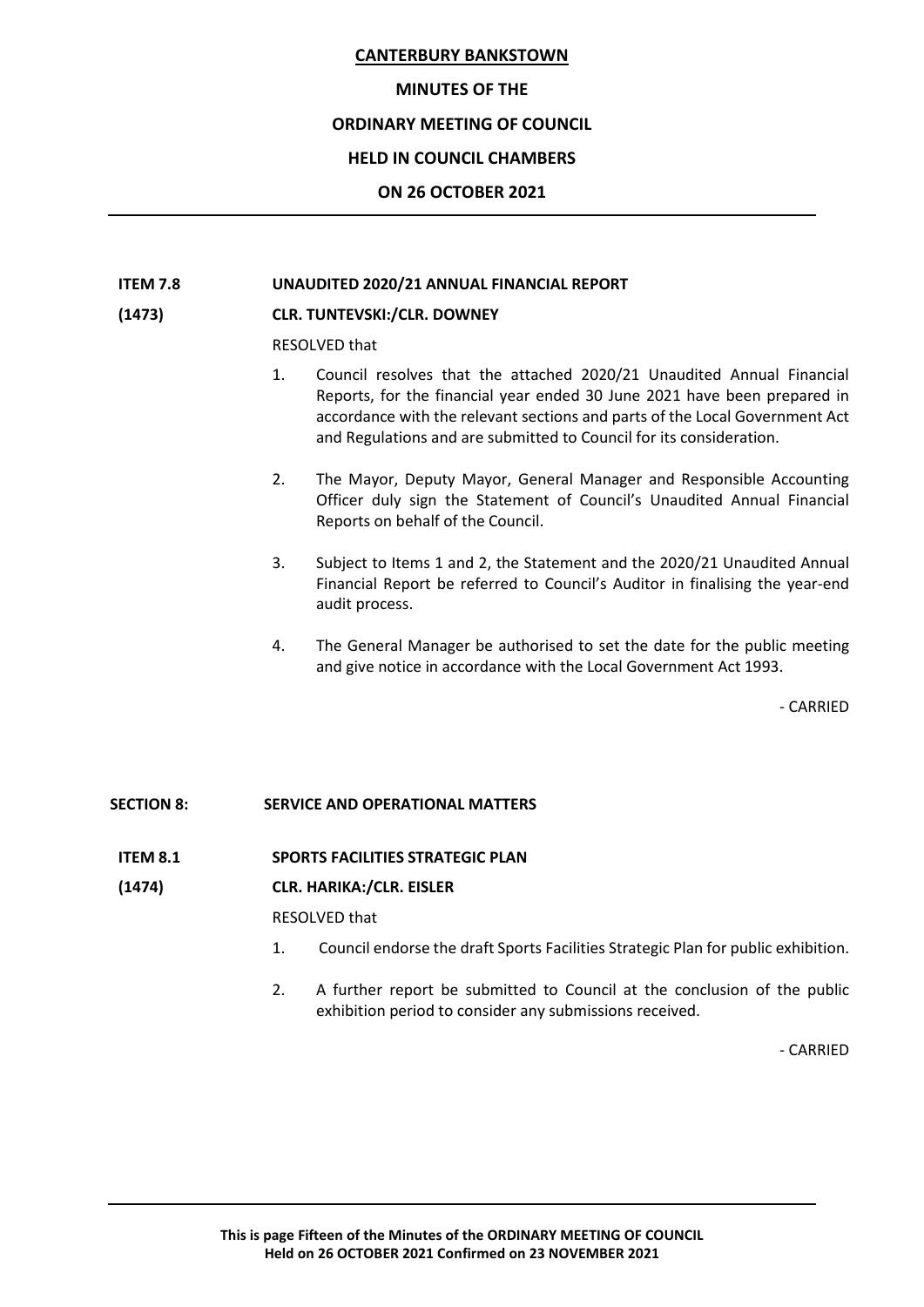#### **MINUTES OF THE**

#### **ORDINARY MEETING OF COUNCIL**

#### **HELD IN COUNCIL CHAMBERS**

#### **ON 26 OCTOBER 2021**

#### **ITEM 8.2 MIRAMBEENA REGIONAL RESERVE PLAN OF MANAGEMENT**

#### **(1475) CLR. TUNTEVSKI:/CLR. DOWNEY**

RESOLVED that

- 1. Council adopt the Mirambeena Regional Reserve Plan of Management.
- 2. Council update the Generic Plan of Management for Community Land and Crown Land with amendment notice revoking its application to Lansdowne Reserve and Amaroo Reserves.

- CARRIED

#### **SECTION 9: COMMITTEE REPORTS**

#### **ITEM 9.1 MINUTES OF THE TRAFFIC COMMITTEE MEETING HELD ON 12 OCTOBER 2021**

#### **(1476) CLR. HARIKA:/CLR. DOWNEY**

RESOLVED that the recommendations contained in the minutes of the Canterbury Bankstown Council Traffic Committee meeting held on 12 October 2021, be adopted.

- CARRIED

**ITEM 9.2 MINUTES OF THE AUDIT RISK AND IMPROVEMENT COMMITTEE MEETING HELD 13 OCTOBER 2021**

**(1477) CLR. ISHAC:/CLR. HARIKA**

RESOLVED that

- 1. The recommendations contained within the minutes of the Audit Risk and Improvement Committee meeting held on 13 October 2021, be adopted; and
- 2. The 4-Year (2021 2025) Strategic Internal Audit Plan be adopted.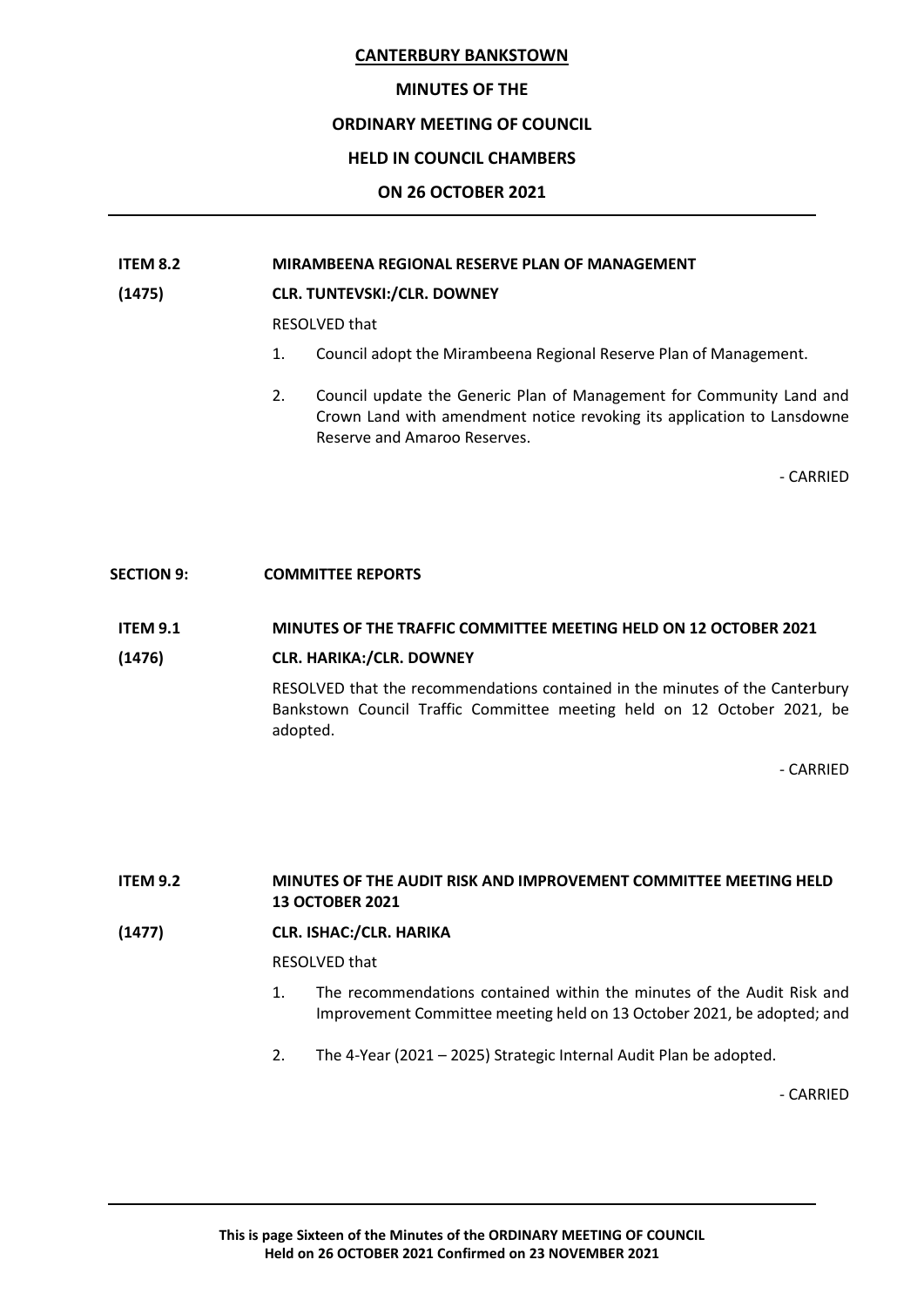#### **MINUTES OF THE**

#### **ORDINARY MEETING OF COUNCIL**

#### **HELD IN COUNCIL CHAMBERS**

#### **ON 26 OCTOBER 2021**

#### **SECTION 10: NOTICE OF MOTIONS & QUESTIONS WITH NOTICE**

**(1478) CLR. TUNTEVSKI:/CLR. EL-HAYEK**

RESOLVED that in accordance with Council's Code of Meeting Practice, Council adopts all the recommendations of the Notice of Motions and Questions with Notice with the exception of Item 10.2, 10.3, 10.4, 10.8 and 10.9.

- CARRIED

| <b>ITEM 10.1</b> | <b>NOTICE OF MOTIONS</b>                |
|------------------|-----------------------------------------|
| (1479)           | <b>CLR. TUNTEVSKI:/CLR. EL-HAYEK</b>    |
|                  | RESOLVED that the information be noted. |

- CARRIED

#### **ITEM 10.2 CARINYA ROAD PLAYGROUND**

#### **(1480) CLR. DOWNEY:/CLR. TUNTEVSKI**

RESOLVED that Council investigate and implement appropriate protection measures at the playground located at Carinya Road, Picnic Point Reserve to maintain the safety of children.

- CARRIED

#### **ITEM 10.3 FOOTPATH FUNDING**

#### **(1481) CLR. DOWNEY:/CLR. TUNTEVSKI**

RESOLVED that Council seek the financial support of the NSW State Government so that Council can provide safer access throughout our suburbs by the provision of a more extensive formalised footpath network.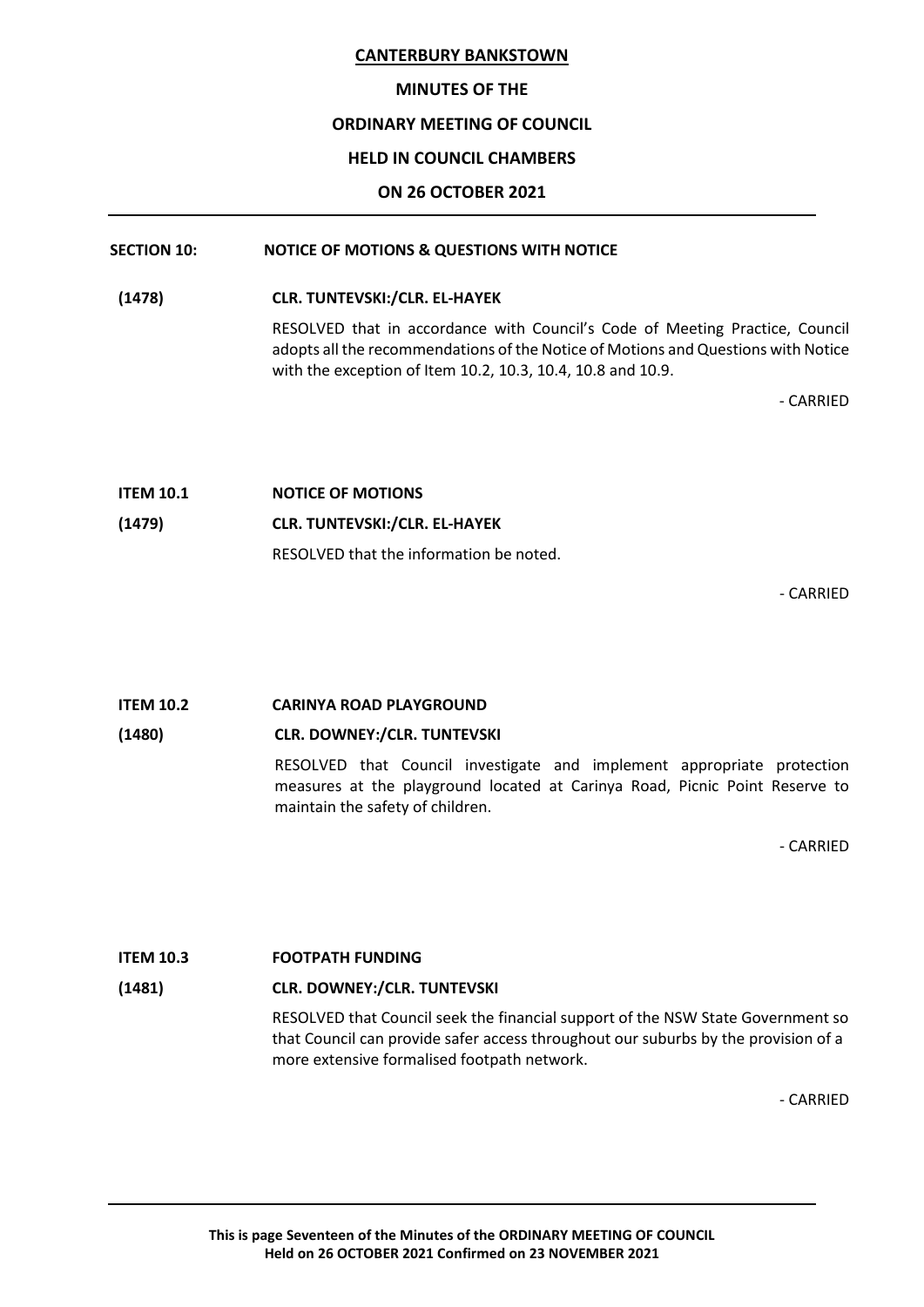#### **MINUTES OF THE**

#### **ORDINARY MEETING OF COUNCIL**

#### **HELD IN COUNCIL CHAMBERS**

#### **ON 26 OCTOBER 2021**

#### **ITEM 10.4 PEDESTRIAN OVERPASS MILPERRA**

#### **(1482) CLR. DOWNEY:/CLR. TUNTEVSKI**

RESOLVED that Council advocate to the NSW Government to provide a pedestrian and cycle overpass as an integral part of any upgrades proposed to the Henry Lawson Drive Milperra.

- CARRIED

#### **ITEM 10.5 LITTER PREVENTION**

#### **(1483) CLR. TUNTEVSKI:/CLR. EL-HAYEK**

RESOLVED that Council

- 1. In principle endorse the Cooks River Litter Strategy and its target and principles.
- 2. Identify possible actions to support this strategy as part of Council's own Clean City Strategic Plan currently being developed.

- CARRIED

#### **ITEM 10.6 INFORMATION ON METRO**

#### **(1484) CLR. TUNTEVSKI:/CLR. EL-HAYEK**

RESOLVED that Council call on the State Government to pay for and commission local artists to improve the facades of the substation and service building monstrosities being constructed as part of the Sydney Metro. This is to be done in collaboration with the Bankstown Arts Centre.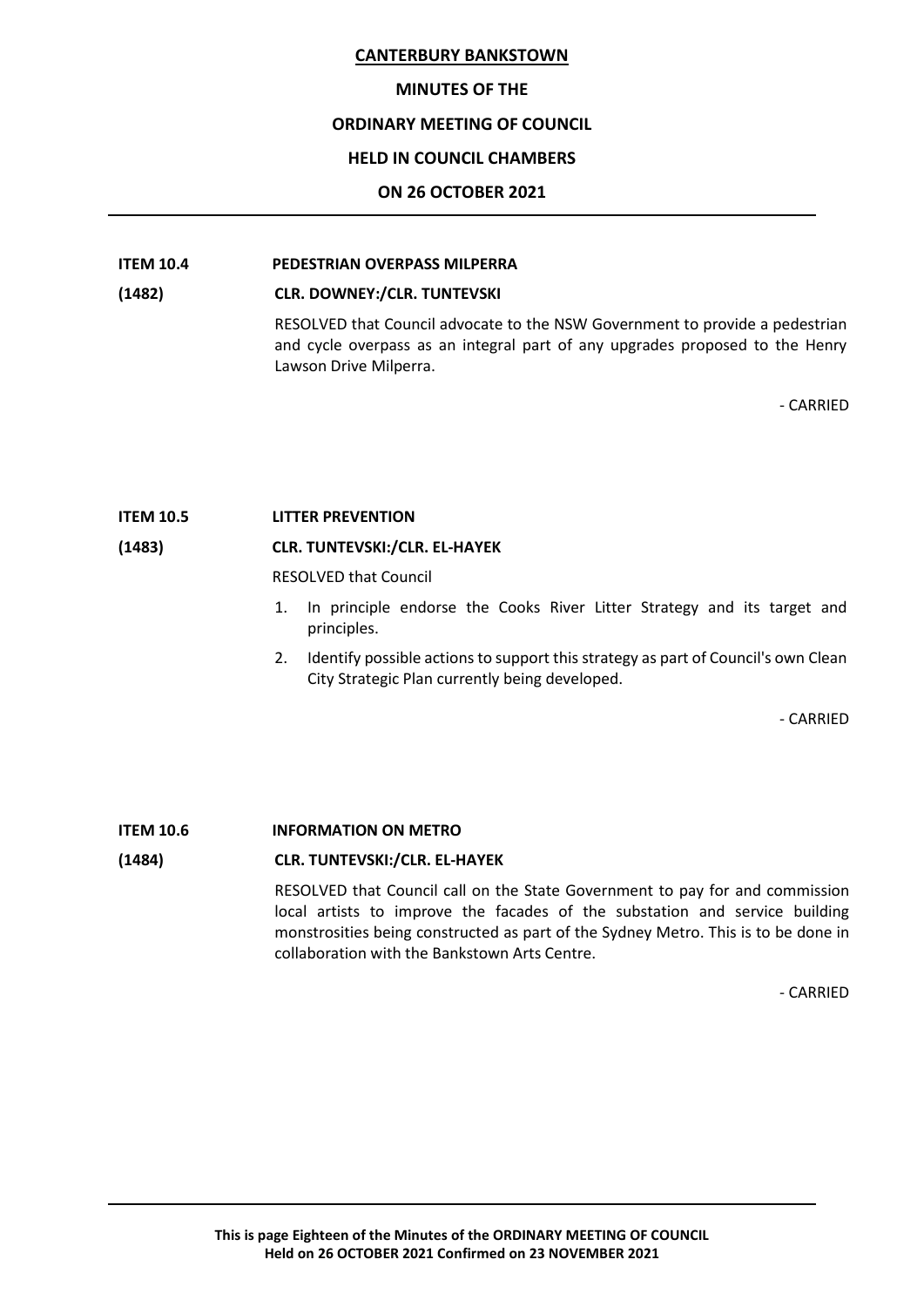#### **MINUTES OF THE**

#### **ORDINARY MEETING OF COUNCIL**

#### **HELD IN COUNCIL CHAMBERS**

#### **ON 26 OCTOBER 2021**

#### **ITEM 10.7 TREE MANAGEMENT**

#### **(1485) CLR. TUNTEVSKI:/CLR. EL-HAYEK**

RESOLVED that Council, as part of the development of the Urban Forest Strategy, consider and incorporate educating the community on the importance of and benefit made by urban trees to the natural and built environment, to community resilience and to individual wellbeing.

- CARRIED

#### **ITEM 10.8 COOL OUR SUBURBS WITH REFLECTIVE ROOFING**

#### **(1486) CLR. EISLER:/CLR. MADIRAZZA**

RESOLVED that Council:

- 1. Examine opportunities as part of the future DCP review to include controls on external finishes and roofing material to minimise heat retention in new developments.
- 2. Develop information and education resources for the community on the environmental benefits of choosing more reflective external finishing and roofing materials to reduce heat absorption, these may include solar panels.
- 3. Identify Council owned buildings that could be painted to become light coloured or heat reflective roofs.
- 4. Council prepare and submit a motion on this matter to the LGNSW Annual Conference to be held in February 2022.

- CARRIED

CLR TUNTEVSKI TEMPORARILY VACATED THE CHAMBER AT 6.41PM AND RETURNED AT 6.43PM

CLR HARIKA TEMPORARILY VACATED THE CHAMBER AT 6.44PM

- **ITEM 10.9 PROTECTING KOALAS**
- **(1487) CLR. EISLER:/CLR. DOWNEY**

RESOLVED that Council: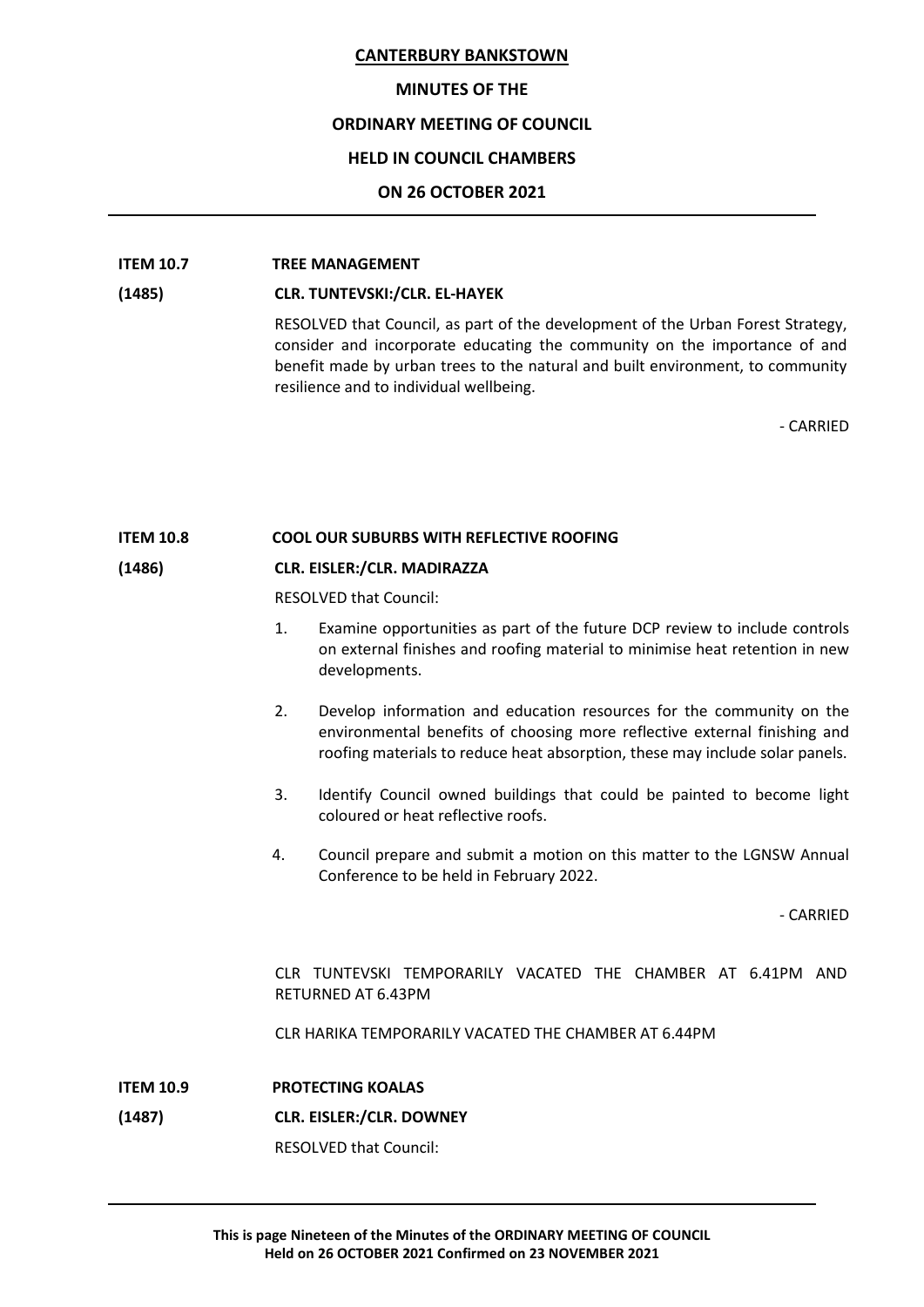#### **MINUTES OF THE**

#### **ORDINARY MEETING OF COUNCIL**

#### **HELD IN COUNCIL CHAMBERS**

#### **ON 26 OCTOBER 2021**

- 1. Notes that since 1990, NSW koala populations have declined by between 20% and 50%, to be in the range of 15,000 to 25,000 remaining. Local extinctions have already occurred and the species is projected to become extinct in the wild in NSW within 30 years. Urgent action is needed to ensure future generations can see these iconic species in the wild.
- 2. Writes to the Premier, Minister for Planning & Public Spaces, Minister for Energy and Environment, and Minister for Agriculture urging them to:
	- a. Maintain council dual consent provisions for Private Native Forestry in Local Environmental Plans, to account for the variability within regions, zoning objectives, site survey needs, traffic and infrastructure limitations, and consultation with adjoining land holders;
	- b. Maintain council's ability to regulate environmental zones to protect, manage and restore lands of high ecological, scientific, cultural or aesthetic values, particularly for the protection of core koala habitat;
	- c. Provide planning certainty, resources and support for identifying core koala habitat and the development of Koala Plans of Management; and
	- d. Allow for departures from the Koala Habitat Protection Guideline based on existing surveys, local circumstances or emerging technology where this is agreed to by the Department.

- CARRIED

CLR HARIKA RETURNED TO THE CHAMBER AT 6.46PM

#### **ITEM 10.10 FRONT-LINE WORKERS OF OUR CITY**

#### **(1488) CLR. TUNTEVSKI:/CLR. EL-HAYEK**

RESOLVED that Council install temporary banners to thank the hard working frontline workers of our City that have got us through this lockdown.

- CARRIED

#### **SECTION 11: CONFIDENTIAL SESSION**

PRIOR TO CONSIDERING THE REPORT IN CONFIDENTIAL SESSION COUNCILLORS EISLER, ZAKIA, RAFFAN AND WAUD WHO WERE ALL ATTENDING THE MEETING BY AUDIO VISUAL LINK DECLARED THERE WERE NO PERSONS WITHIN SIGHT OR HEARING OF THEM.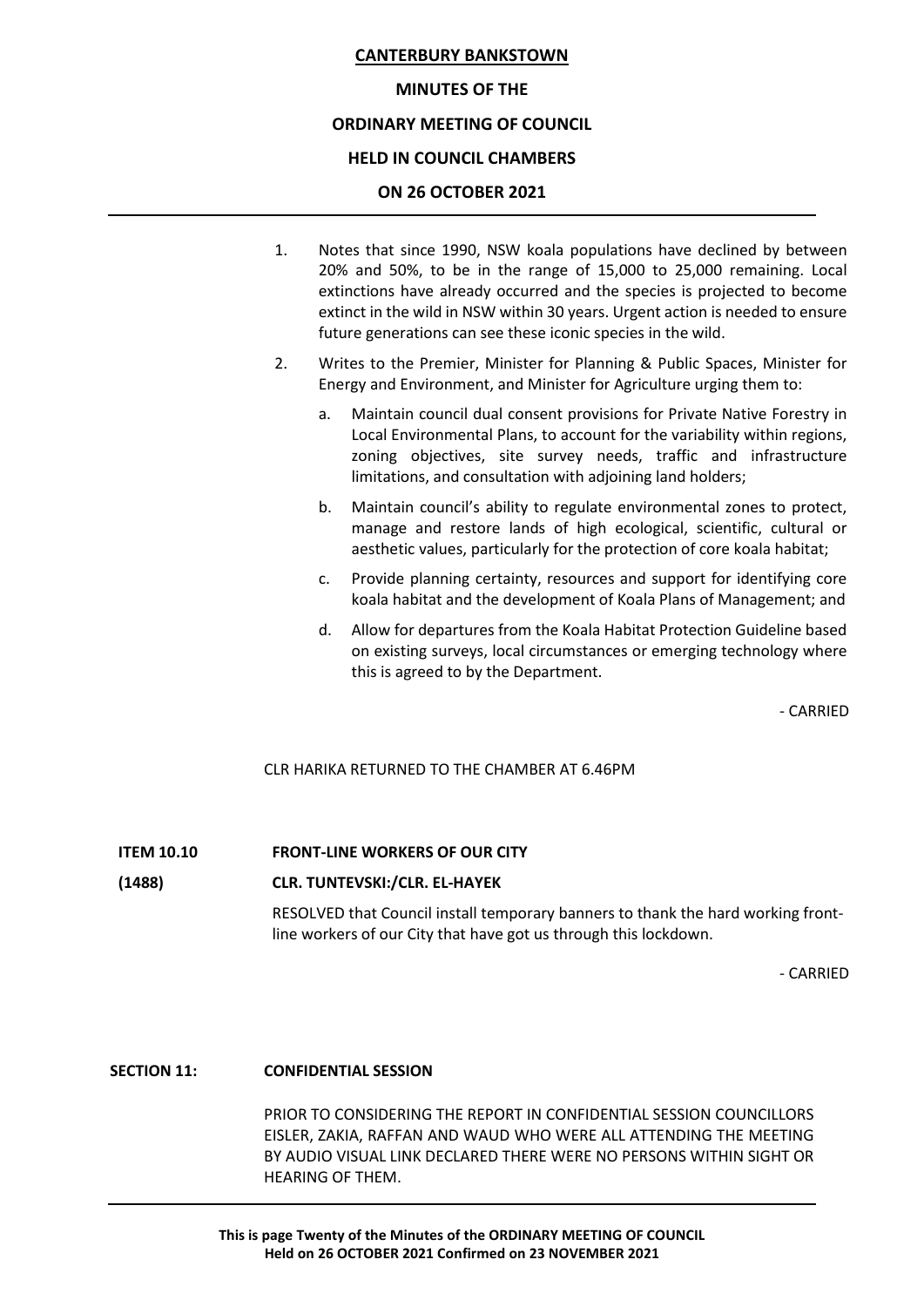#### **MINUTES OF THE**

#### **ORDINARY MEETING OF COUNCIL**

#### **HELD IN COUNCIL CHAMBERS**

#### **ON 26 OCTOBER 2021**

#### **(1489) CLR. DOWNEY:/CLR. MADIRAZZA**

RESOLVED that, in accordance with Section 10A(2) of the Local Government Act, 1993, the Public and the Press be excluded from the meeting to enable Council to determine Item 11.1 in confidential session for the reasons indicated:

Item 11.1 Dunc Gray Velodrome – Handlebar Tavern Centre of Excellence Proposal

> *This report is considered to be confidential in accordance with Section 10A(2)(c) of the Local Government Act, 1993, as it relates to information that would, if disclosed, confer a commercial advantage on a person with whom the Council is conducting (or proposes to conduct) business.*

> > - CARRIED

#### **COUNCIL RESOLVED INTO CONFIDENTIAL SESSION AT 6.53PM AND REVERTED BACK INTO OPEN COUNCIL AT 6.56PM.**

#### **ITEM 11.1 DUNC GRAY VELODROME – HANDLEBAR TAVERN CENTRE OF EXCELLENCE PROPOSAL**

#### **(1490) CLR. MADIRAZZA:/CLR. ZAKHIA**

#### RESOLVED that

- 1. The Council in principle endorses the proposal to enter into a Heads of Agreement with the Canterbury Bankstown Bulldogs to for the use of the Handle Bar Tavern as a short term 'Centre of Excellence'.
- 2. The General Manager be delegated authority to negotiate the terms of the Heads of Agreement and transition it into a lease as outlined in this report.
- 3. Subject to 2 Council publicly exhibit the intended Heads of Agreement in accordance with Section 47A (2) (a) of the Local Government Act 1993.
- 4. At the conclusion of the above a further report be provided for Council's consideration and decision.

- CARRIED

#### **THE MEETING CLOSED AT 6.57PM**

Minutes confirmed 23 NOVEMBER 2021

**………………………….** Mayor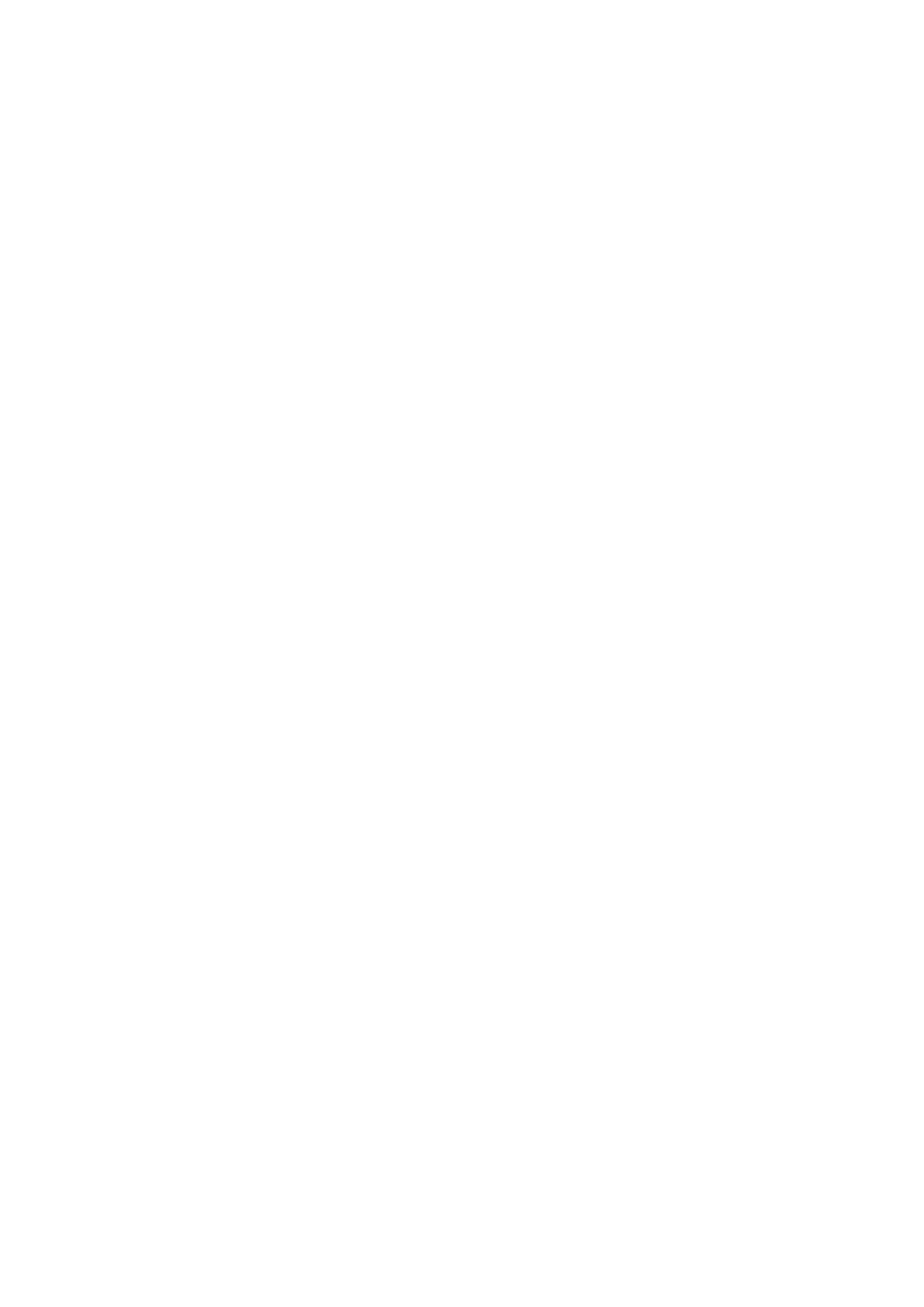# <span id="page-22-0"></span>**2 LEAVE OF ABSENCE**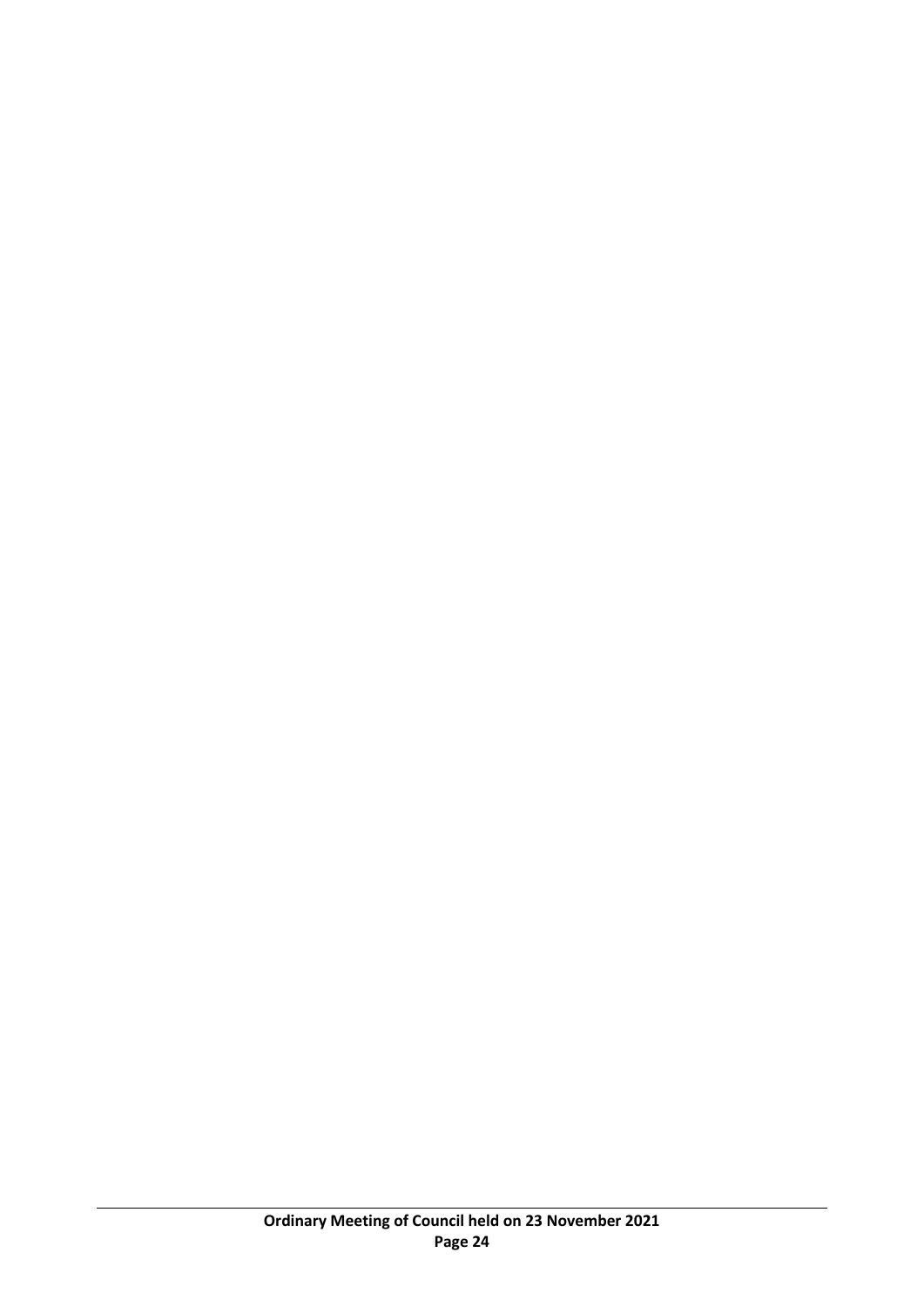# <span id="page-24-0"></span>**3 DECLARATIONS OF PECUNIARY INTEREST OR NON-PECUNIARY CONFLICT OF INTEREST**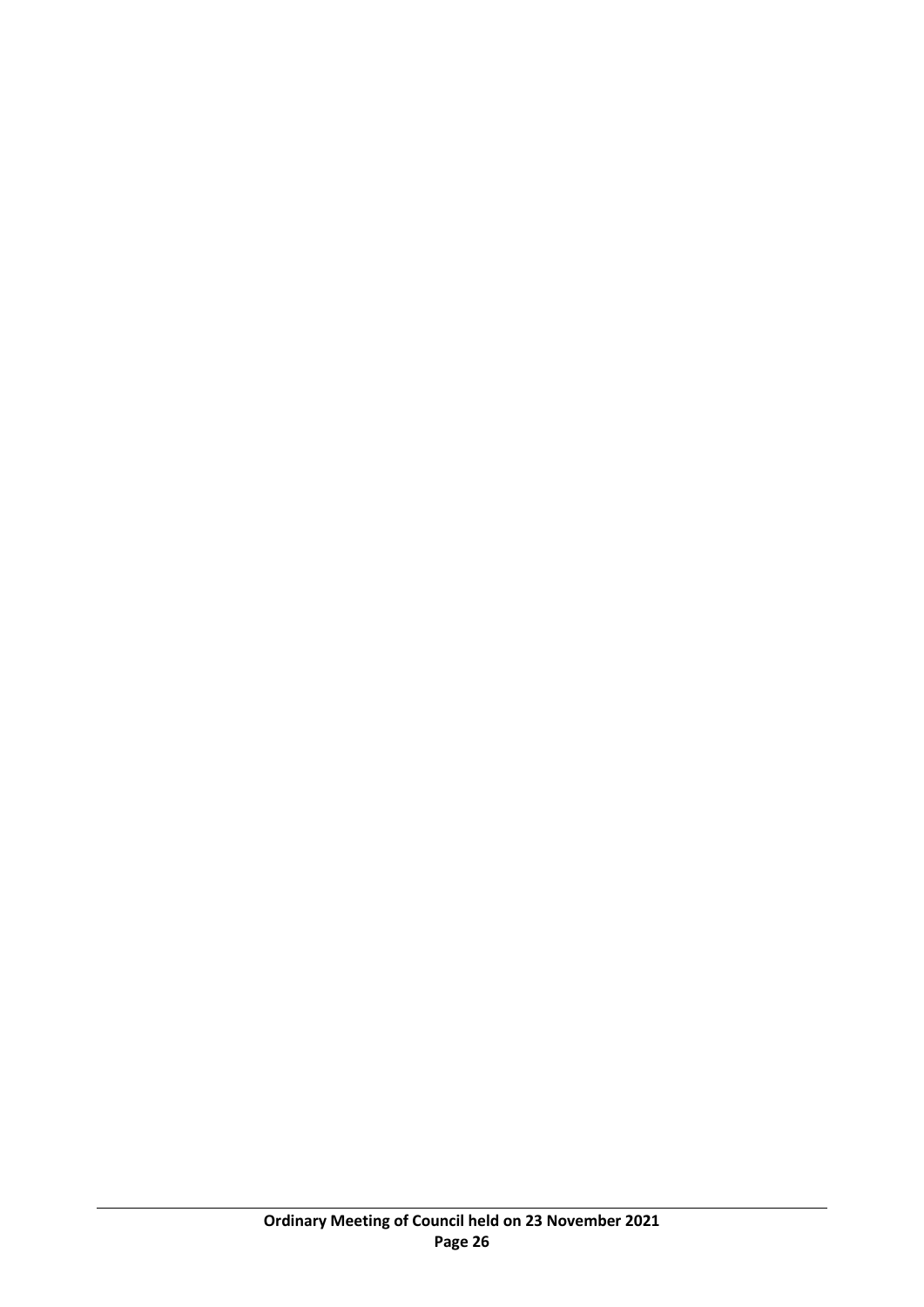## <span id="page-26-0"></span>**4 MAYORAL MINUTES**

The following items are submitted for consideration -

|     | 4.1 Australia Day Honours 2022 | 29 |
|-----|--------------------------------|----|
|     | 4.2 Council Achievements       | 31 |
| 4.3 | Thank You                      | 33 |
| 4.4 | Mayors Christmas Message       | 35 |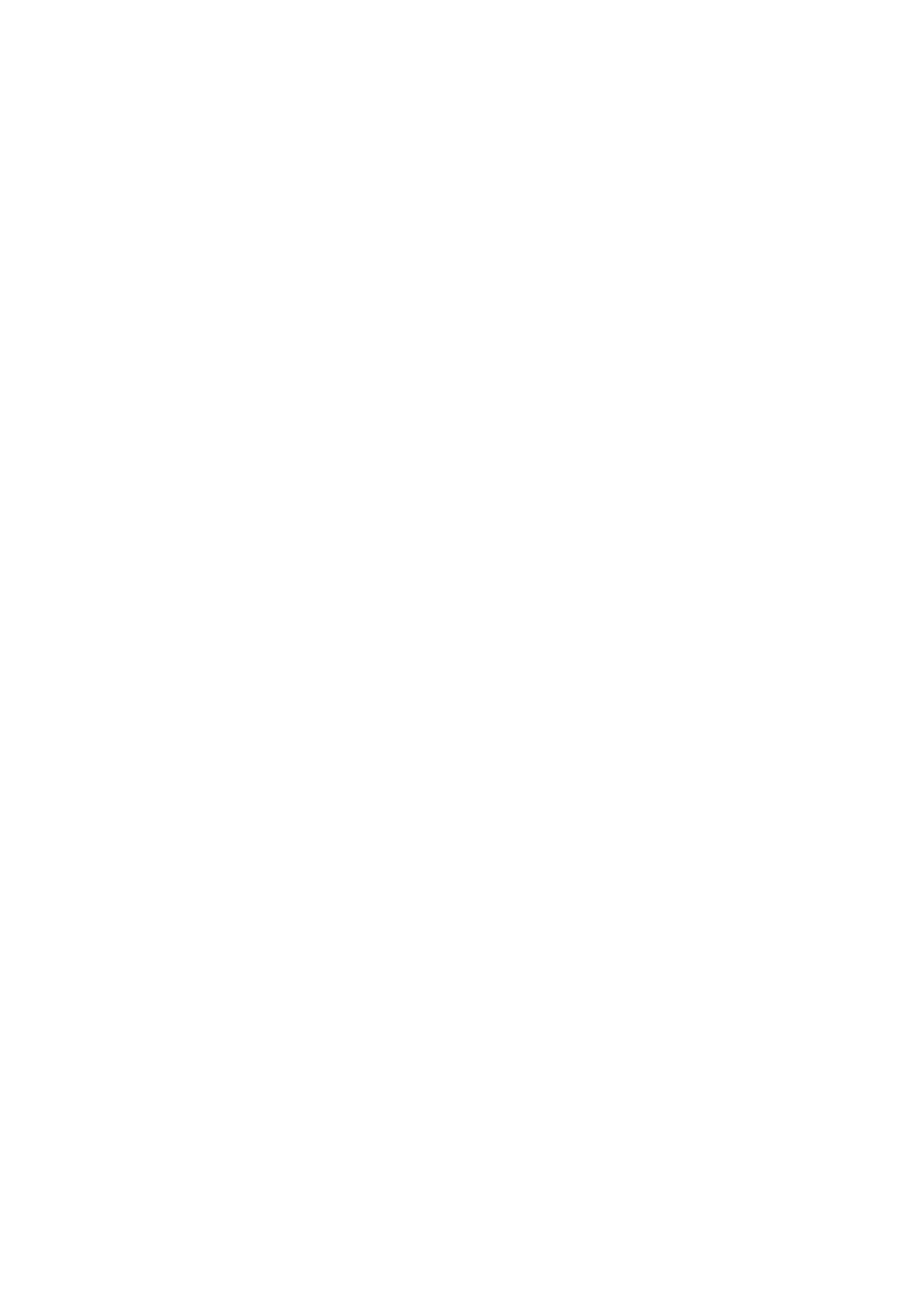## <span id="page-28-0"></span>**ITEM 4.1 Australia Day Honours 2022**

It's hard to believe, but it is that time of the year again when we call on people to nominate someone, they believe has made a real difference in the community. And never has it been more important than following this most difficult year.

Selfless local heroes who don't seek recognition, or fame but deserve our gratitude and thanks in our Australia Day honours list.

People from all walks of life who do what they do out of a commitment to the community and love for others.

Carers of the elderly and the disabled, volunteers, community leaders, mentors and role models. Someone who makes a real difference in your life, or the life of others.

This is Councils' chance to acknowledge and recognise them and I encourage you all to make the effort and nominate those that are deserving.

The award categories include

- Citizen of the Year;
- Young Citizen of the Year;
- Volunteer of the Year;
- Community Organisation of the Year; and
- Jack Mundey Environment and Heritage Award.

Councillors, tonight I propose we go out to the community in support of seeking nominations.

The winners of the awards will be announced at the Australia Day Ceremony when a group of residents will also proudly become Australian Citizens.

Nominations Forms and all details will be available on Council's website. In all that this year has brought, I look forward to the joy of reviewing the stories of these unsung heroes and indeed of the day itself.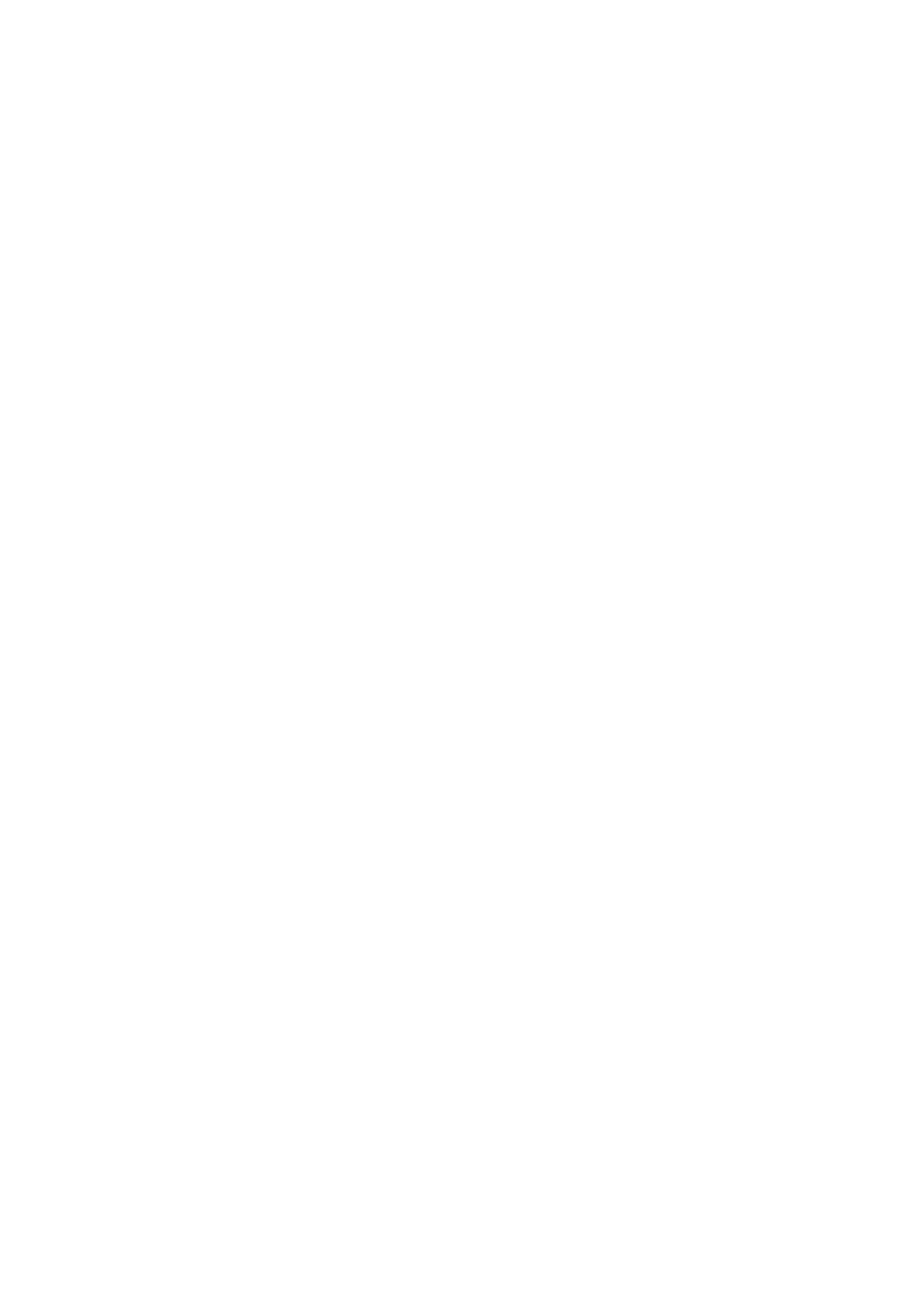## <span id="page-30-0"></span>**ITEM 4.2 Council Achievements**

**Councillors** 

Tonight, I would like to take a few moments to talk about the achievements of Council during this current term… which If you weren't aware, today marks 4 years and 75 days since being elected.

Where does one begin in extolling the work of this Council in providing for the community and elevating our status as a leader in innovation and smart thinking.

Despite the obvious obstacles along the way, Council's fiscal responsibility, good management and committed staff have ensured we are one of the best performing Council's across the State on many fronts.

And for these things alone, we should be very proud.

During our term we have overseen a massive spend on infrastructure and facilities… something like \$118 million on improvements in and around our town centres which includes things like roads and bridges.

Our priority of ensuring our residents can enjoy the outdoors was high… investing just under \$37 million on improving and upgrading around 180 parks, playgrounds and sporting facilities. Then of course the many millions spent on maintaining and constructing community buildings, footpaths and boardwalks across the entire City.

Our core services were front of mind. We brought back the collection of our waste services "in house"… and have a listen to these numbers… our trucks emptied something like 40 million bins and swept more than 400,000 streets. A massive operation by any Council's standards and I would daresay, not matched by any other Council.

But the heart of any City is its people… and along the way we supported the community. During Covid we provided millions of dollars in support and grants to businesses and the needy… and of course, our Meals on Wheels service which I am proud to say delivered around 400,000 meals.

Other milestones included holding NSWs' largest Citizenship ceremony, winning various awards for our innovation in the use of AI technology and of course planning design.

Councillors, they are just some of the achievements of this Council during this term of Council.

A more detailed report has been prepared by Council officers and will be presented later. I commend this report to you.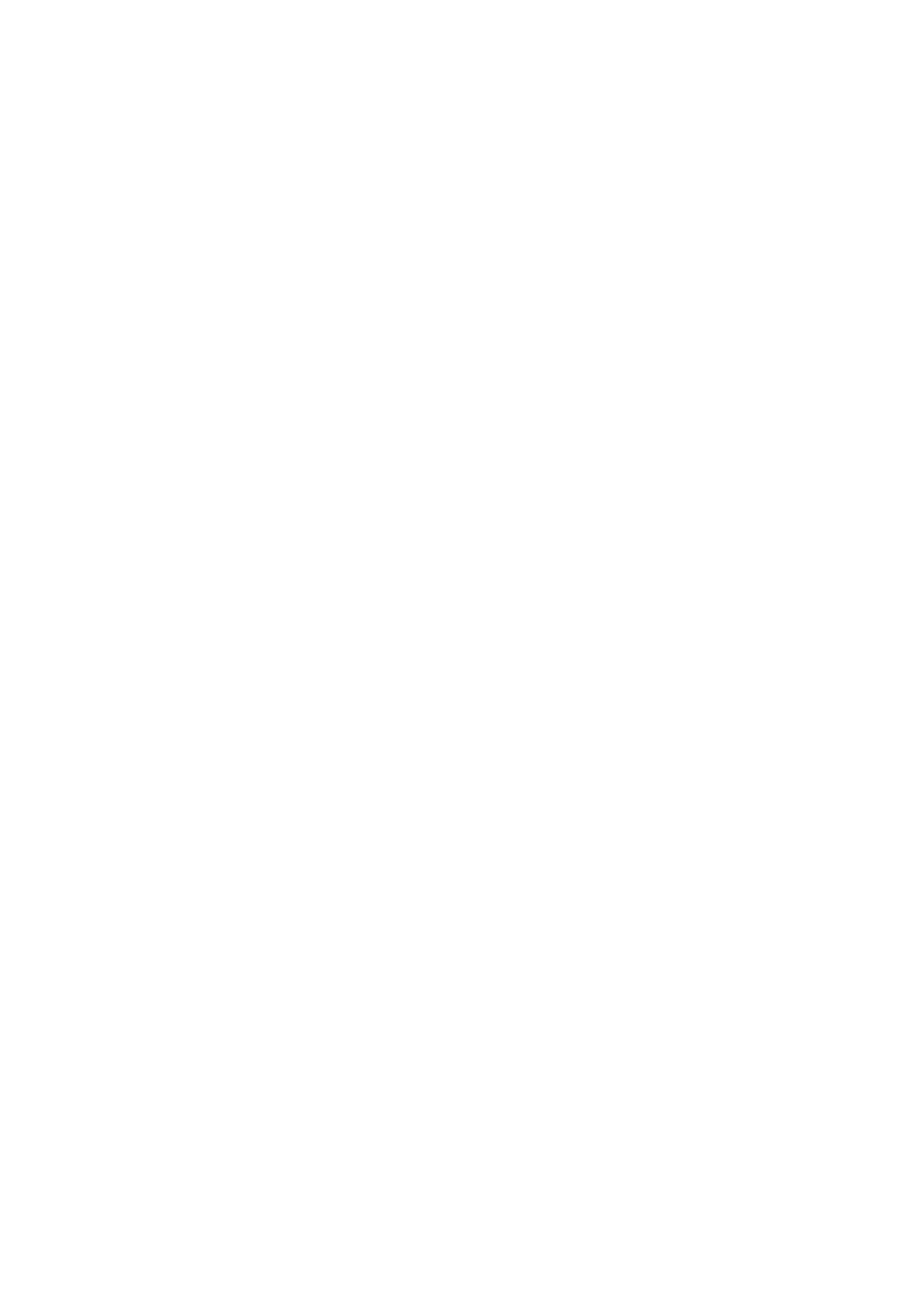# **Mayoral Minutes** - **23 November 2021**

## <span id="page-32-0"></span>**ITEM 4.3 Thank You**

#### **Councillors**

As you have just heard, during your term as elected community representatives you have played a significant role in the betterment of the City and the community.

There is no doubt your passion and your interest have set the agenda, enabling Council to function smoothly, and in the best interests of all concerned.

Since being elected a little more than 4 years ago on September 9th 2017, the journey has been at times very challenging . . . .firstly, dealing with the upheaval of the merger and in the past two years dealing with the COVID Crisis. . . . and as we all know, engaging face to face with the community was not always possible.

For some of you here tonight, that journey has ended, as you have indicated you will not be contesting the upcoming elections.

On behalf of my fellow Councillors and Council staff I would like to thank Councillors Linda Eisler, Nadia Saleh, Glen Waud, Steve Tuntevski, Alex Kuskoff, Philip Madirazza and Mohammad Huda for your support and dedication to serving our City.

You leave knowing that you have made our City a better place to live.

I wish you and all your families all the very best for the future.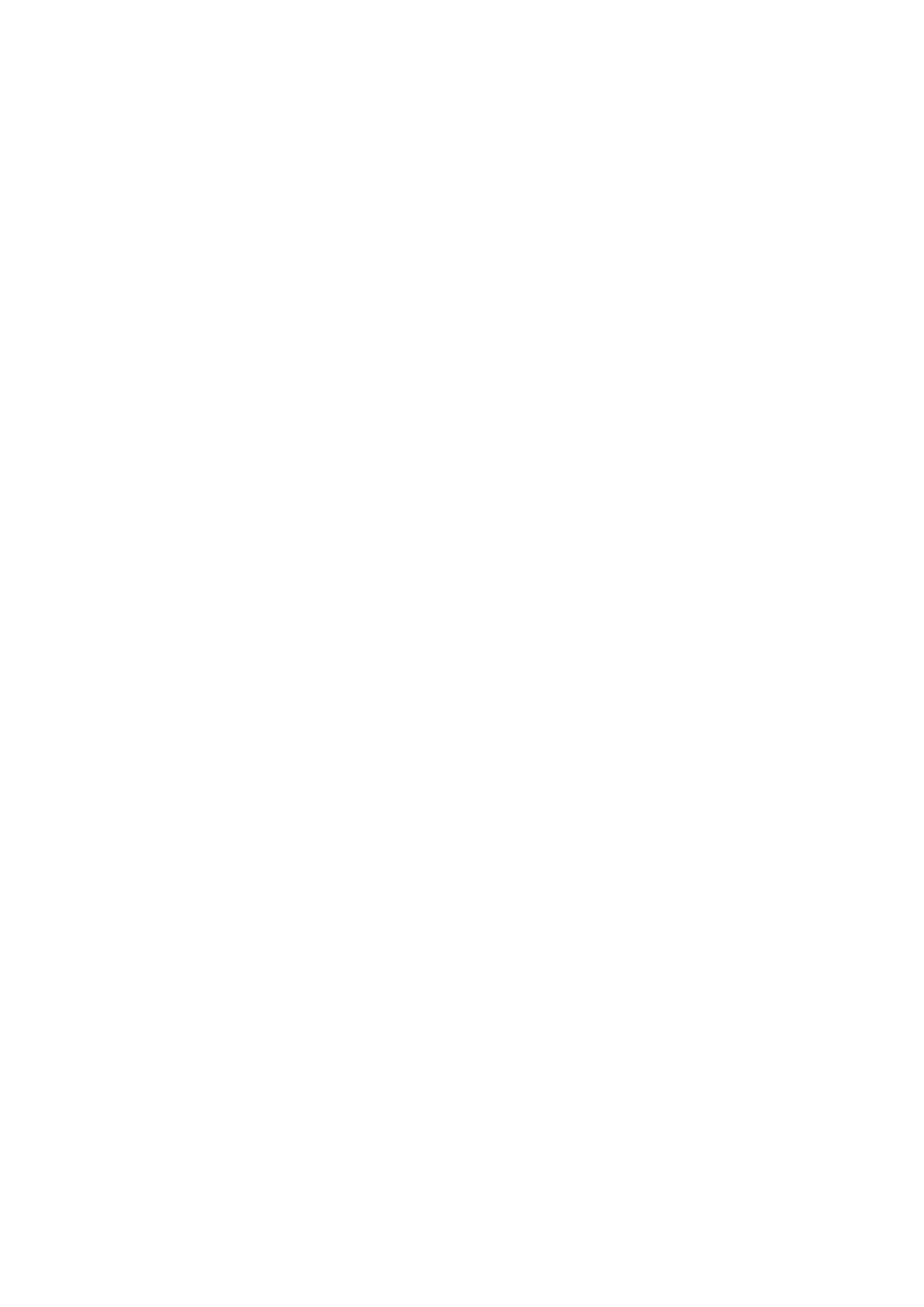## <span id="page-34-0"></span>**ITEM 4.4 Mayors Christmas Message**

**Councillors** 

It's that time of the year… when people are unpacking their Christmas lights… selecting what gifts they are going to buy and planning their Christmas parties…

And why shouldn't they celebrate after the year we have all had.

With some restrictions still in place, Council's staff have been working as hard as Santa's elves to put in place some events and decorations to give our City a Christmassy feel.

Our Christmas celebrations kick off in just over a week's time on Thursday 2 December with the traditional lighting of the huge tree in Paul Keating Park.

And for those who don't want to travel to the City for their annual Carols, we are hosting our own spectacular at the Wiley Park Amphitheatre on the Sunday.

Families are encouraged to bring a picnic basket and blanket and join in the singalong which will feature the ABC's Hooley Dooleys and Prinnie Stevens, a finalist on *The Voice*.

There will be food stalls and wandering magical characters for all the kids to enjoy… I'm looking forward to popping in and singing along…

And for those in the community that really get into the Christmas spirit, our staff will be on the lookout for the best decorated house in our Christmas lights competition. You can enter by sending us your photos.

We want the community to feel like it's Christmas, so that's why we will be installing a number of huge trees at selected locations across the City… from Earlwood and Campsie through to Greenacre and Revesby.

Councillors, there's no doubt Christmas is a very special time for most of us, whether it's spending time with family and loved ones or volunteering to help others in need.

On behalf of my fellow Councillors, I would like to thank all the staff here at Council for their efforts throughout the year and wish them, and their families, a safe and happy Christmas. And to all in our City I hope you have a Merry Christmas.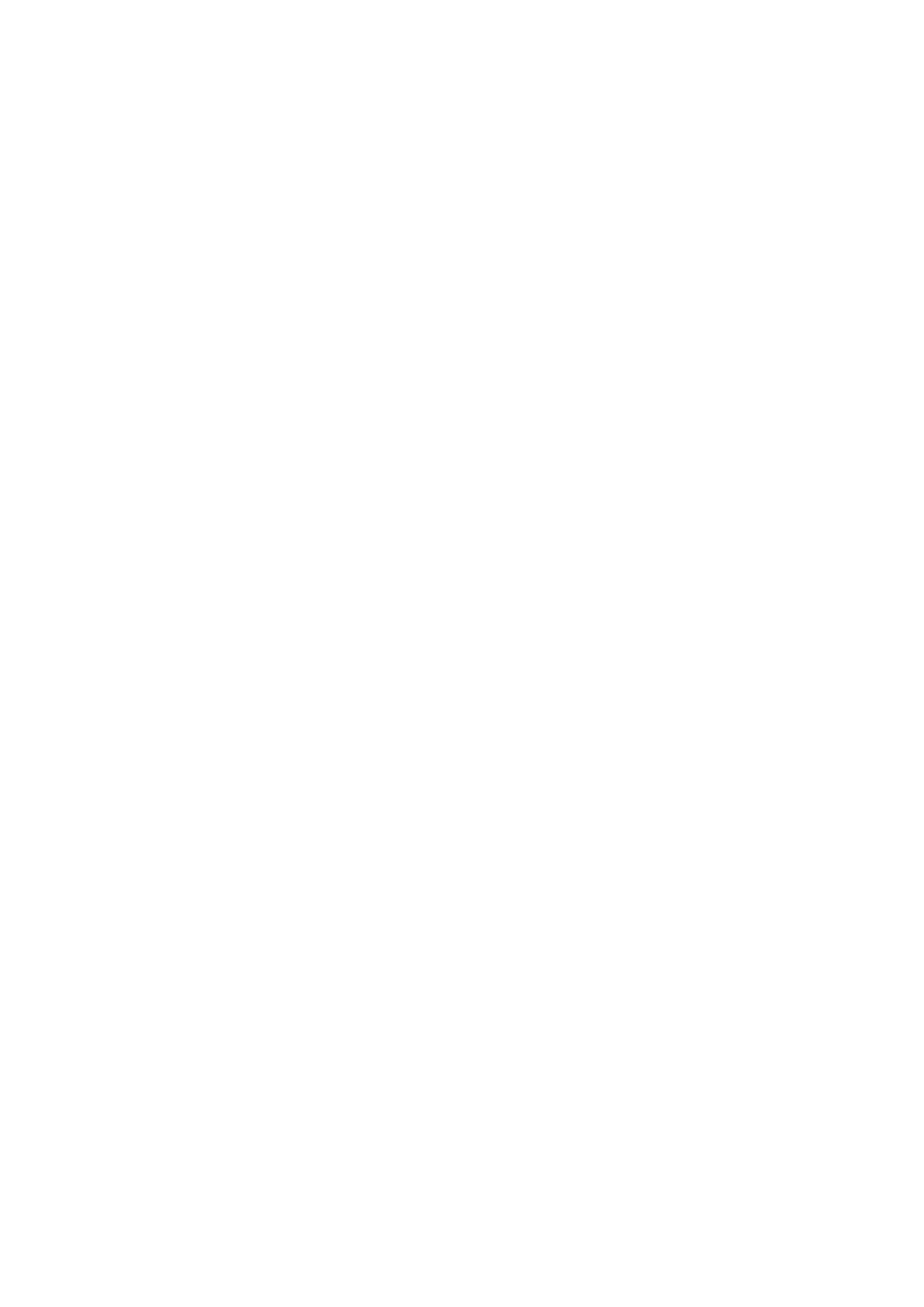# **5 PLANNING MATTERS**

The following item is submitted for consideration -

5.1 Report on Council's Performance in the Assessment of Development Applications for the first quarter of the 2021/22 financial year, Clause 4.6 Variations Approved for the first quarter of the 2021/22 financial year and Planning Related Legal Appeals [39](#page-38-0)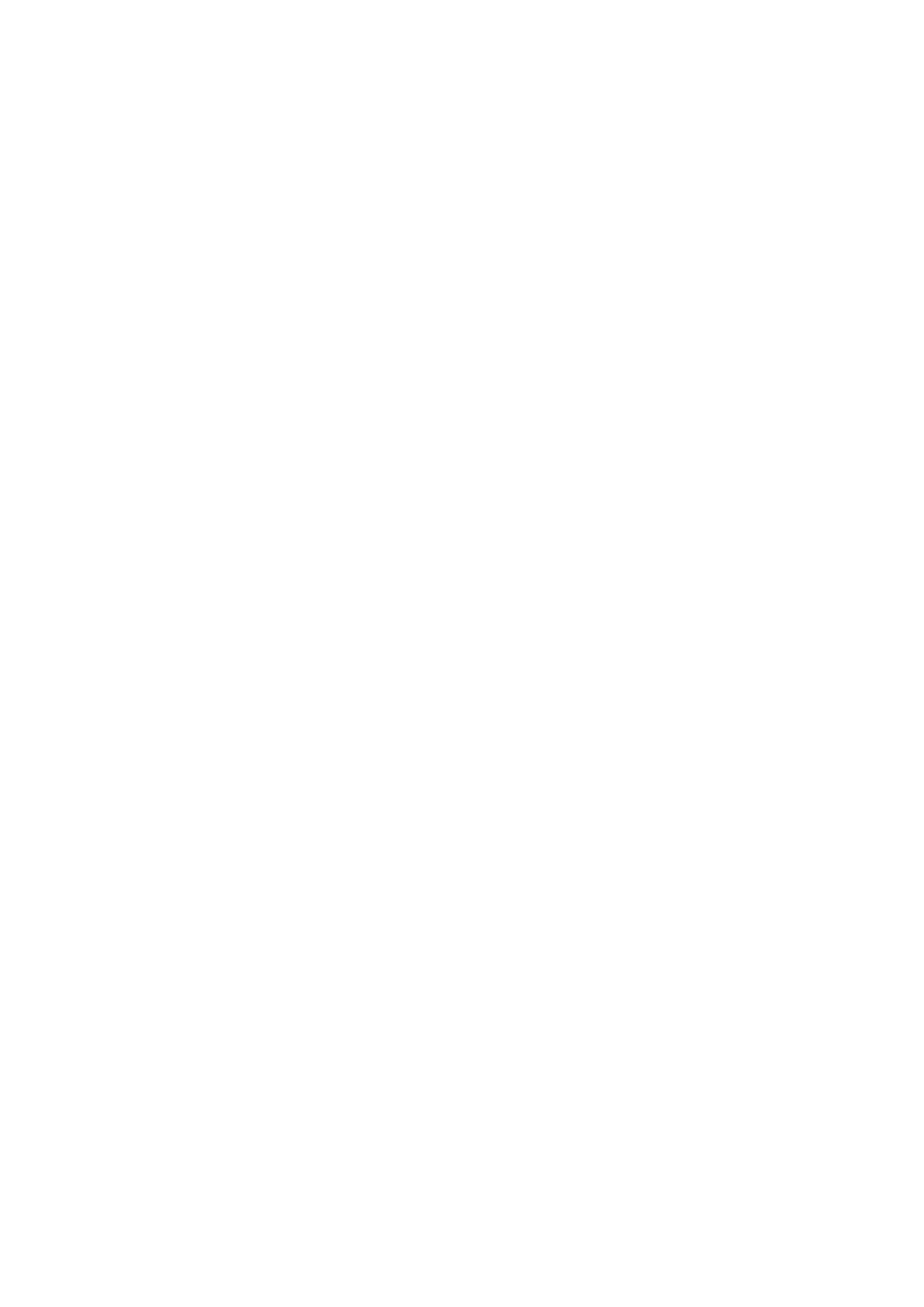## **Planning Matters** - **23 November 2021**

<span id="page-38-0"></span>**ITEM 5.1 Report on Council's Performance in the Assessment of Development Applications for the first quarter of the 2021/22 financial year, Clause 4.6 Variations Approved for the first quarter of the 2021/22 financial year and Planning Related Legal Appeals**

**AUTHOR Planning**

## **PURPOSE AND BACKGROUND**

The purpose of this report is to provide Council information regarding:

- 1. Performance for processing of development applications for the first quarter of the 2021/22 financial year;
- 2. Development applications approved with a Clause 4.6 Variation for the first quarter of the 2021/22 financial year; and
- 3. Planning related legal appeals currently before the Land and Environment Court.
- 4. Active Planning Proposals.

## **RECOMMENDATION**

That the report be noted.

## **ATTACHMENTS** [Click here for attachments](http://webdocs.bankstown.nsw.gov.au/api/publish?documentPath=aHR0cDovL2lzaGFyZS9zaXRlcy9Hb3Zlcm5hbmNlL0NvdW5jaWwgTWVldGluZ3MvT3JkaW5hcnkgTWVldGluZ3MvMjMuMTEuMjEgTGlua2VkIEF0dGFjaG1lbnQgLSBSZXBvcnQgb24gREEncywgVmFyaWF0aW9ucywgTGVnYWwgQXBwZWFscy5wZGY=&title=23.11.21%20Linked%20Attachment%20-%20Report%20on%20DA)

- A. Development applications approved with a Clause 4.6 Variation for the first quarter of the 2021/22 financial year
- B. Planning related legal appeals currently before the Land and Environment Court
- C. List of Active Planning Proposals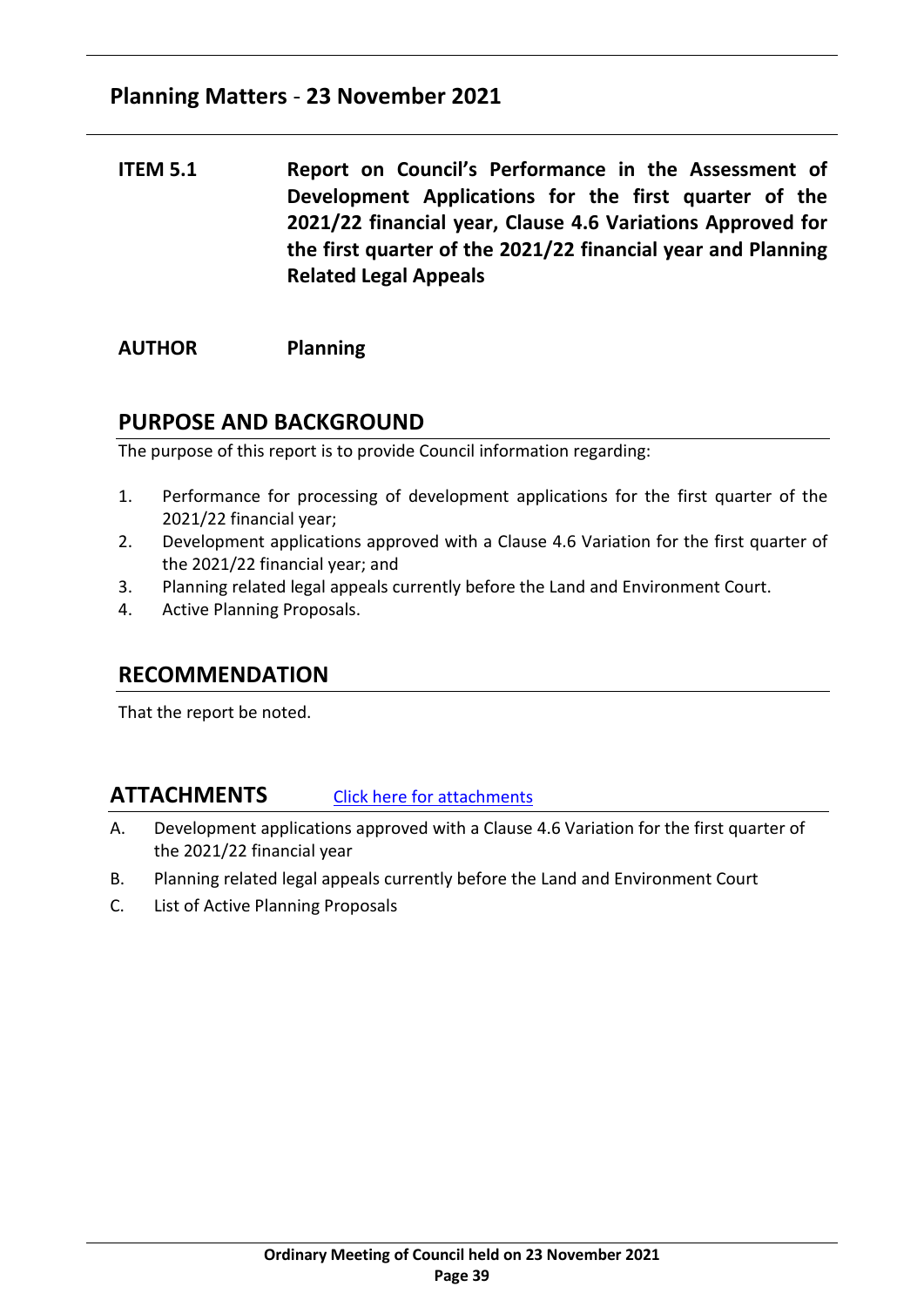This matter has no policy implications.

## **FINANCIAL IMPACT**

This matter has no financial implications.

## **COMMUNITY IMPACT**

The timely processing of development applications increases housing stock, provides employment opportunities, additional facilities for the community and improves the appearance of the City. Council's record of being one of the fastest Councils in metropolitan Sydney for processing development applications is a significant benefit for the community and industry in this regard.

However, it is also important to ensure that the community is protected from inappropriate development. This report will detail that in instances where Council has not supported poor development outcomes, Council has been successful in defending a majority of appeals lodged by applicants, or in affecting changes to a proposal to advance it to a point that it satisfactorily meets relevant planning rules and represents orderly development.

The progression of Planning Proposals stimulates the NSW economy, creates jobs and housing, delivers infrastructure, provides public benefits to the community and facilitates urban renewal across the city where appropriate and it can be demonstrated that a change to planning rules will result in improved outcomes to the locality based on a broad number of factors, including economic, social and environmental factors.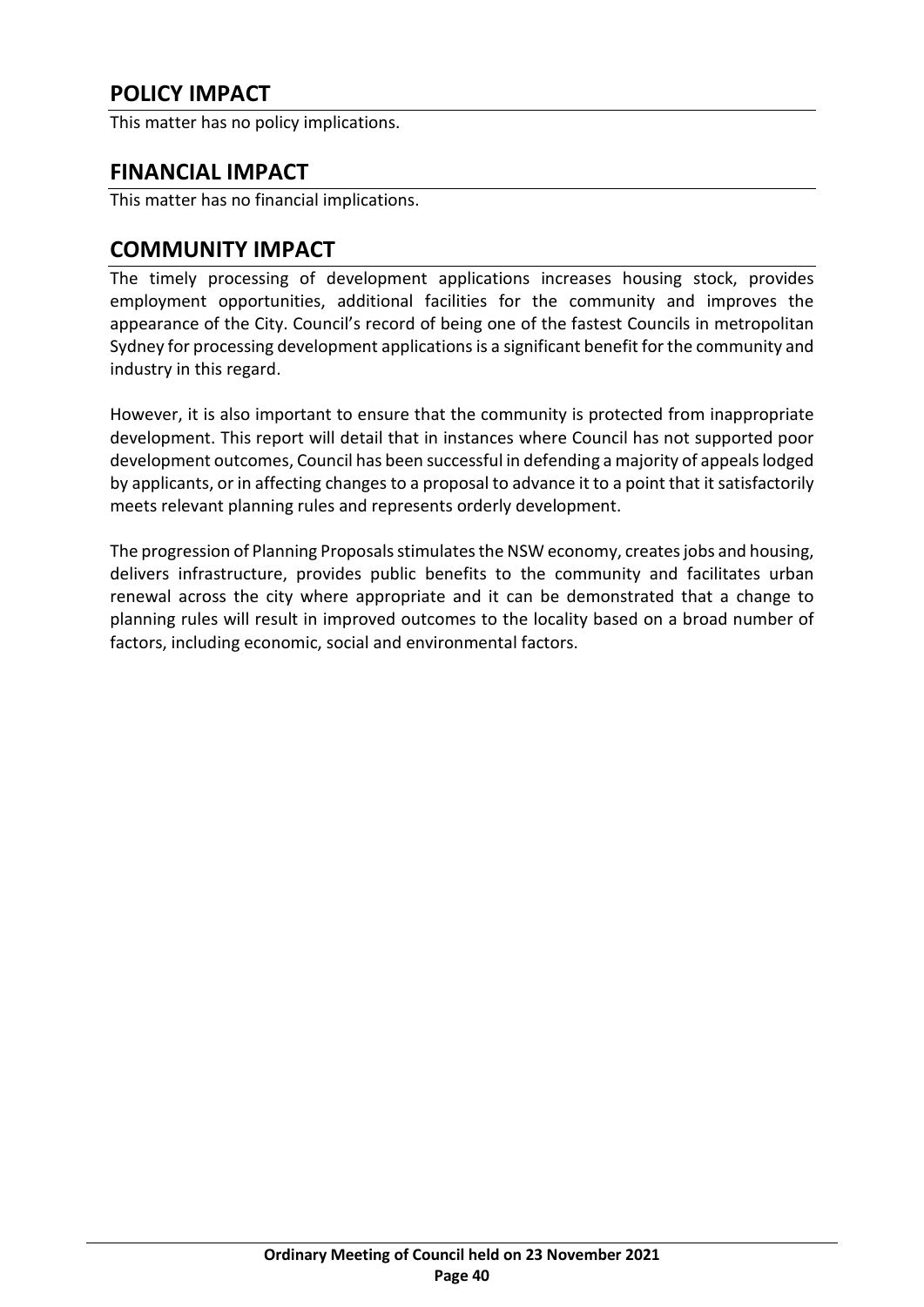# **DETAILED INFORMATION**

#### **1. DEVELOPMENT APPLICATIONS**

#### **Processing of development applications for the first quarter of the 2021/22 financial year**

For the first quarter of the 2021/ 22 financial year, Council determined 337 development applications and 88 Section 4.55 applications (applications to modify a development consent), with a total capital investment value of approximately \$382 million (\$382,039,313). The median gross determination times for all development applications was 50 days, which is an improvement over the previous financial year figure of 59 days.

#### **Reporting of development applications which involved a Clause 4.6 submission**

On 21 February 2018, the NSW Government's Department of Planning, Industry and Environment issued Planning System Circular PS 18-003 Variation to Development Standards. The Circular requires that a report of all variations approved under delegation from a Council must be provided to a meeting of the Council at least once each quarter.

During the first quarter of the 2021/ 22 financial year, a total of 7 variations to an environmental planning instrument were approved. The report provided at Attachment A is the required report and includes all results for the fourth quarter of the current financial year.

#### **Current planning related appeals before the New South Wales Land and Environment Court**

Attachment B to this report provides details of the appeals currently before the New South Wales Land and Environment Court, as of 5 November 2021. The attached list identifies a total of 14 appeals. At the commencement of the 2020/21 financial year, there were 33 active appeals, with the current listing representing a 58% reduction in appeal numbers. It is worth noting that of all the appeals on the attached list, four relate to the redevelopment of the "Riverlands" site.

The active matters relate to refused development applications, or "deemed refused" matters, where Council has requested modifications to a proposal to bring about an acceptable development outcome and the applicant has sought approval through the Court rather than amend the development.

#### **2. PLANNING PROPOSALS**

At its Ordinary Meeting on 8 December 2020, Council resolved to receive a regular report detailing all Planning Proposals. The section below provides Council an outline of the Planning Proposals currently before Council and at what stages of the Planning Proposal process each is at. Planning Proposals are considered by the Canterbury Bankstown Local Planning Panel with the Panel advice being forwarded to Council for its consideration with exception of planning proposals that correct obvious errors, are minor in nature or that the General Manager considers will not have any significant adverse impact on the environment or adjoining land.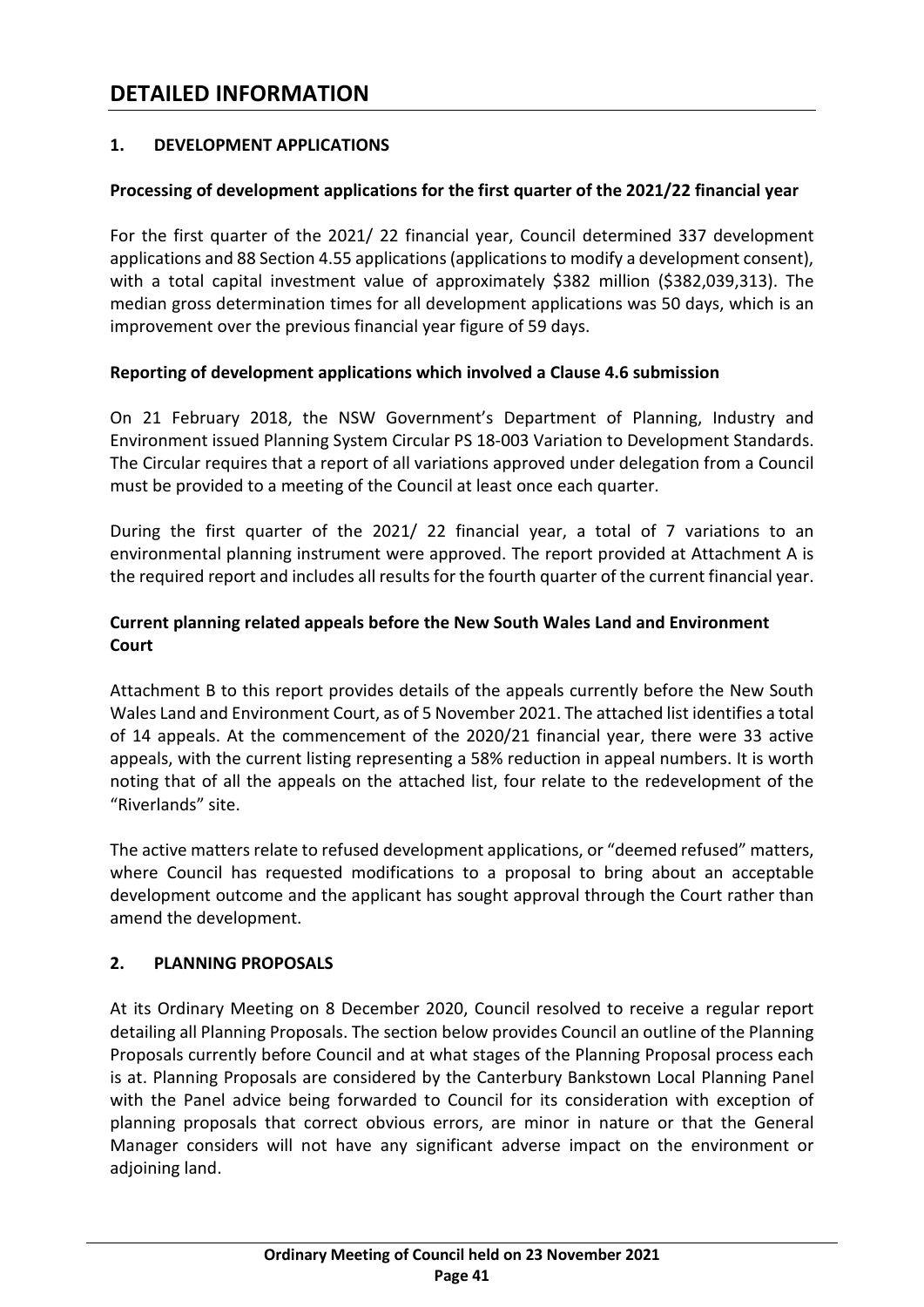Planning Proposals are made public at the time of being considered by the Panel and prior to being considered formally by Council.

Council currently has 10 Planning Proposals in progress which are outlined in the attachment to this report (and divided into stages in Figure 1 below). Of these, 4 private proposals are related to Council's master planning program and are located within the Campsie and Lakemba Precincts.

The largest of Council's applicant initiated Planning Proposals is for Bankstown Central, with an approximate capital investment value of \$1.3 Billion. There are several other major urban renewal proposals at various stages of the process, including Chester Square, and two private hospitals.

One of Council's Planning Proposals is with the Department of Planning, Industry and Environment to be finalised and one has received Gateway to proceed to exhibition and commenced public exhibition on 17 November 2021.



**Figure 1**: Number of Planning Proposals at key stages of the process

#### **Public Space Legacy Program**

The Public Spaces Legacy Program was announced by the NSW State Government in August 2020 in response to the COVID-19 pandemic with the key purpose to provide funding to Councils to deliver new public and open space to protect the health of the community and to provide economic and jobs stimulus. The program supports Councils to accelerate the assessment of development applications and planning proposals that create new capacity to will meet the demand for housing and employment over the next decade.

All Planning Proposals and regionally significant development applications related to this program have been finalised or are with the Department for finalisation. Council met the target of a median DA timeframe of 59 days at 30 June. The remaining commitment required the consolidated LEP to be completed by June 2021. Council has submitted its draft consolidated LEP to the Department which is currently in the process of finalising the legal instrument.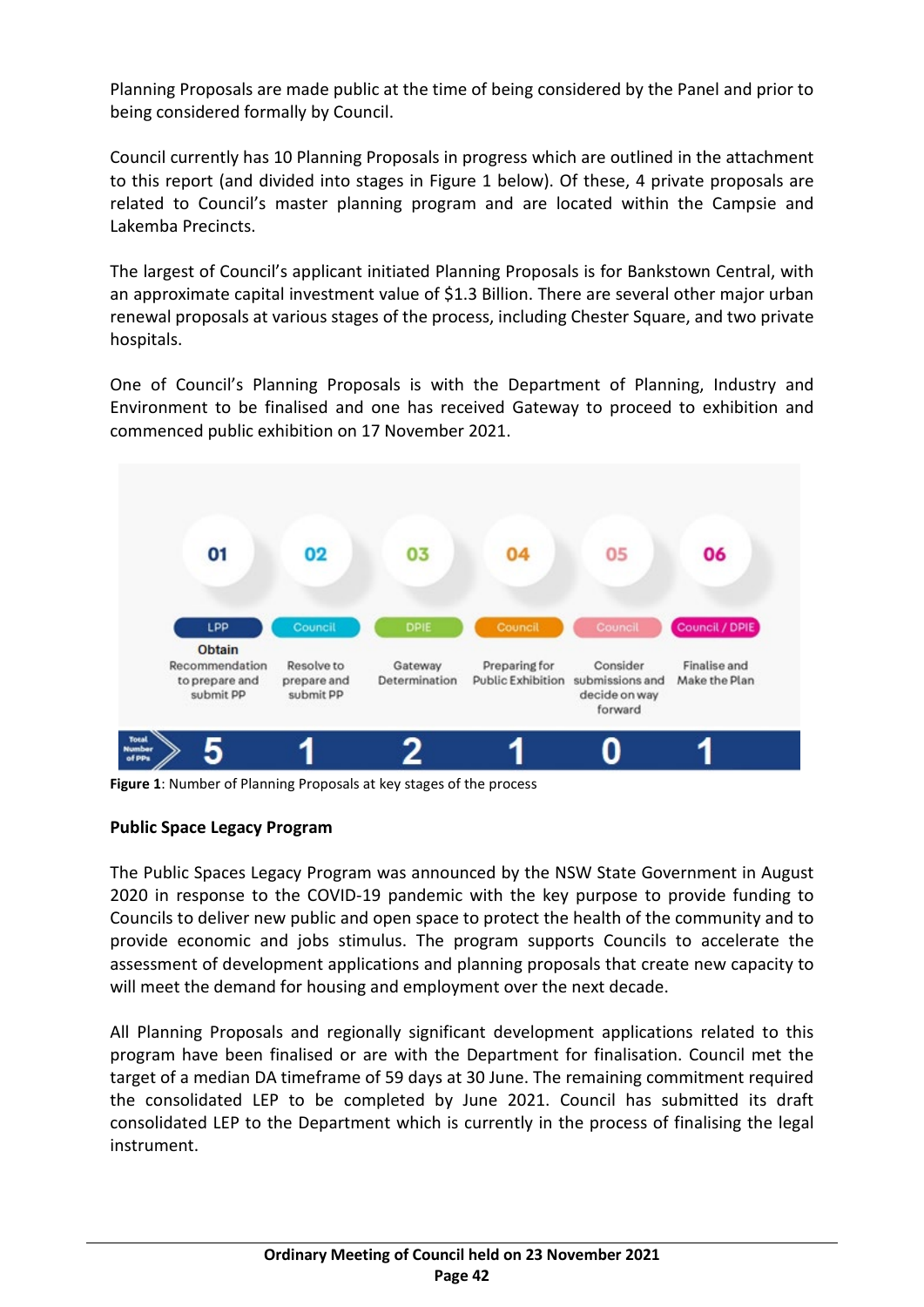Council has completed Stage 1 of the Legacy Program. Stage 2 involves Council exhibiting planning proposals to implement the Campsie and Bankstown Masterplans in order to receive a total of \$5.5 million for public open space. Consistent with the Council resolutions on 25 August 2020 (item 8.1) and 8 December 2020 (also item 8.1) these funds will be directed towards improvement and upgrades to Paul Keating Park.

On 1 October 2021, Council received a letter from the Department proposing a variation to the funding agreement to allow an additional 18 months to the timeframe for exhibiting the planning proposals. Council has agreed to the variation, and the updated timing is outlined in the table below.

| <b>Milestone</b>                                                                                                | <b>Amount of Funding</b> | <b>Status</b> |
|-----------------------------------------------------------------------------------------------------------------|--------------------------|---------------|
| 1. Execution of the funding agreement                                                                           | \$825,000                | Completed     |
| 2. Execution of the variation to the funding<br>agreement                                                       | \$2,750,000              | In progress   |
| 3. Exhibit the planning proposals to<br>implement the Campsie and Bankstown<br>Masterplans by 31 December 2022. | \$1,925,000              | In progress   |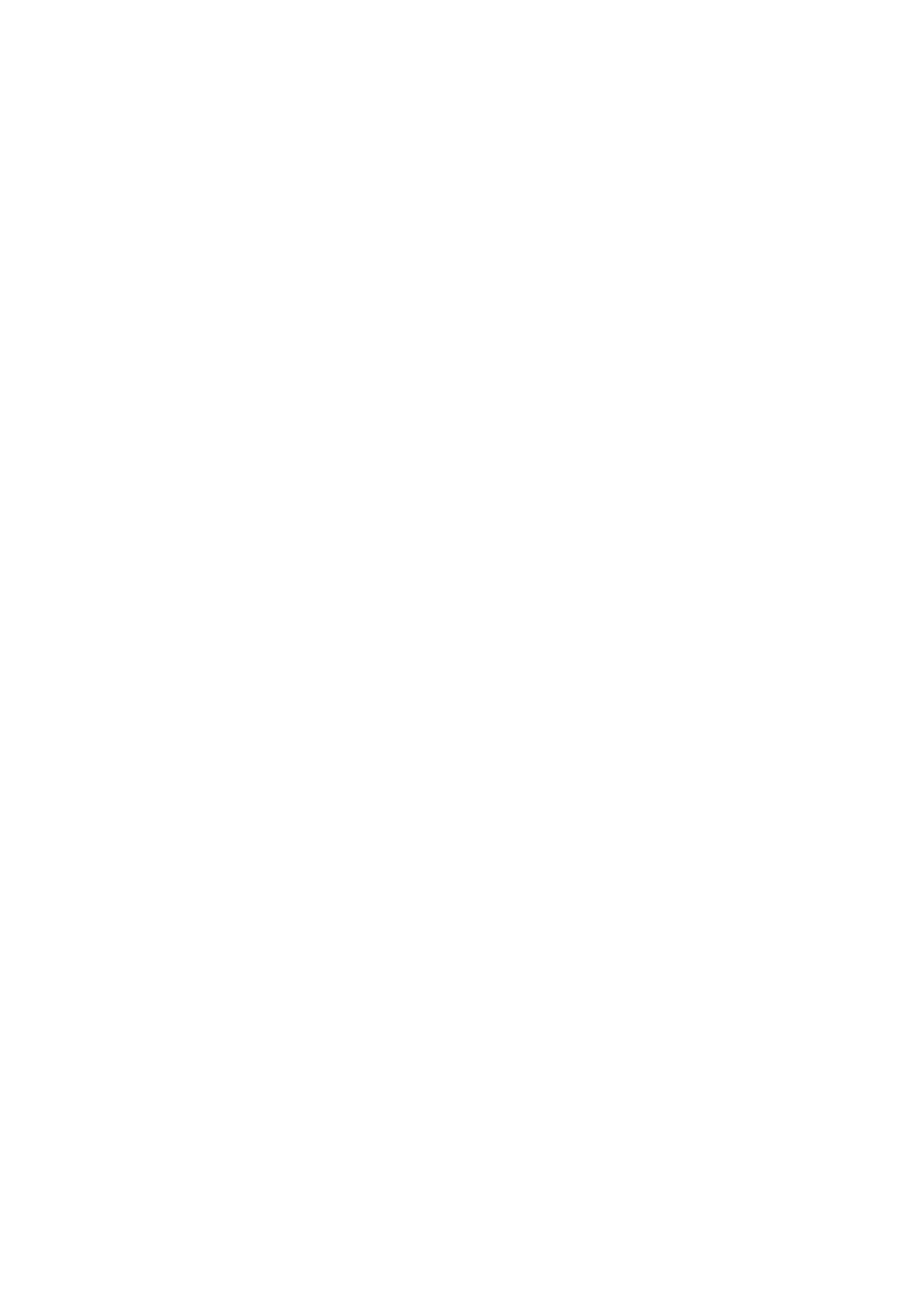# **6 POLICY MATTERS**

There were no items submitted for this section at the time the Agenda was compiled.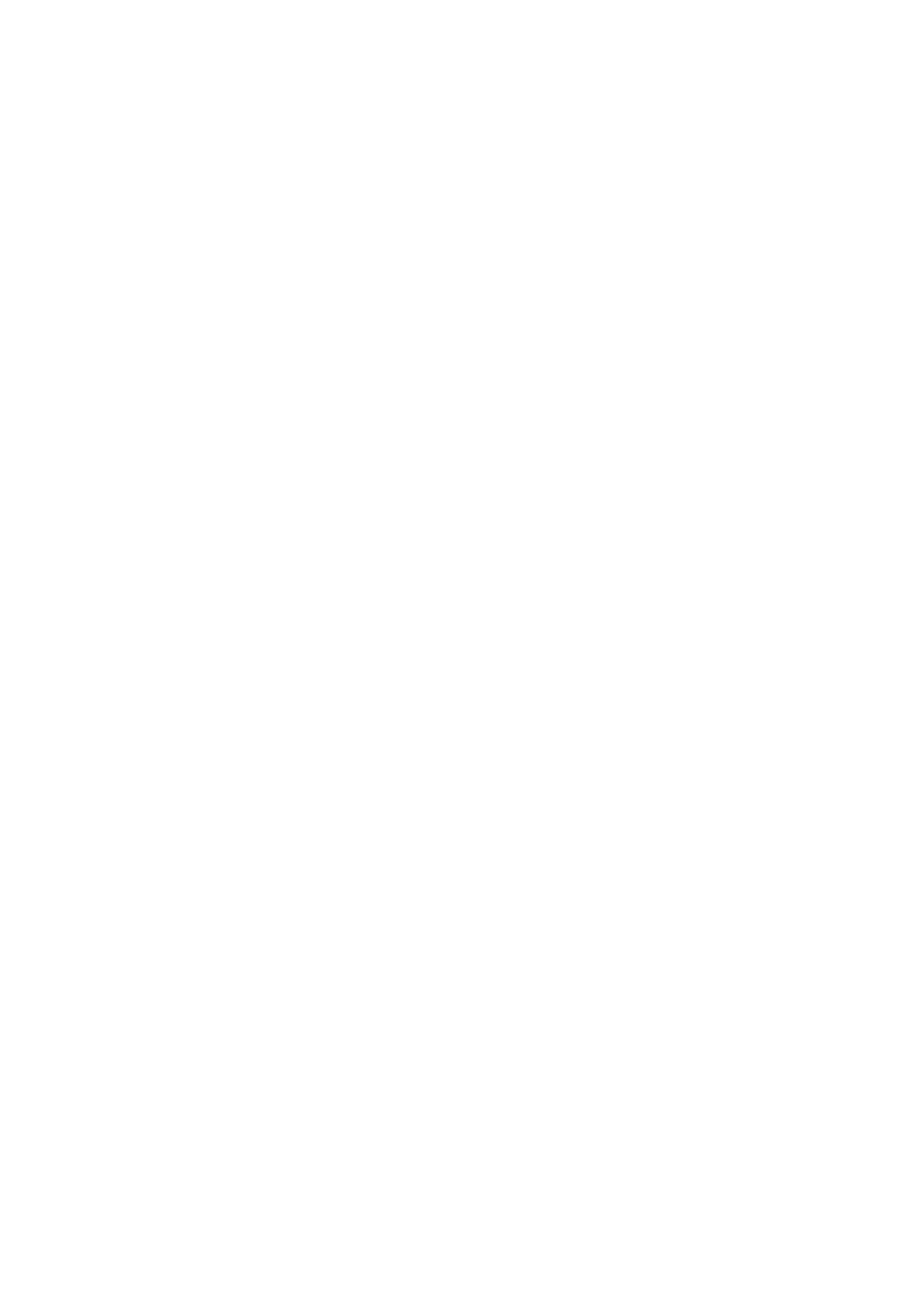# **7 GOVERNANCE AND ADMINISTRATION MATTERS**

The following items are submitted for consideration -

| 7.1 | Quarterly Review of the 21/22 Operational Plan and Budget to 30 September<br>2021 | 49 |
|-----|-----------------------------------------------------------------------------------|----|
| 7.2 | Code of Meeting Practice - 2022 Schedule of Meetings                              | 57 |
| 7.3 | Code of Conduct Complaints Report                                                 | 61 |
| 7.4 | CBCity 2028 - End of Term Report 2017-2021                                        | 63 |
| 7.5 | 2020/21 Annual Financial Reports                                                  | 67 |
| 7.6 | Cash and Investment Report as at 31 October 2021                                  | 77 |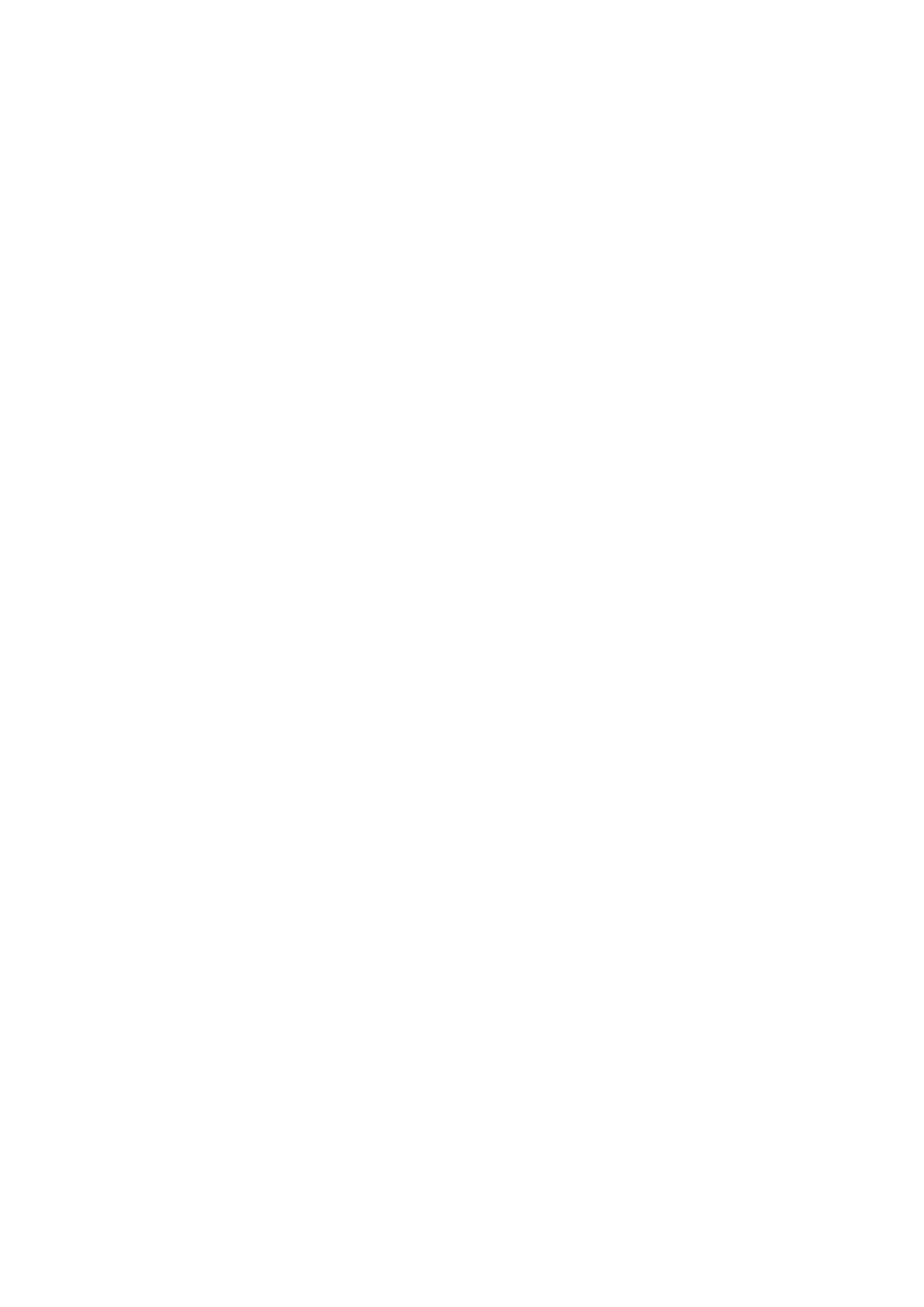# **Governance and Administration Matters** - **23 November 2021**

- <span id="page-48-0"></span>**ITEM 7.1 Quarterly Review of the 21/22 Operational Plan and Budget to 30 September 2021**
- **AUTHOR City Future**

## **PURPOSE AND BACKGROUND**

To present the first quarter performance against Council's 2021/22 Operational Plan activities including capital works and financial performance for the three-month period July to September 2021.

## **ISSUE**

This report has been prepared in accordance with the requirements of the Integrated Planning and Reporting Framework which stipulates that regular progress reports are required to be provided to Council and the community.

It demonstrates the organisation's performance during the period 1 July 2021 to 30 September 2021 in delivering the actions outlined in Council's 2021/22 Operational Plan. The Operational Plan is a key plan for our City. It translates our priorities and services, set out in our Delivery Program, into measurable actions for the financial year.

In providing information on performance measures, status of projects, highlights and achievements, this report is divided into the following components:

- Operational Plan progress; and
- Financial performance.

#### **RECOMMENDATION** That -

- 1. Council note the quarterly progress report of the 2021/22 Operational Plan to 30 September 2021.
- 2. The quarterly review of the 2021/22 Budget as outlined in this report be adopted.

#### **ATTACHMENTS** [Click here for attachments](http://webdocs.bankstown.nsw.gov.au/api/publish?documentPath=aHR0cDovL2lzaGFyZS9zaXRlcy9Hb3Zlcm5hbmNlL0NvdW5jaWwgTWVldGluZ3MvT3JkaW5hcnkgTWVldGluZ3MvMjMuMTEuMjEgTGlua2VkIEF0dGFjaG1lbnQgLSBRdWFydGVybHkgUmV2aWV3IG9mIHRoZSBPcGVyYXRpb25hbCBQbGFuIGFuZCBCdWRnZXQucGRm&title=23.11.21%20Linked%20Attachment%20-%20Quarterly%20Review%20of%20the%20Operational%20Plan%20and%20Budget.pdf)

- A. Q1 July to Sept 2021 Summary Report
- B. Q1 July to Sept 2021 Detailed Progress
- C. September Revision Budget Reports
- D. September Revision Budget Review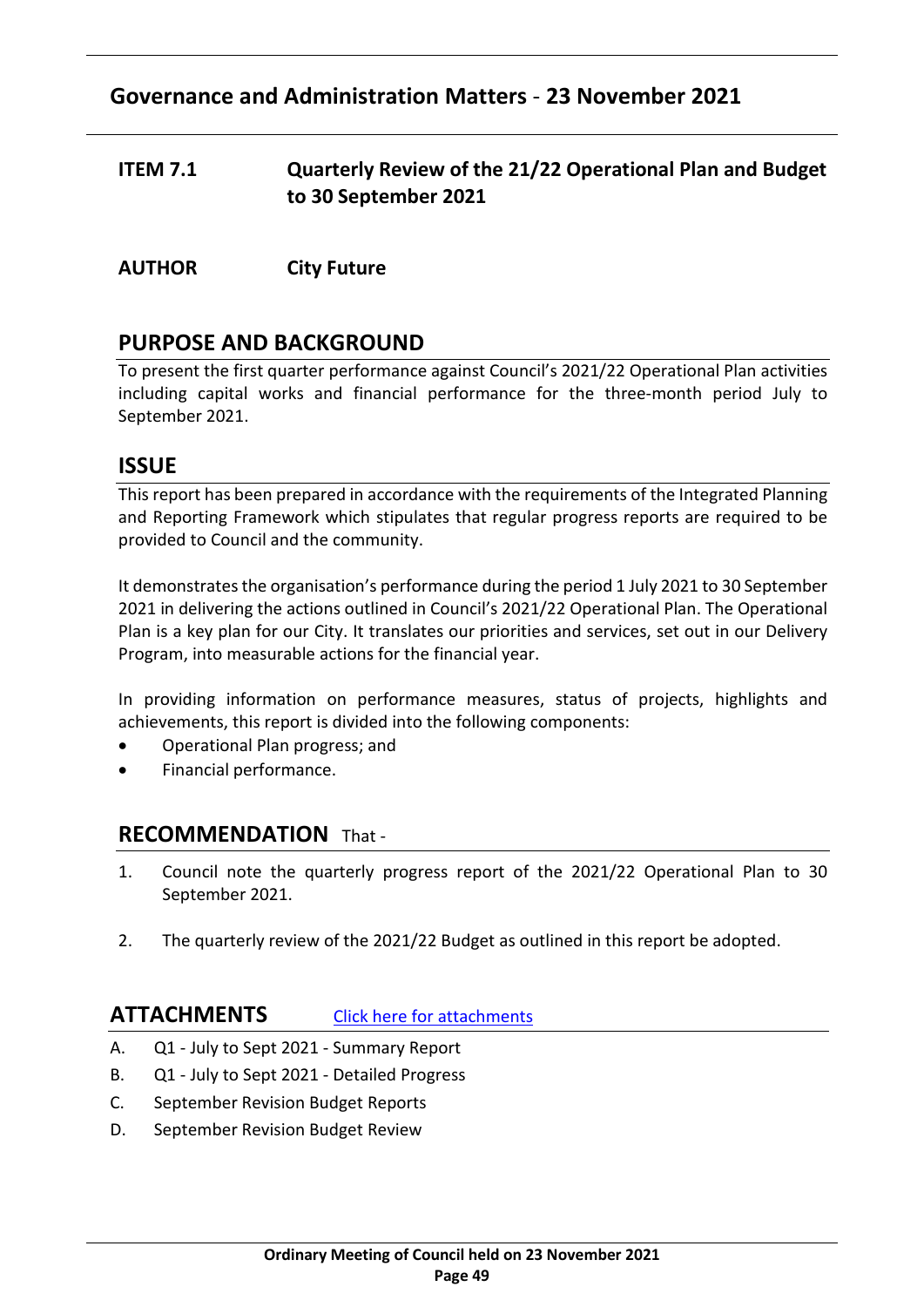The review integrated planning documents are prepared in accordance with Section 406 of the *Local Government Act 1993*, which requires regular progress reports to be provided to Council and community. Council currently generates reports on a quarterly basis to ensure thorough monitoring of the commitments it has made to the community.

In line with the Stronger Community Fund (SCF) Guidelines developed by the Department of Premier and Cabinet, Council is required to table progress reports at least quarterly to a Council Meeting on the expenditure and outcomes of the SCF. In addition, Council must also provide six monthly reports each year by 31 July and 31 January to the Office of Local Government (OLG) on those projects selected for funding, delivery progress and expenditure to date.

# **FINANCIAL IMPACT**

The report presents Council's operating result as at 30 September 2021.

# **COMMUNITY IMPACT**

The report provides the community with an understanding of Council's performance in delivering its yearly Operational Plan as well as an update on the financial position as at 30 September 2021.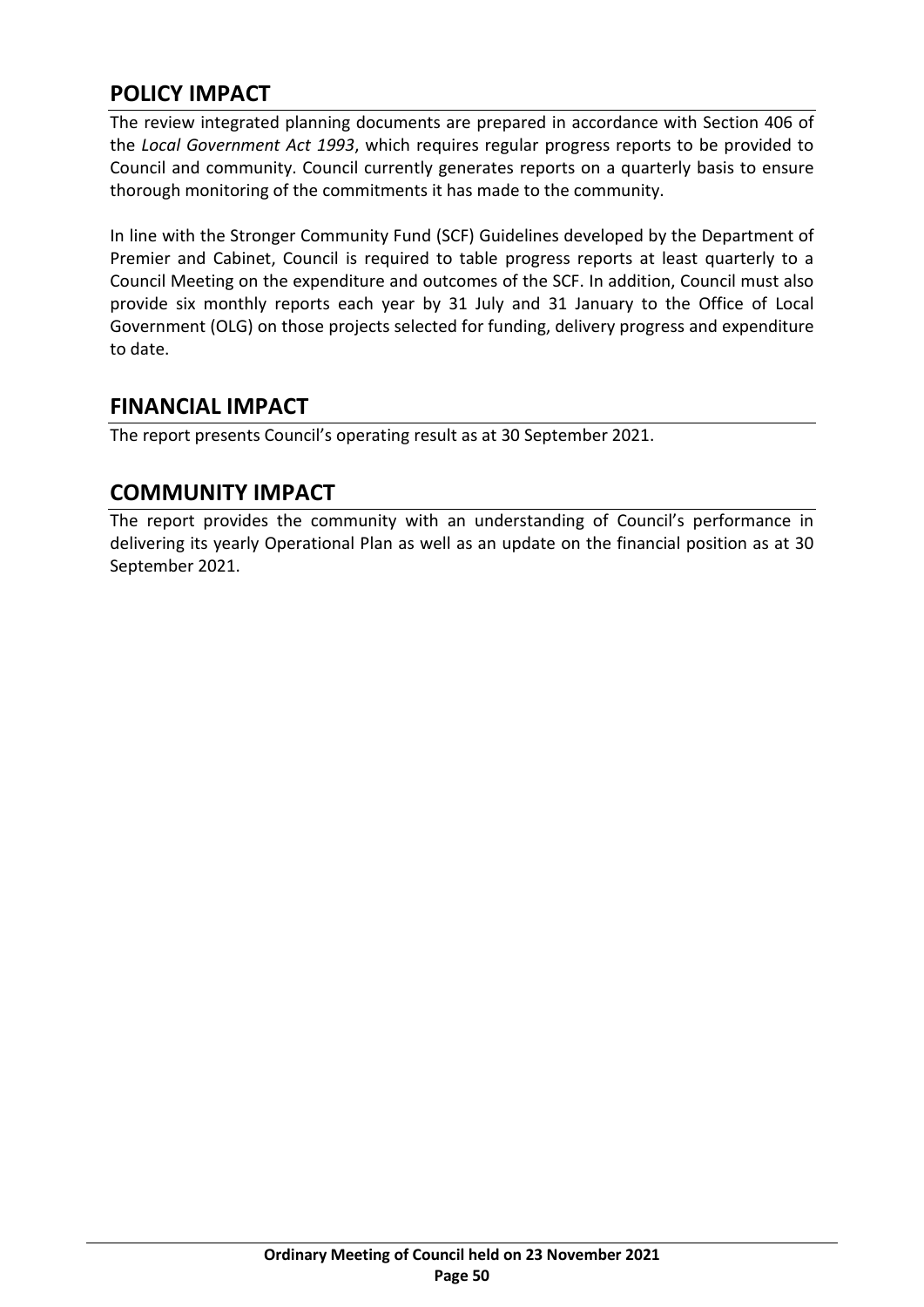# **DETAILED INFORMATION**

#### **PART A – Quarterly progress of the 2021/22 Operational Plan to 30 September 2021**

Given the health and environmental challenges this quarter due to the COVID-19 lockdown, progress on Council's Operational Plan has been good, with 80% of projects listed as complete or on track for completion by 30 June 2022.



This quarter, Council staff have worked hard to ensure that essential services like waste collection, street cleaning, parks maintenance, roads maintenance, development services, regulation and compliance, and Meals on Wheels continue to be delivered in line with COVID-19 restrictions and health orders. Specific impacts on programs are highlighted in the attachments to this report and impacts on income and expenditure are detailed later in this report.

Despite these challenges, Council has shown compassion, courage and resilience, adapting and changing the way we operate to ensure delivery of key services for our community, where safe to do so. We are still working to understand the ongoing impacts of the current situation and will continue to monitor and review our response, and our delivery of services, programs and projects to ensure we can continue to provide for the changing needs of the community. This needs to be balanced with likely, but largely unknown changes to our income and expenditure, and continuing our adaptive response to new challenges as they arise.

At the close of the first quarter, 23% of Council's Capital Works Program is complete. This equates to 87 projects valuing \$9.3 million, including 55 transport projects, 7 buildings projects, 6 stormwater projects and 19 sportsfields, playground and open space projects. A further 72% of projects are in progress or in the design phase. See further information in Part B of this report.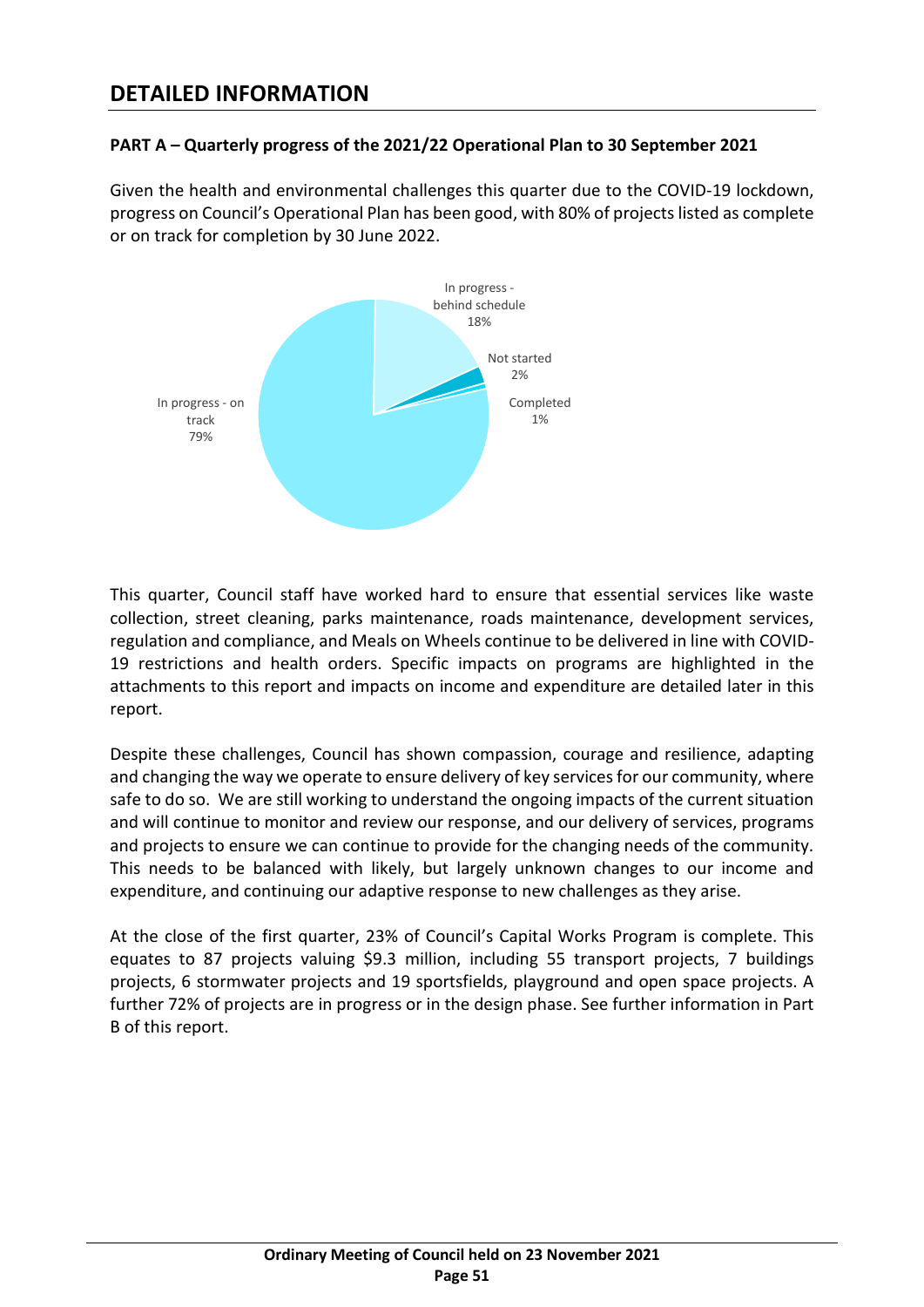

Attachment A provides an overview of key highlights and achievements for this quarter structured around the seven destinations. The destinations are: Safe & Strong; Clean & Green; Prosperous & Innovative; Moving & Integrated; Healthy & Active; Liveable & Distinctive; and Leading & Engaged. They help to identify how Council is progressing towards achieving the community's aspirations in each of these areas.

Detailed actions for the entire 2021/22 Operational Plan are outlined in Attachment B.

The combined attachments highlight the progress of many important projects and initiatives and confirm our firm and continued commitment to Council's contribution to CBCity 2028. Whilst supporting the community during the pandemic is our immediate priority, Council also continues to work towards our vision of creating a city that is thriving, dynamic and real. A city that promotes healthy and active lifestyles. One of our key highlights for the quarter was the unveiling of the concept plans for the new Canterbury Leisure and Aquatic Centre. This is one of Council's largest ever projects and this significant investment will provide leading, worldclass facilities for current, and future, generations. Other important highlights are summarised below.

Leading and Engaged

- Prepared for the re-opening of Council libraries and pools, ensuring COVID-safe plans and protocols were in place;
- Re-activated rate relief up to March 2022; and
- Carried out major COVID-19 communication campaign kept our diverse community informed about changes that impacted them.

Safe and Strong

- Meals on Wheels volunteers delivered more 200 hygiene packs;
- Launched a new campaign, Stay Safe, Stay Connected, aimed at spreading positivity and inspiration;
- Launched an online program, Culture and Connection Creators program, to help train and mentor young people in our community;
- Council's 2021-22 Community Grants and Events Sponsorship Program awarded \$500,000 in community grants; and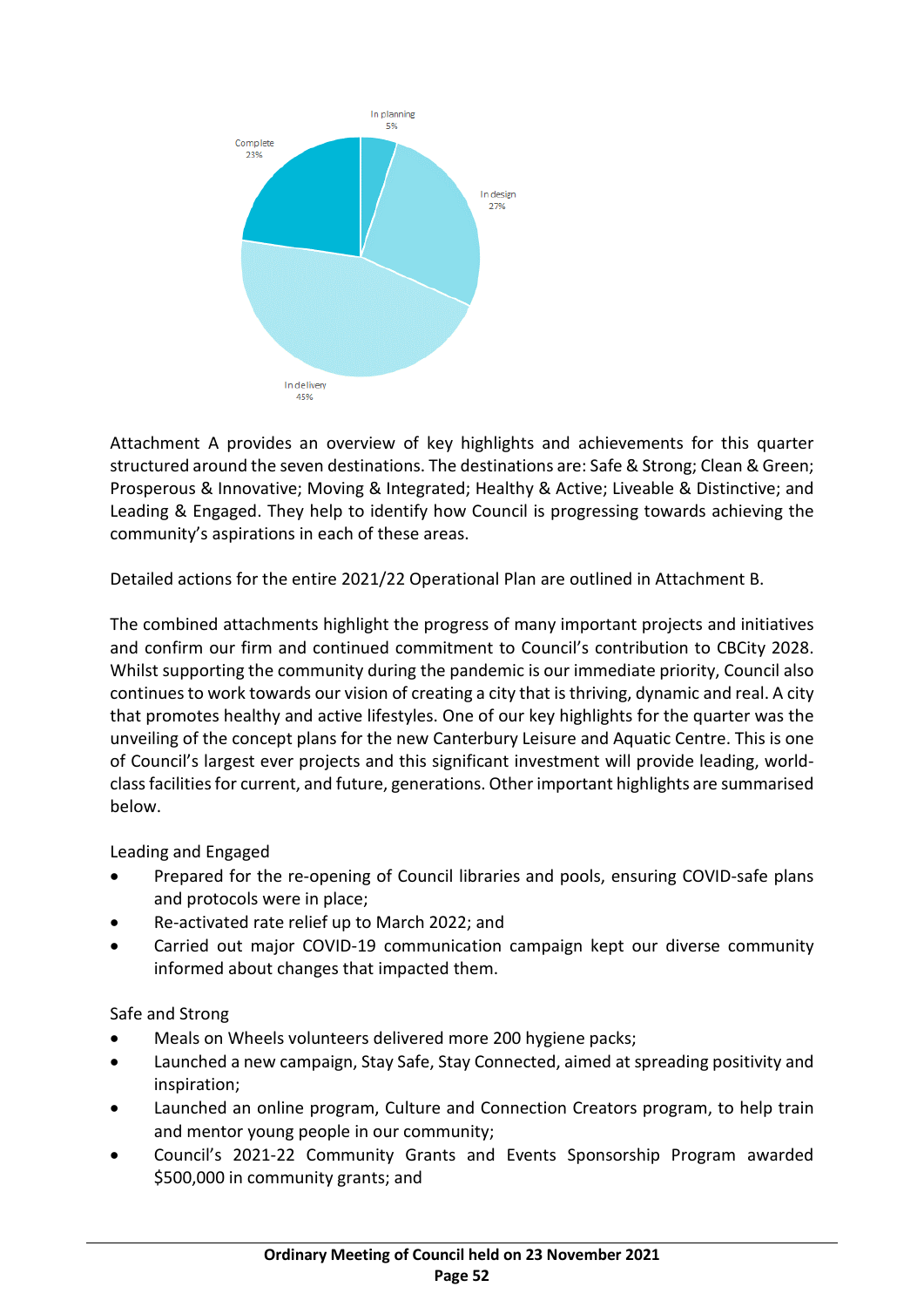• Children Services Manager, Karen Roberts, won the prestigious HESTA Early Childhood Education and Care Award for individual leadership.

Clean and Green

- Supported Plastic Free July and donated 500 polyester banners to community co-op Reverse Garbage for re-use;
- Supported and implemented initiatives for Biodiversity Month that included education campaign and webinars;
- Worked collaboratively with the Cooks River Alliance on a Community Values Survey; and
- Won the 'most innovative government firm' by the Australian Financial Review, with our work on Closing the Loop on Waste program highlighted.

Prosperous and Innovative

- 15,000 community members participated in several online events through the Bankstown Arts Centre;
- Council partnered with the Canterbury-Bankstown Chamber of Commerce to host a free information webinar to assist local businesses through the pandemic; and
- Launched the online Careers+ Expo pages, designed to be an ongoing resource to support local job seekers.

Moving and Integrated

- 50% of lights on our local roads replaced by LED as part of the Street Lighting Improvement Program to reduce cost and greenhouse emissions;
- Approximately 5kms of roads in the suburbs of Bankstown, Greenacre and Narwee were given an overlay as part of the Road Pavement Preventative Maintenance program; and
- Hector Street bridge was opened to traffic.

Healthy and Active

- Council unveiled plans for the new Canterbury Leisure and Aquatic Centre;
- Council committed \$5.5 million to transform Paul Keating Park at Bankstown and has started community consultation;
- Construction started on the exciting Greenacre waterplay and playspace; and
- Launched a new library e-resources page to help community members find e-resources more easily.

Liveable and Distinctive

- Council installed four new urban interventions;
- Maintained the median development application processing time at 50 days in line with our target despite a significant 62% increase in development applications; and
- Adoption of the Bankstown City Centre Master Plan.

## **Stronger Communities Fund**

The Stronger Communities Fund (SCF) was established by the NSW Government to provide newly merged Councils with funding to kick start the delivery of projects that improve community infrastructure and services. The City of Canterbury Bankstown was allocated \$10 million in funding. Councils were required to consult with their community to allocate the SCF through two programs – a Community Grants Program and Major Projects Program.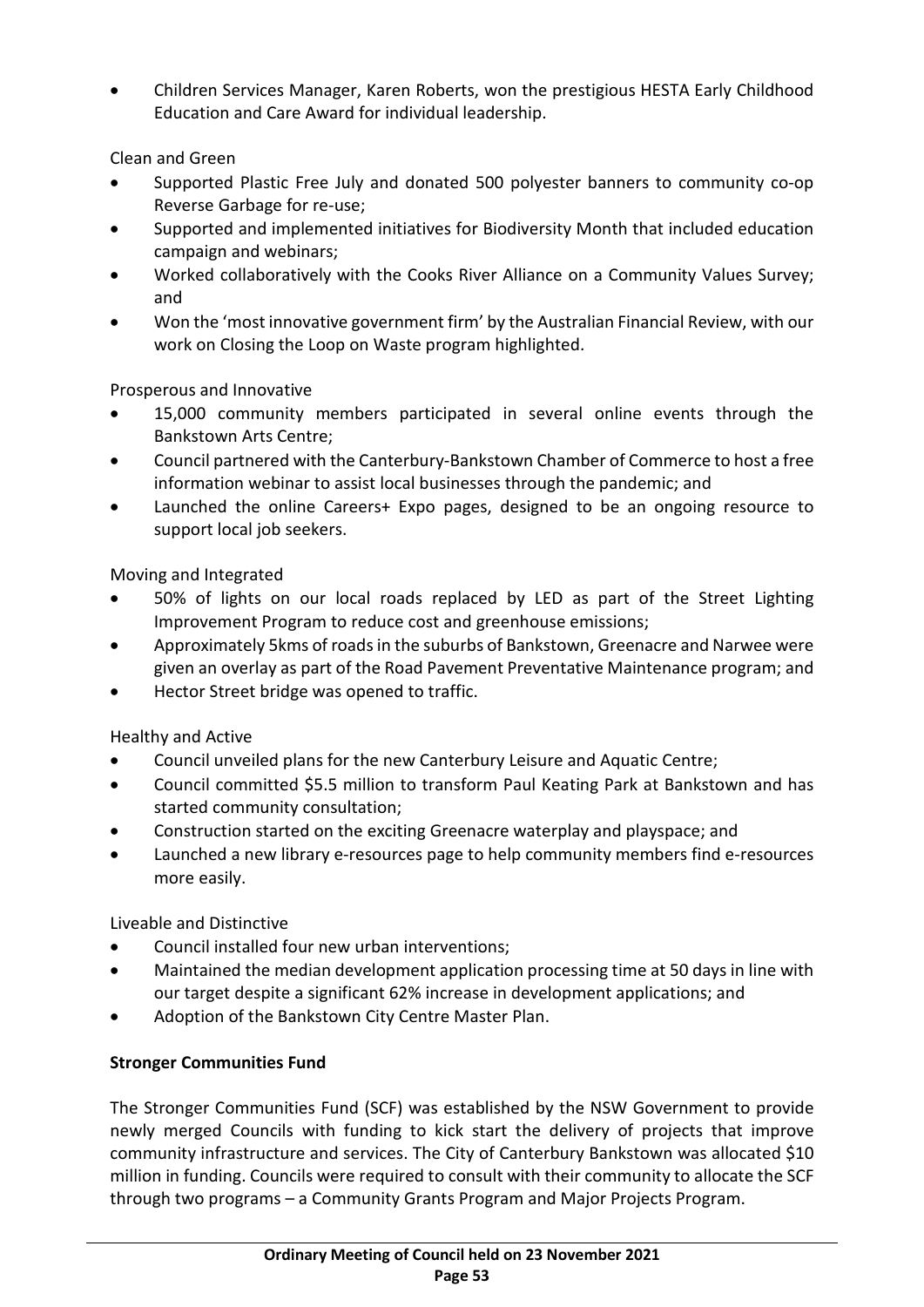As previously reported, the Community Grants Program was an allocation of up to \$1 million and this component of the funding is complete.

Projects being delivered under the Major Projects Program are either complete or substantially underway. A variation request was submitted to the NSW Government requesting an extension to the delivery of the SCF Major Projects due to delays associated with the impact of COVID-19. Confirmation of this variation request has been received with remaining projects to be completed by 30 June 2022.

An update on the status of all Major Projects is as follows:

| Project                                                                                  | <b>Progress</b>                                                                                                                                                                                                                                                        |
|------------------------------------------------------------------------------------------|------------------------------------------------------------------------------------------------------------------------------------------------------------------------------------------------------------------------------------------------------------------------|
| <b>Regional Sports</b><br>Framework-<br>Multipurpose synthetic<br>surface at Jensen Park | COMPLETE. This project is complete and was officially opened on 23<br>February 2019. Final Project Report has been submitted to OLG.                                                                                                                                   |
| All Abilities Playground -<br>Bankstown City Gardens<br>Stage 2                          | COMPLETE. This project is complete and was officially opened on 28<br>September 2018. Final Project Report has been submitted to OLG.                                                                                                                                  |
| Parkland<br>Wiley<br>Park<br>upgrade and renewal                                         | The Wiley Park Masterplan was adopted by Council in 2019. The<br>detail design of the Stage 1 of the Wiley Park Ponds Project is<br>complete with preparation for the construction process underway.                                                                   |
| Changing Places portable<br>facility<br>for<br>community<br>events                       | COMPLETE. This project is complete, and the facility was officially<br>launched last year. Final Project Report has been submitted to OLG.                                                                                                                             |
| Community<br>engagement<br>vehicle                                                       | COMPLETE. This project is complete, and the upgraded Kombi has<br>been used on a regular basis to support Council's community<br>engagement activities. Final Project Report has been submitted to<br>OLG.                                                             |
| Cooks<br>River<br>interactive<br>litter capture device                                   | The new litter capture device was installed onsite during May and is<br>working well. The associated media campaign launch has been<br>planned for October- December due to COVID-19 restrictions.<br>Further work is being undertaken in relation to cleaning access. |
| Enhanced play experience<br>at Greenacre                                                 | Greenacre Splash Park is currently under construction. The<br>landscape and building construction contracts have been awarded.<br>Artwork commission has been awarded and the design process is<br>currently underway.                                                 |
| Parry Park upgrade and<br>renewal                                                        | Construction of the Parry Park Playspace is underway. The building<br>and landscape construction contracts have also been awarded.                                                                                                                                     |
| <b>Red Chair Movement</b>                                                                | COMPLETE. This project is complete following the installation of the<br>new infrastructure at Panania and Riverwood. Final Project Report<br>has been submitted to OLG.                                                                                                |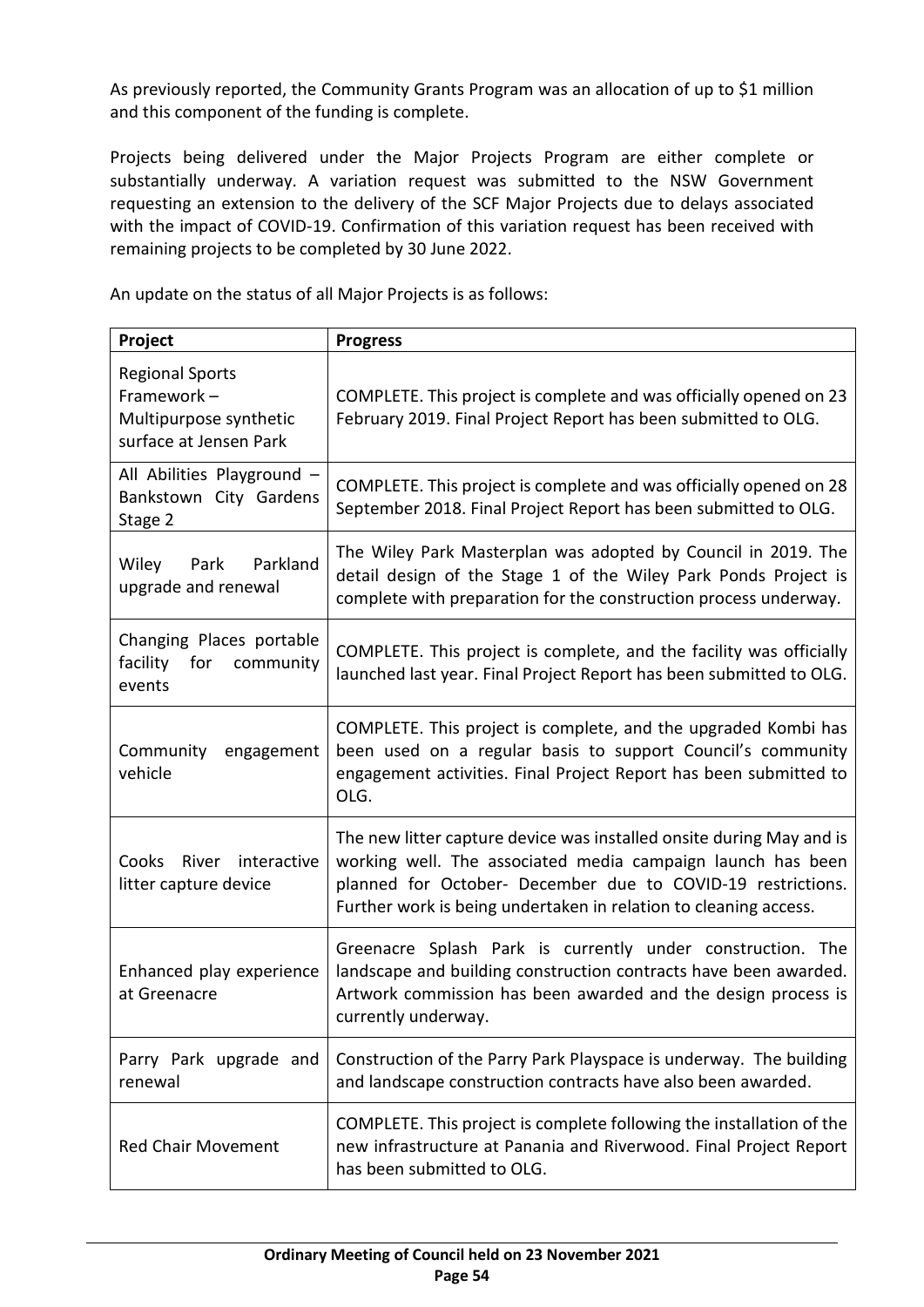| Project                                                                             | <b>Progress</b>                                                                                                                                                                                                                                                                                                                                                                                           |
|-------------------------------------------------------------------------------------|-----------------------------------------------------------------------------------------------------------------------------------------------------------------------------------------------------------------------------------------------------------------------------------------------------------------------------------------------------------------------------------------------------------|
| Smart Cities, kick start of<br>the City's journey                                   | COMPLETE. The Activated Data Roadmap and public consultation<br>work has concluded, and the plan is ready and will be submitted for<br>formal adoption by Council this financial year. Final Project Report is<br>being prepared for submission to OLG.                                                                                                                                                   |
| Solar Farm                                                                          | Following the tender review process Council resolved at the July<br>Council meeting to collapse the tender process and go back out to<br>the market in the 21-22 reporting year. The project plan is currently<br>under review.                                                                                                                                                                           |
| Implementation of Sports<br>Facilities<br>Strategy<br><b>Recreation Initiatives</b> | The construction of the new amenities building at Wagener Oval was<br>completed mid-2020.<br>Several projects being delivered in the 2020/21 capital works<br>program have an allocation of SCF funding. Installation of the Kelso<br>North Baseball Lighting is in progress. The Marco Reserve Sportsfield<br>Lighting is in procurement and the Rudd Park natural fields<br>reconstruction is complete. |

#### **PART B – September 2021 Quarterly Budget Review**

#### **Financial Performance**

Following a review of the first quarter's financial performance, Council's broader financial position continues to convey a sound and stable position and generally compares well to its budget estimates. The Covid-19 pandemic has impacted Councils operating performance during the first quarter of the year. The State Government lockdown forced the closure of numerous Council services and Council implemented a number of relief measures to provide financial assistance to the community and businesses that have been experiencing financial hardship. Due to the pandemic. The loss of income due to service shutdowns and cost of additional relief measures were not known at the time of setting the original budget and have now been reflected in this quarterly budget review.

Having reflected all required adjustments, Council's revised Operating Result is expected to be a surplus of \$3.2M, an increase of \$4.0M to that set as part of the original budget process. The increase is predominantly due to operational budget carryovers of \$13.5M, as resolved by Council at the August Council meeting that are largely grant related, the recognition of new Grants and Contributions income not known at the time of preparing the original budget of \$28.0M, and the prepayment of the 2021/22 Financial Assistance Grant in June 2021 of \$5.6M.

Regarding service reviews, staff realignments and quarterly budget reviews completed during the September quarter;

• A recent service review and community consultation identified the need to establish a new unit to focus on improving how we manage our town centres and public spaces. The new unit called City Improvement has been established with existing staff as a result of staff realignments. One additional FTE is required to administer the strategic cross-functional approach with the operational service areas, focusing on whole-of place management. For the 2021/22 financial year, these additional costs will be offset from expected vacancy savings. Future budgets will reflect the new position.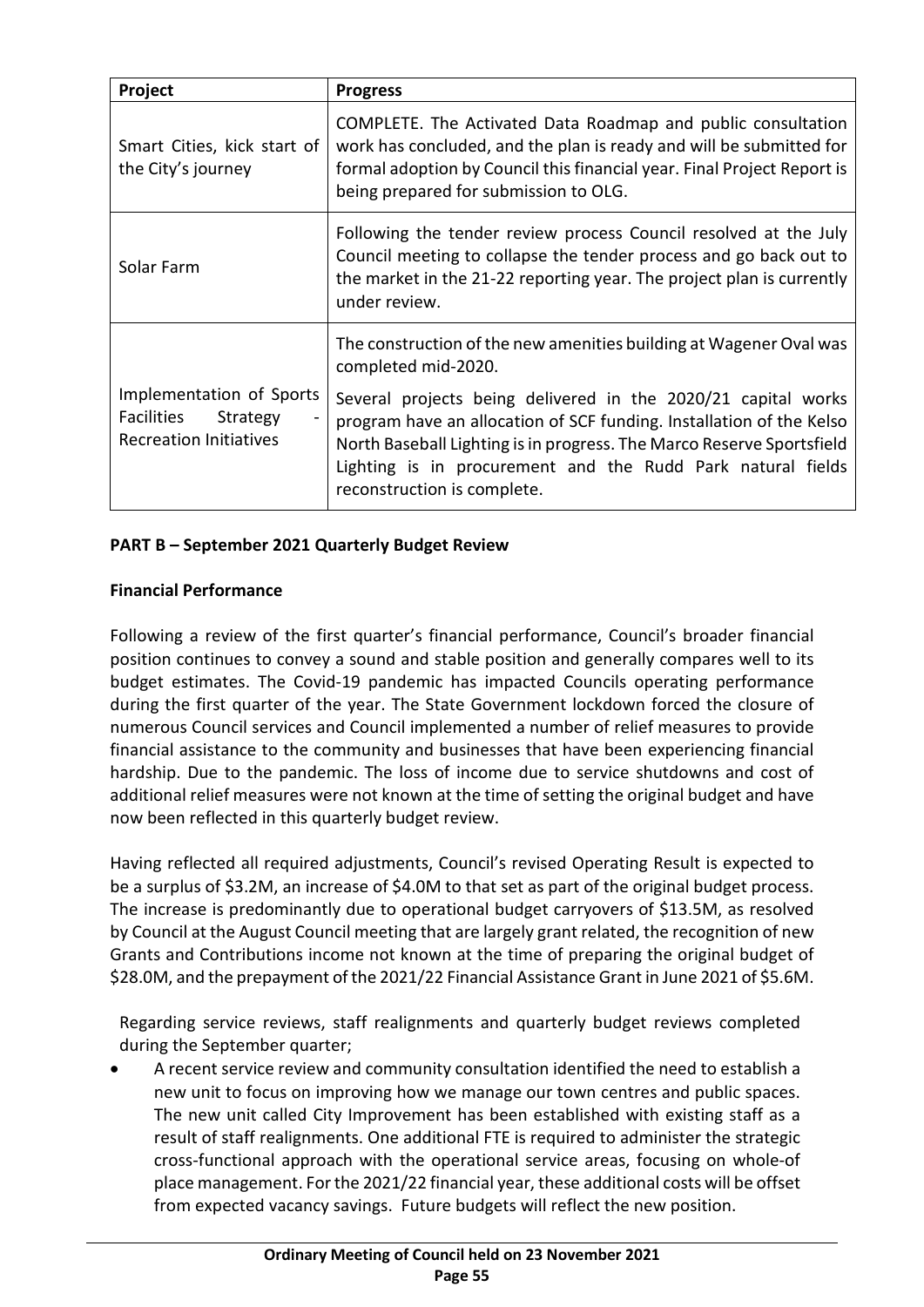• Also, a minor Realignment of the Sustainable Future Team was undertaken as a result grant funding through the NSW EPA's Better Waste and Recycling Fund for a period of two years. The establishment of four temporary grant funded roles will enable Council to deliver a cleaner, greener and tidier city in line with community expectations. There are no additional costs to Council regarding these temporary grant funded roles.

This will see the existing establishment of 1473 increase to 1478.

Council's capital works and acquisition program is now expected to be \$157.5M, having increased by \$92.1M to that originally proposed. The adjustment largely relates to the need to account for carryovers (2020/21) resolved by Council at the August Council meeting and additional grant funded projects identified throughout the first quarter less projects that have been deferred. These adjustments are a part of Council's ongoing review which ensures that the capital works and acquisition program reflects the planned pattern of expenditure.

In reflecting our carryover program and other adjustments made as a part of this revision, Council's level of cash and cash equivalents are expected to increase by approximately \$3.2M (assuming no carryovers exist at 30 June 2022).

Having completed the review, Council's major ratios remain at acceptable industry levels.

Further detailed analysis regarding the September review, including the Quarterly Budget Review Statements, is provided in Attachments C and D. The review contains details of any major variations which are reflected by the adjustments detailed in the Quarterly Budget Review Statements.

#### **Conclusion**

The Quarterly Report (Attachments A and B) provide a progress report for the first quarter of Council's 2021/22 Operational Plan. The provision of this report ensures Council is meeting its obligations under the Integrated Planning and Report Framework and contributes to the ongoing enhancement of good governance across Council. The data contained within these reports will also be made available on Council's website.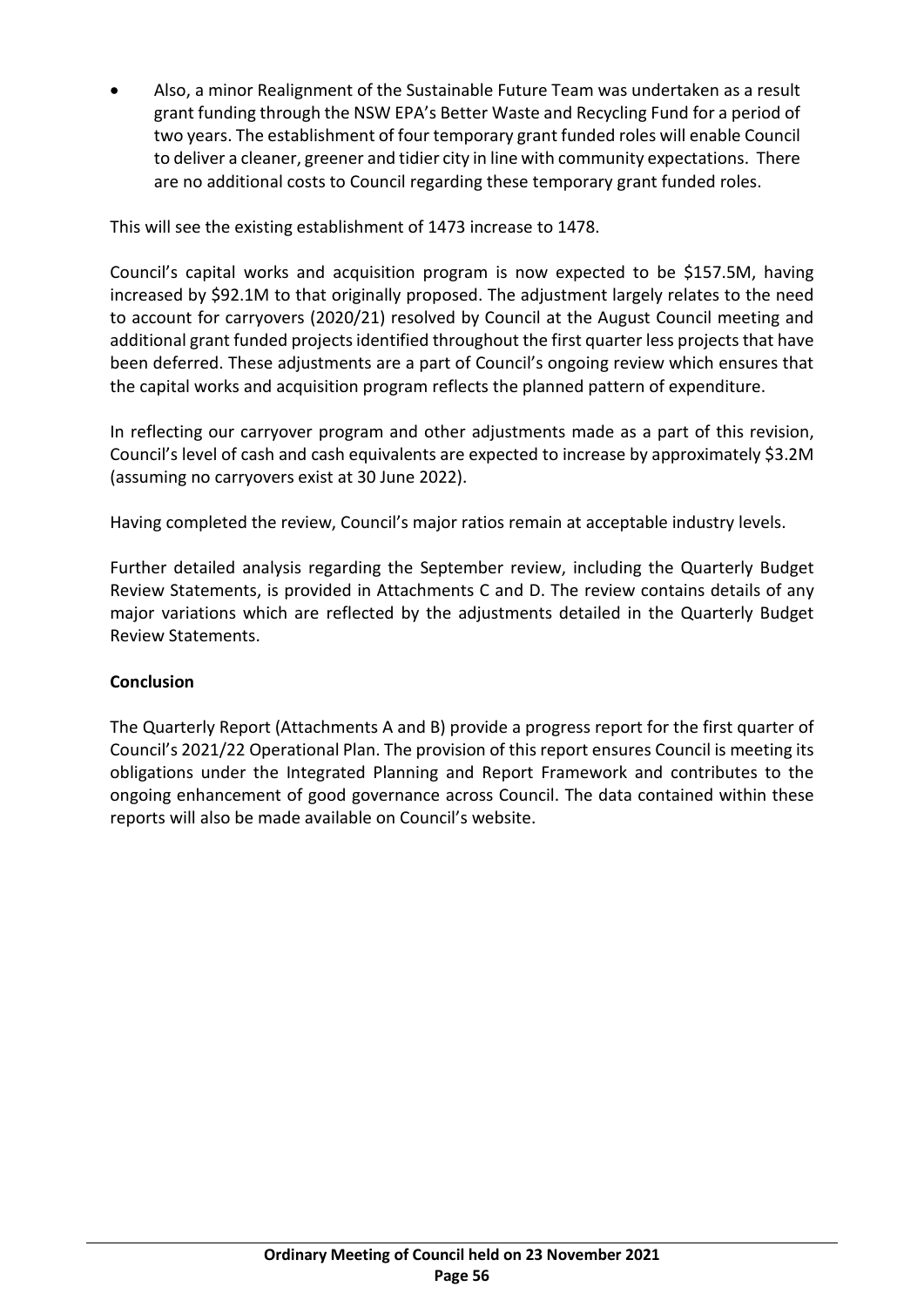# **Governance and Administration Matters** - **23 November 2021**

<span id="page-56-0"></span>**ITEM 7.2 Code of Meeting Practice - 2022 Schedule of Meetings**

**AUTHOR Corporate**

## **PURPOSE AND BACKGROUND**

In accordance with Section 365 of the Local Government Act 1993 and Code of Meeting Practice, Council is required to meet at least ten times each year, each time in a different month. This report nominates proposed meeting dates for 2022.

## **ISSUE**

It is proposed to schedule Council Meetings for 2022, as follows;

22 February 15 March 26 April 24 May 28 June 26 July 23 August 27 September 18 October 22 November 6 December

The October Council meeting has been scheduled for the third Tuesday of the month in order to avoid any conflict with the LGNSW annual conference, which is scheduled to be held from Sunday, 22 October – Tuesday, 25 October 2022.

In the event that Council needs to vary the date for a meeting/s of Council, a further report will be submitted suggesting an alternate date/s.

Council will be in recess following the Ordinary Meeting of Council on 23 November 2021 until the first meeting of the new Council following the declaration of the Poll as a result of the 4 December 2021 Local Government Elections.

A report will be submitted to the Ordinary Meeting of Council in February 2022 informing Council of any matters determined under Delegated Authority during the recess period.

## **RECOMMENDATION**

That the 2022 Schedule of Council Meetings be adopted.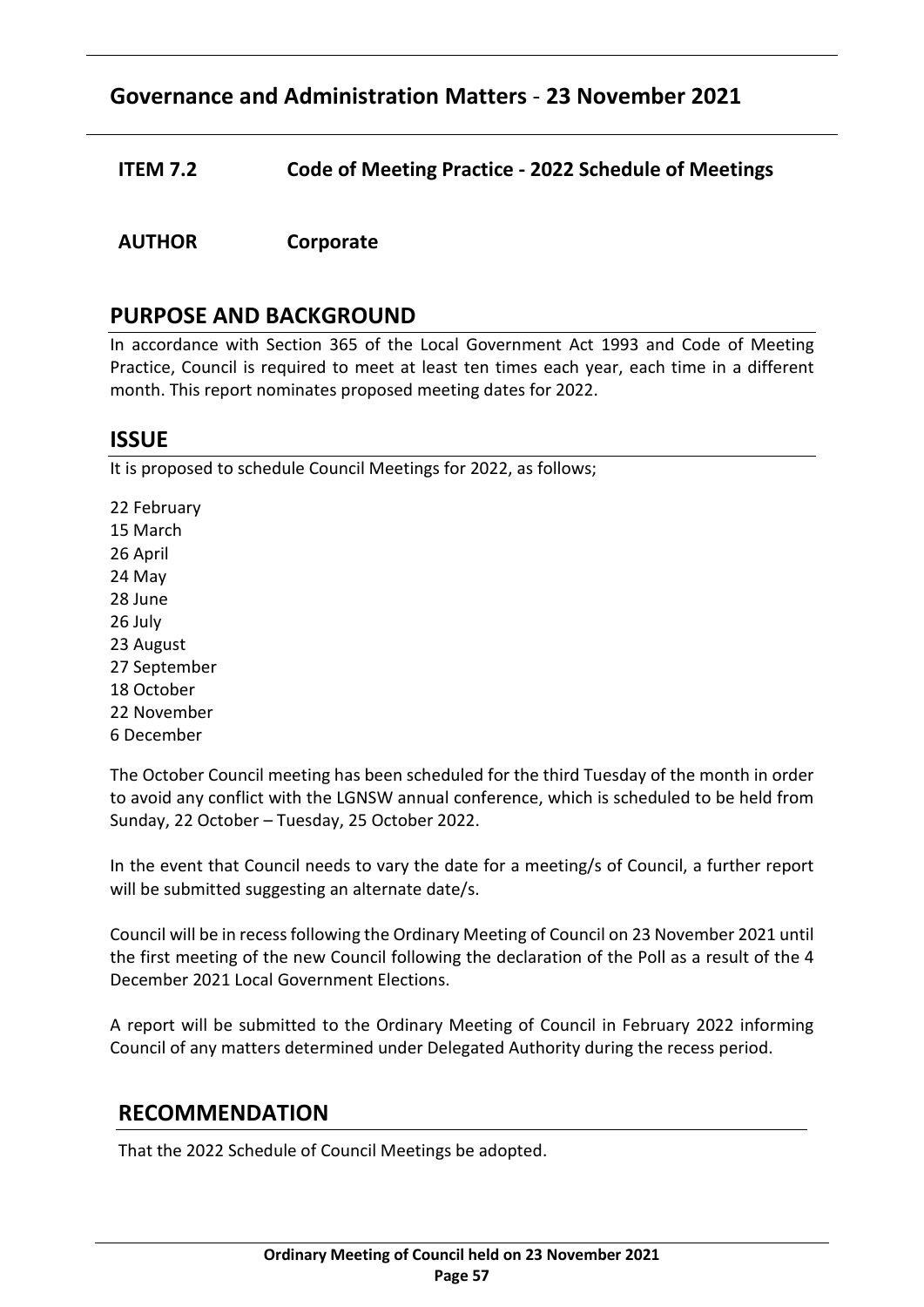# **ATTACHMENTS**

Nil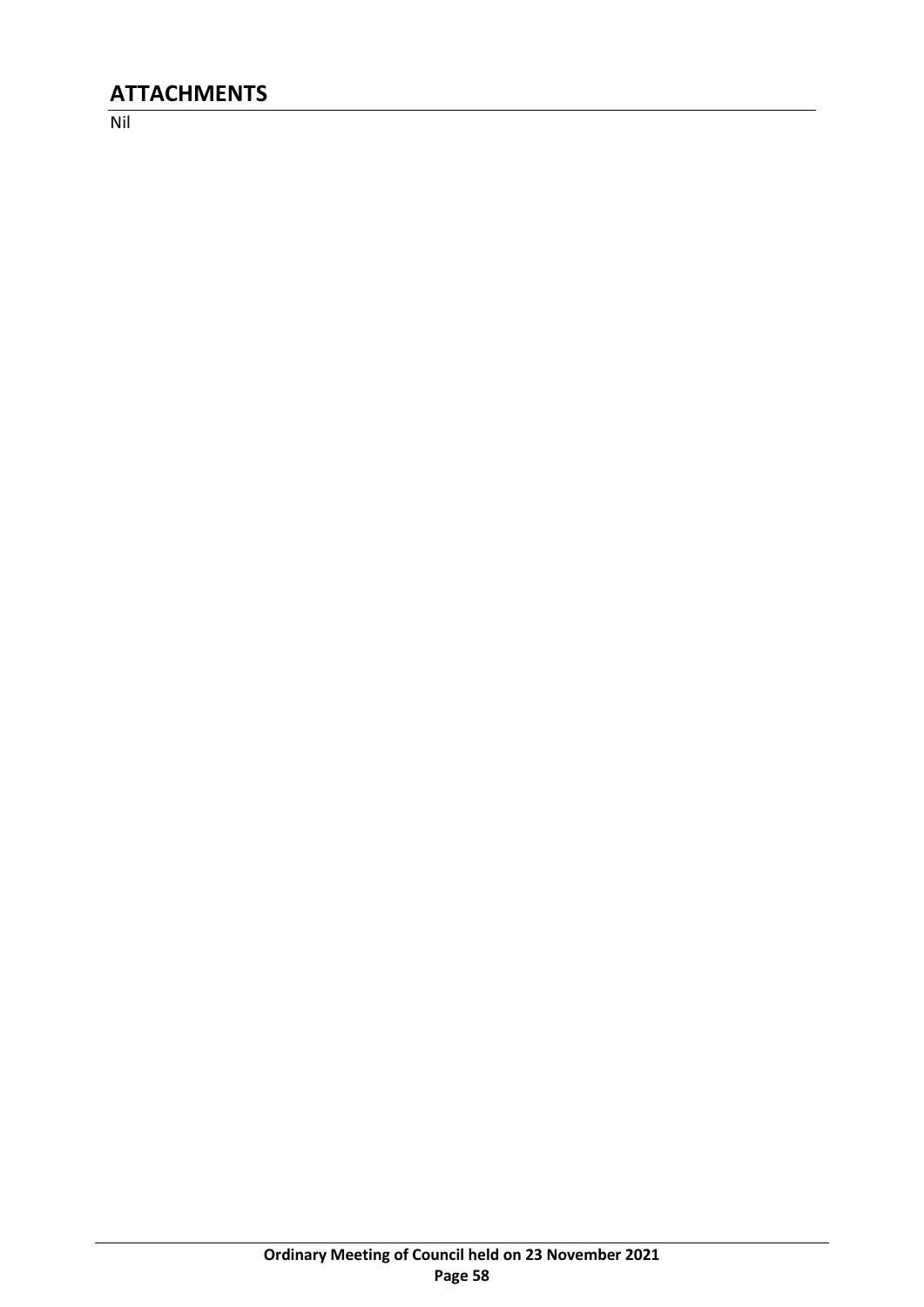The schedule primarily follows Council's Code of Meeting Practice whereby Ordinary Meetings are held on the 4<sup>th</sup> Tuesday of each month unless the meetings conflict with other activities. Formal notification of each meeting will be made in accordance with Section 3.1 of Council's Code of Meeting Practice.

## **FINANCIAL IMPACT**

There is no financial impact.

# **COMMUNITY IMPACT**

There is no community impact.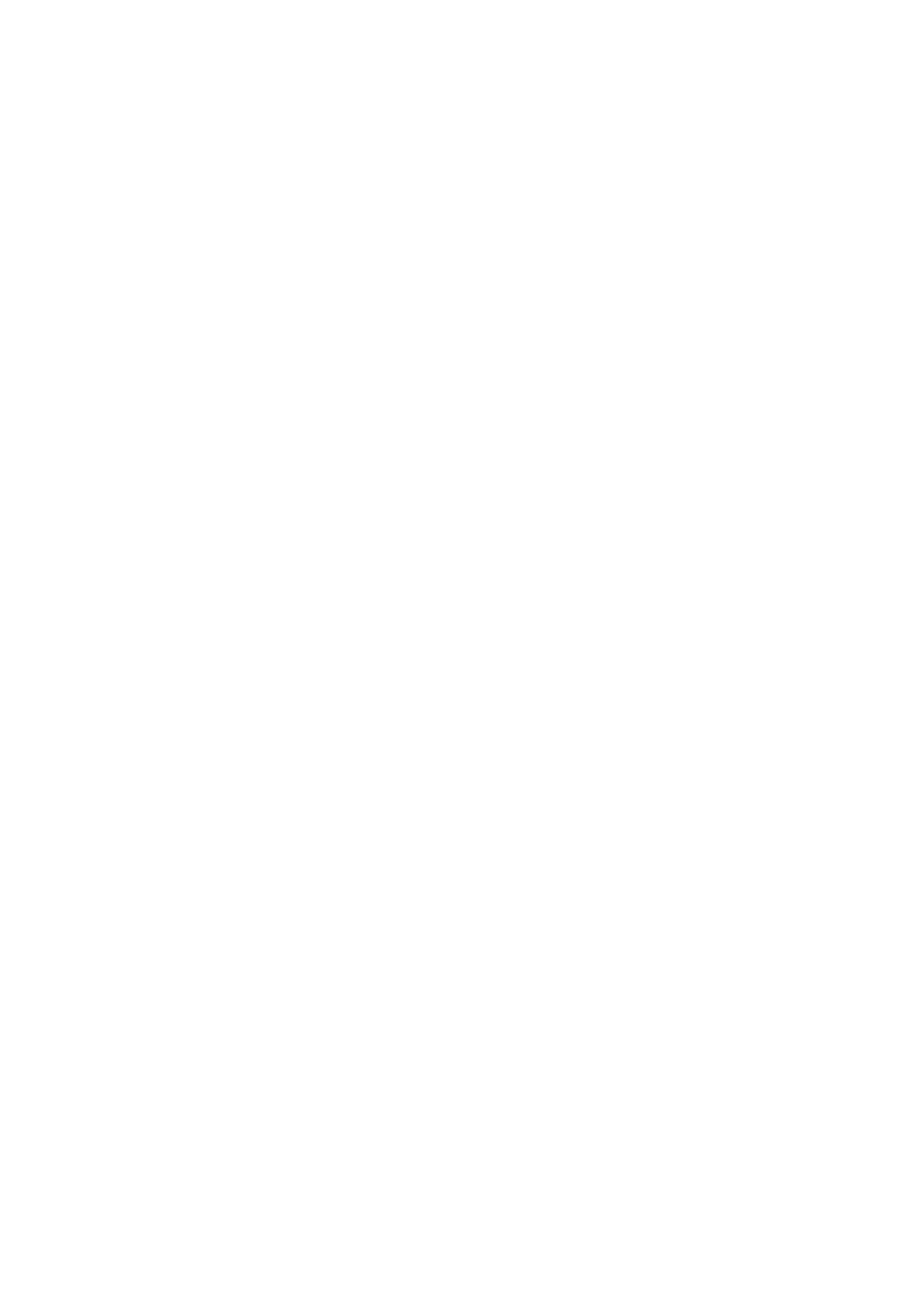# **Governance and Administration Matters** - **23 November 2021**

### <span id="page-60-0"></span>**ITEM 7.3 Code of Conduct Complaints Report**

#### **AUTHOR Corporate**

## **PURPOSE AND BACKGROUND**

Council is required to annually complete and submit relevant Code of Conduct complaints statistics to the Office of Local Government.

The reporting period is 1 September 2020 to 31 August 2021.

Council carries out an assessment of all formal complaints received throughout the year, as they relate to Councillors and the General Manager.

Where necessary, Council's procedures require certain complaints to be independently assessed (eg. referred to a Conduct Reviewer) and relevant action taken, as determined/required.

The Return is required to report on Code of Conduct complaints relating to Councillors and the General Manager only.

Attached is the required annual return for the preceding reporting period. There was one complaint recorded for the period, and accordingly resolved in accordance with relevant procedures.

The return will be forwarded to the Office of Local Government as required.

#### **ISSUE**

To note the attached Code of Conduct Complaints Statistics Report prepared for the Office of Local Government.

#### **RECOMMENDATION**

That the information be noted.

#### **ATTACHMENTS** [Click here for attachment](http://webdocs.bankstown.nsw.gov.au/api/publish?documentPath=aHR0cDovL2lzaGFyZS9zaXRlcy9Hb3Zlcm5hbmNlL0NvdW5jaWwgTWVldGluZ3MvT3JkaW5hcnkgTWVldGluZ3MvMjMuMTEuMjEgTGlua2VkIEF0dGFjaG1lbnQgLSBBbm51YWwgQ29kZSBvZiBDb25kdWN0IENvbXBsYWludCBTdGF0aXN0aWNzLnBkZg==&title=23.11.21%20Linked%20Attachment%20-%20Annual%20Code%20of%20Conduct%20Complaint%20Statistics.pdf)

A. Code of Conduct Complaints Statistics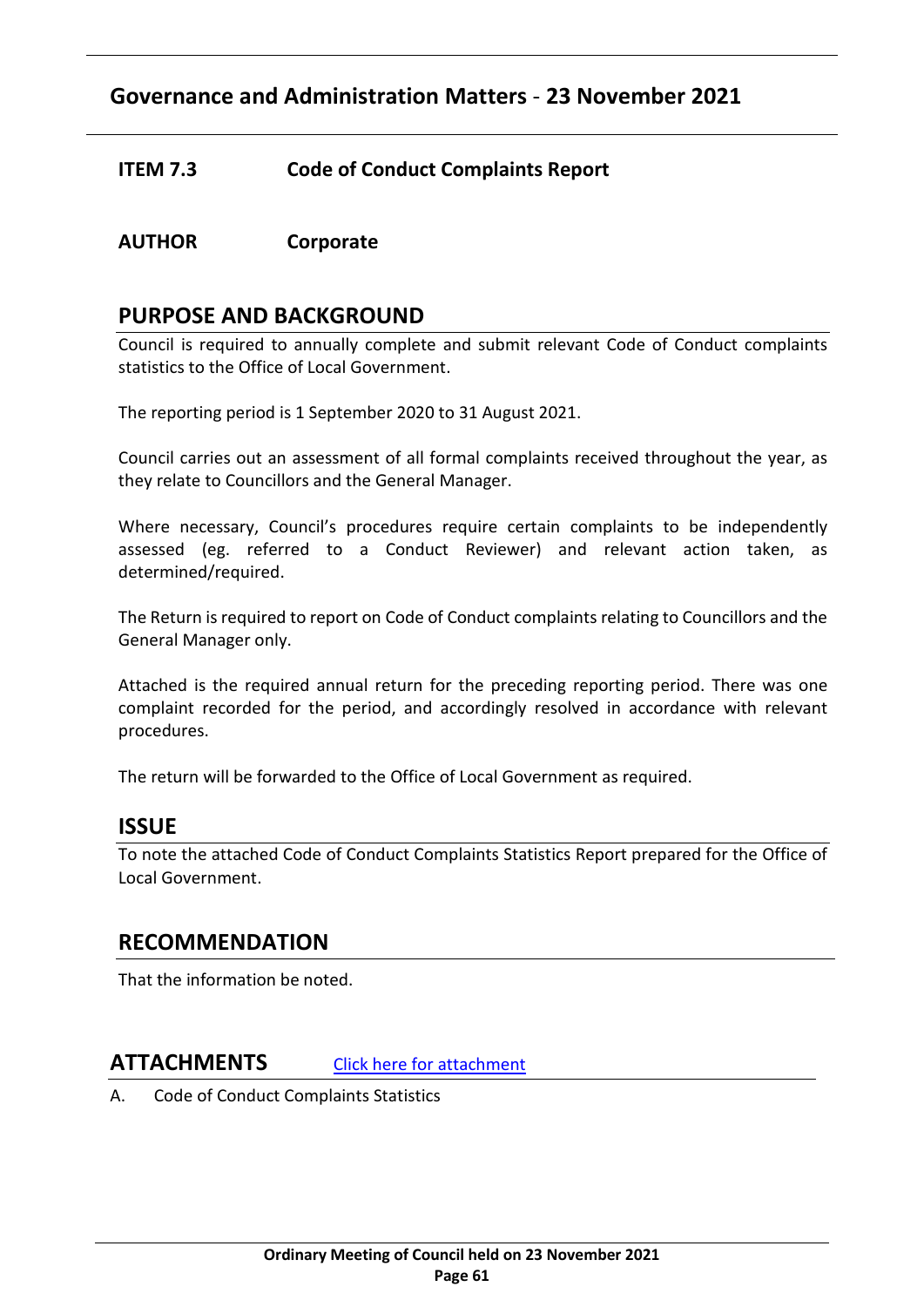The requirements of the Code of Conduct have been met.

## **FINANCIAL IMPACT**

There is no financial impact.

## **COMMUNITY IMPACT**

There is no community impact.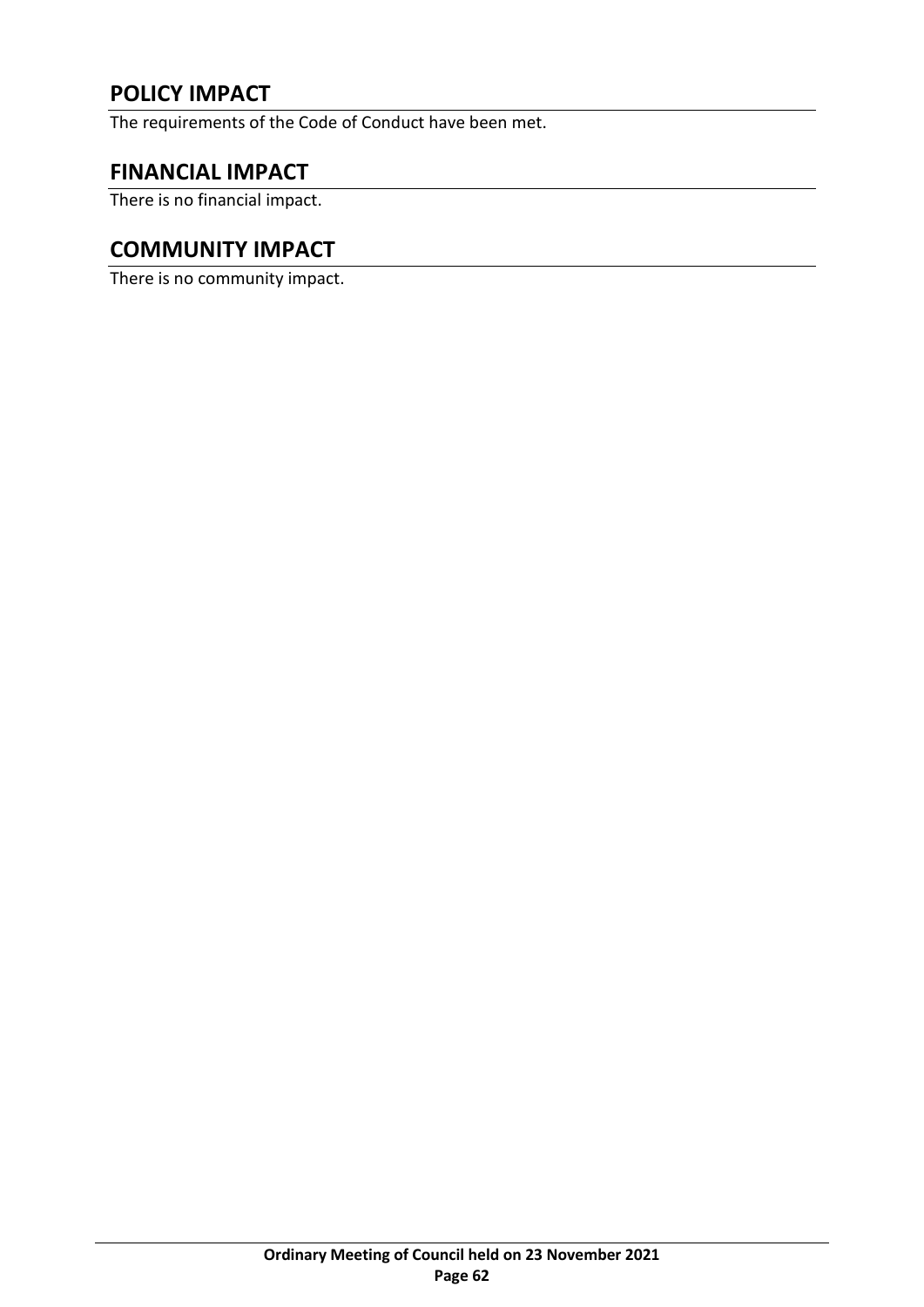# **Governance and Administration Matters** - **23 November 2021**

<span id="page-62-0"></span>**ITEM 7.4 CBCity 2028 - End of Term Report 2017-2021**

**AUTHOR City Future**

## **PURPOSE AND BACKGROUND**

CBCity 2028, Council's first 10-year Community Strategic Plan (CSP), was adopted in June 2018 and outlines the future aspirations for the City and its people. It was followed by the development of a four-year Delivery Program, Resourcing Strategies and subsequent one-year Operational Plans which specifically addressed Council's responsibilities in implementing CBCity 2028.

Integrated Planning and Reporting legislation requires all NSW councils to provide an End of Term (EOT) Report from the outgoing Council on its effectiveness in achieving social, environmental, economic and civic leadership objectives over the past four years.

The End of Term Report must be presented at the final meeting of an outgoing Council.

#### **ISSUE**

To provide Council with an End of Term Report on progress towards CBCity 2028, the 10-year Community Strategic Plan for Canterbury-Bankstown, in accordance with the *Local Government Act 1993* and Local Government General Regulations 2005.

## **RECOMMENDATION**

That the 2017-2021 End of Term Report be noted.

**ATTACHMENTS** [Click here for attachment](http://webdocs.bankstown.nsw.gov.au/api/publish?documentPath=aHR0cDovL2lzaGFyZS9zaXRlcy9Hb3Zlcm5hbmNlL0NvdW5jaWwgTWVldGluZ3MvT3JkaW5hcnkgTWVldGluZ3MvMjMuMTEuMjEgTGlua2VkIEF0dGFjaG1lbnQgLSBFbmQgb2YgVGVybSBSZXBvcnQgMjAxNy0yMDIxLnBkZg==&title=23.11.21%20Linked%20Attachment%20-%20End%20of%20Term%20Report%202017-2021.pdf)

A. 2017-2021 End of Term Report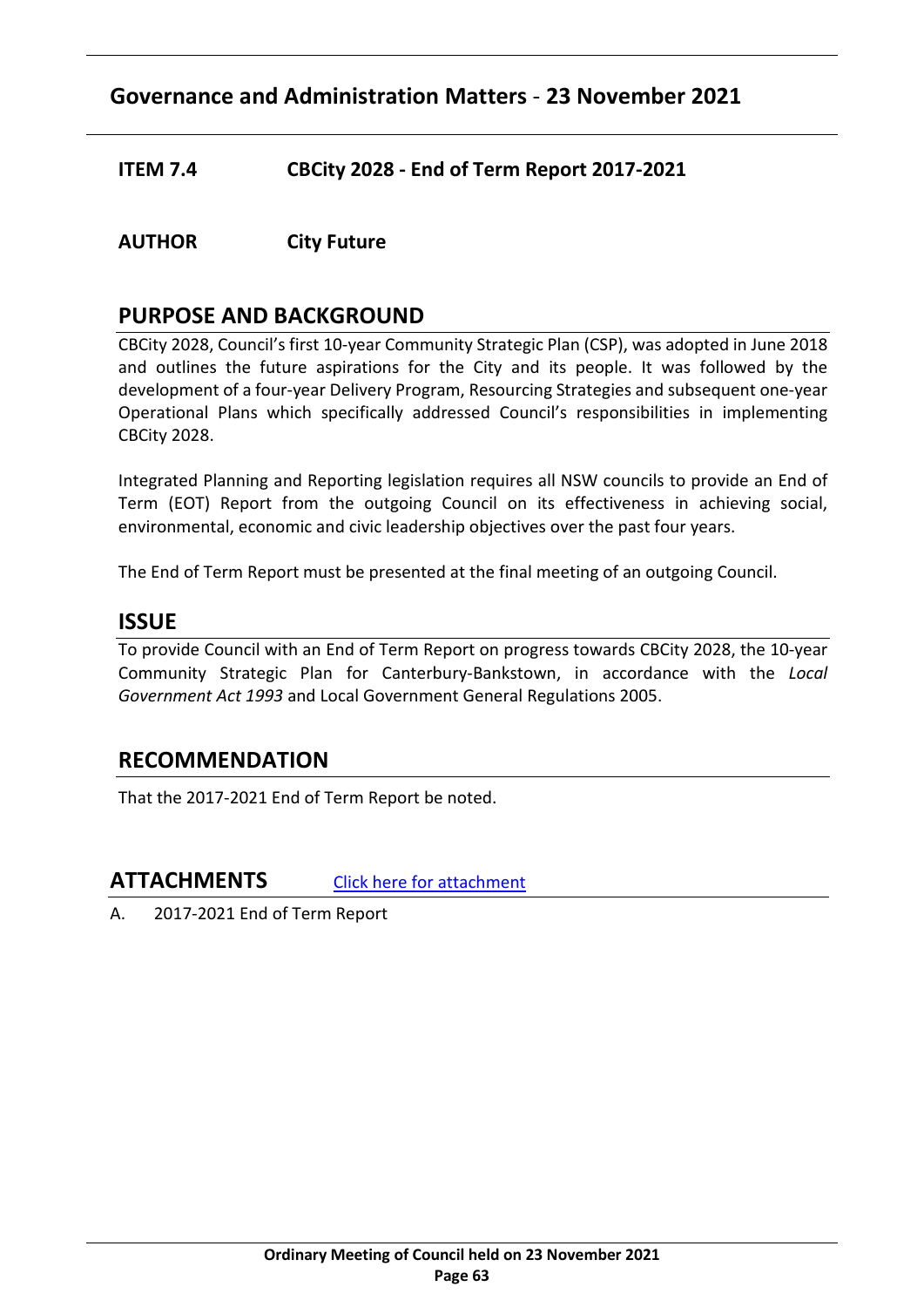The End of Term Report has been prepared in accordance with Section 406 of the *Local Government Act 1993* and the Planning and Reporting Guidelines for local government in NSW. The report will be available on Council's website for community review after 5 December 2021 in accordance with caretaker period for the NSW local government election to be held on 4 December 2021.

# **FINANCIAL IMPACT**

There are no financial implications arising from this report.

# **COMMUNITY IMPACT**

The End of Term Report provides information for Councillors, key stakeholders and the community on the 2017-2021 progress towards the City's 10-year Community Strategic Plan – CBCity 2028.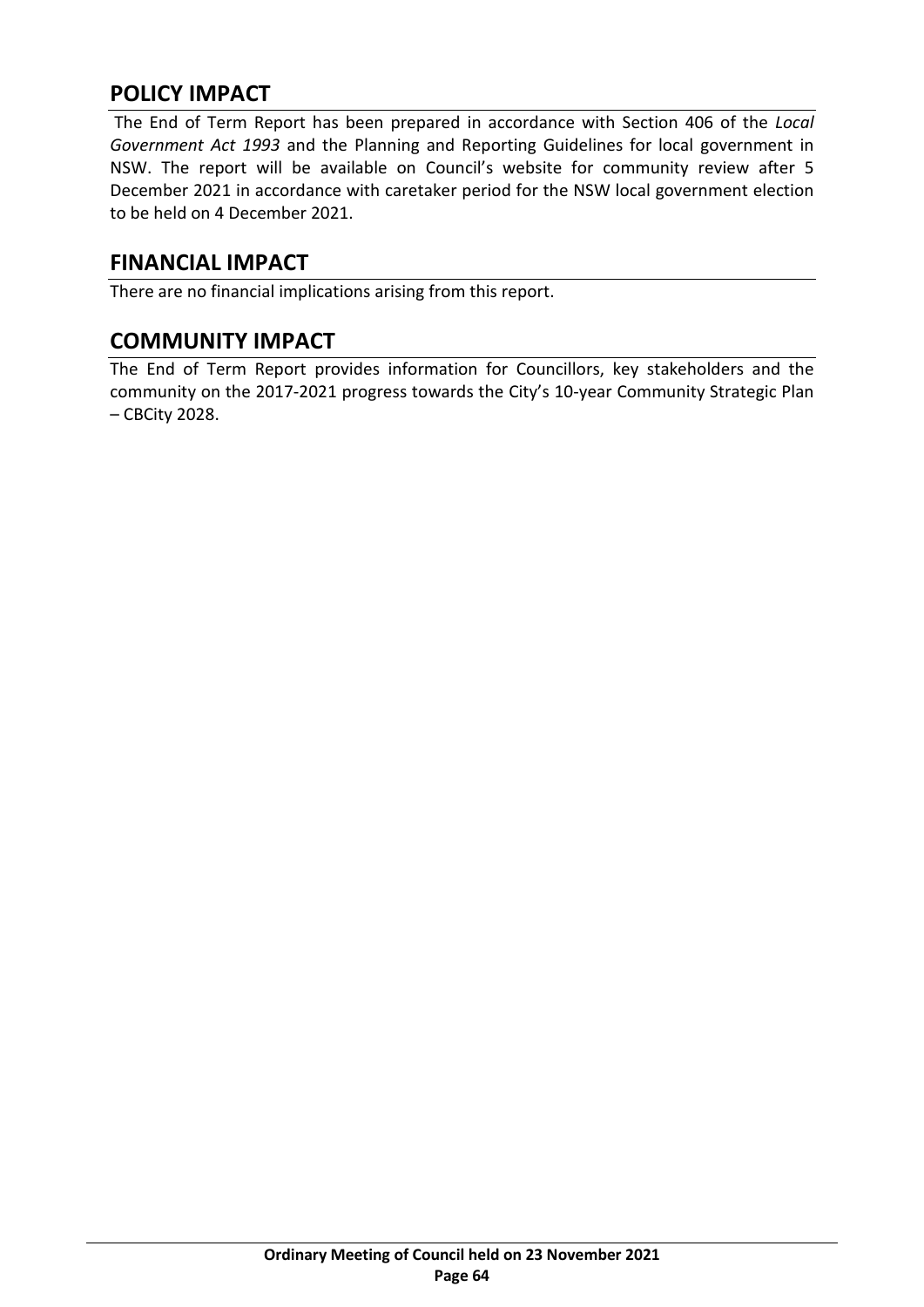# **DETAILED INFORMATION**

Under the NSW Government's Integrated Planning and Reporting Legislation for Local Government, Council is required to produce an End of Term (EOT) Report on its progress in implementing the Community Strategic Plan during its term. It is presented to the last meeting of Council prior to the elections.

The EOT Report is also an important resource for use by the incoming Council as it prepares new integrated planning documents for the forthcoming Council term.

The Report is structured around the seven City Destinations set out in CBCity 2028 and provides a good summary for Council, the community and key stakeholders of the significant achievements and works from 2017 to 2021.

The Report shows that, together with other government agencies, organisations, community groups and individuals, a great deal has been achieved in the last four years in making Canterbury-Bankstown a 'thriving, dynamic and real' City.

Over the last four years, nearly \$1.3 billion was invested in Canterbury-Bankstown by Council on a diverse range of services and over 900 infrastructure projects to improve liveability and to benefit the community, economy and environment.

Other projects looked to the health, wellbeing and social connectedness of the City particularly during COVID-19 restrictions. As well, there has been continued advocacy to ensure that Canterbury-Bankstown has a seat at the table when critical planning and major decisions are being made for the City and its people.

In line with legislative requirements, a copy of the EOT Report will be available on Council's website following the elections to be held on 4 December 2021.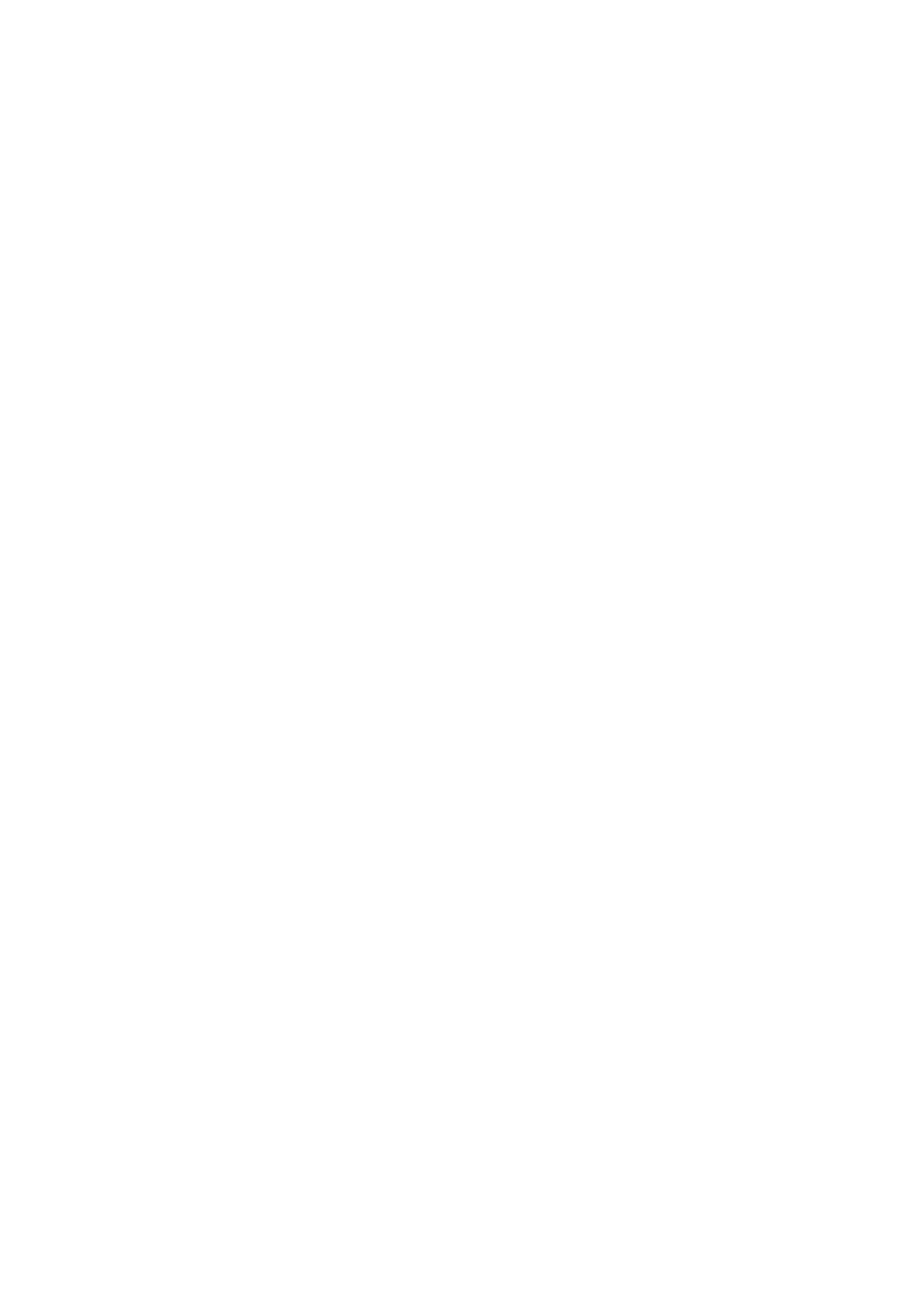# **Governance and Administration Matters** - **23 November 2021**

## <span id="page-66-0"></span>**ITEM 7.5 2020/21 Annual Financial Reports**

## **AUTHOR Corporate**

## **PURPOSE AND BACKGROUND**

Councillors will recall considering Council's Unaudited 2020/21 Annual Financial Reports at its meeting in October 2021 and resolving to refer them to our External Auditor in finalising the year-end process.

Having completed the audit, in accordance with Sections 418 and 419 of the Local Government Act 1993, Council's 2020/21 Audited Annual Financial Reports, including the Auditors Report, were publicly exhibited and are now being presented to Council for information.

## **ISSUE**

These financial reports are for the financial year ending 30 June 2021.

Council's External Auditor has expressed an "Unmodified Opinion", on Council's 2020/21 general purpose financial statements, meaning that our statements reflect a true and fair view of our financial performance and position for the year.

In brief, as at 30 June Council's financial position is considered sound and stable. This is an excellent result considering the financial challenges posed by the Covid-19 pandemic.

Council's net operating result for the year was a surplus of \$7.2M exceeding the original budget estimate of a \$1.2M surplus. Once adjusted for one-off capital grants and contributions (which establishes/provides the true result of managing our day-to-day operations), Council's net result declines to a deficit of \$32.7M comparing favourably to the original budget deficit of 33.8M. Council also delivered its largest ever capital works program with the addition of over \$90M of assets.

Councillors would be aware of the processes that have commenced to address our long-term funding needs and ensure Council is financially sustainable to deliver on its service requirements and the replacement of infrastructure.

Section 420 of the Act also allows for any person to make submissions to Council with respect to the audited financial statements or Auditor's Reports, which must be received by Council within seven days of the public meeting.

The Act requires that Council assess all submissions and take such action as it considers appropriate in addressing the matter. In the event that Council receives any submissions, details of the issues and proposed actions will be reported to the next Ordinary Meeting of Council.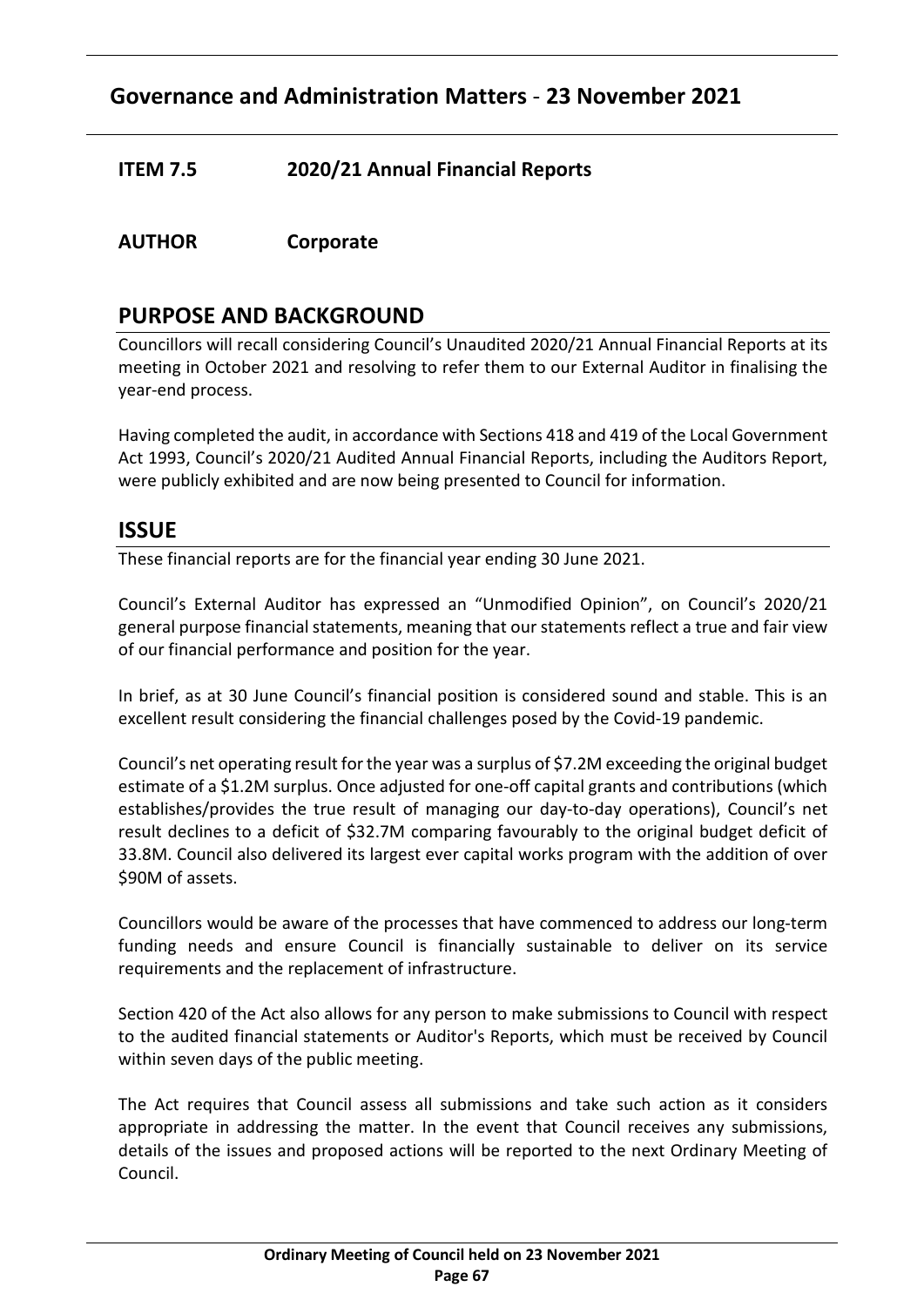Copies of all submissions received will be referred to the Council's External Auditor. Council's Auditor, being the NSW Audit Office, will be in attendance this evening to address Council on the 2020/21 Audited Annual Financial Reports.

## **RECOMMENDATION** That -

- 1. Council note the 2020/21 Annual Financial Reports and Auditor Reports.
- 2. Any submissions received and proposed actions relating to those submissions will be reported back to Council at the next Ordinary Meeting, if required.
- 3. Copies of all submissions received will be referred to Council's External Auditor.

## **ATTACHMENTS** [Click here for attachment](http://webdocs.bankstown.nsw.gov.au/api/publish?documentPath=aHR0cDovL2lzaGFyZS9zaXRlcy9Hb3Zlcm5hbmNlL0NvdW5jaWwgTWVldGluZ3MvT3JkaW5hcnkgTWVldGluZ3MvMjMuMTEuMjEgTGlua2VkIEF0dGFjaG1lbnQgLSAyMDIwLTIxIEFubnVhbCBGaW5hbmNpYWwgUmVwb3J0LnBkZg==&title=23.11.21%20Linked%20Attachment%20-%202020-21%20Annual%20Financial%20Report.pdf)

A. Canterbury Bankstown Council Annual Financial Statements 2021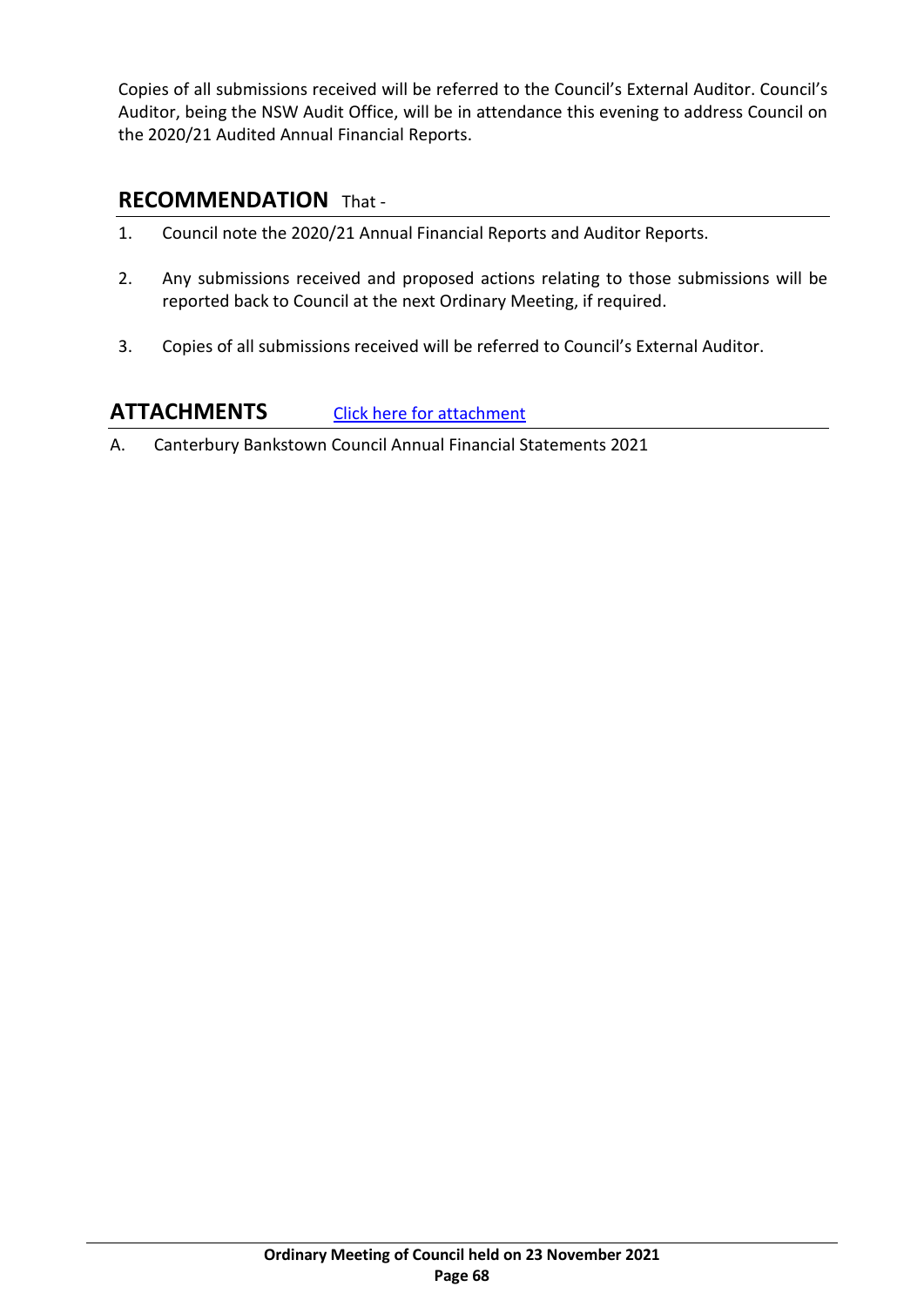Council has met all related legislative requirements as set out in the Local Government Act 1993, associated Regulations and Local Government Code of Accounting Practice and Financial Reporting.

# **FINANCIAL IMPACT**

Whilst this report does not present any direct financial impact for Council, it does convey that Council's 2020/21 financial reports presents a stable financial position for Council as at 30 June 2021.

That said, Councillors would be aware of Council's requirement to address its longer-term financial requirements, which is the subject of a separate special rate variation process currently underway.

# **COMMUNITY IMPACT**

There is no direct community impact resulting from this report.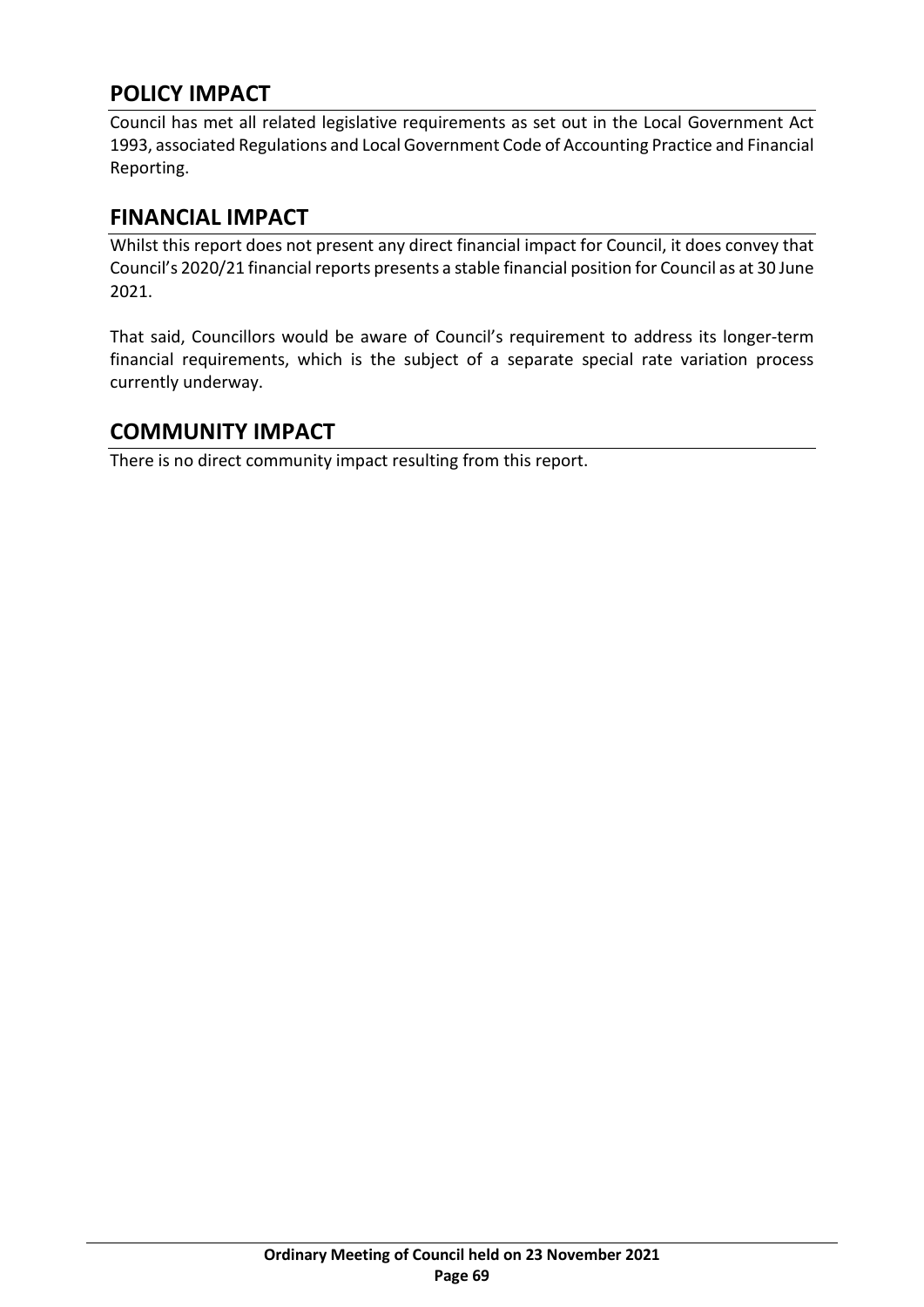# **DETAILED INFORMATION**

#### **Executive Summary**

Councillors will note Council's financial performance (before capital grants and contributions) is reported as a deficit of \$32.7M, which reflects a number of non-cash accounting entries (eg. adjusting for the revaluation of assets and depreciation expense), which contribute to Council's deficit position.

Whilst having no immediate cash/financial impact, the information does provide and/or suggests that there is a longer-term imbalance of available funding to both manage our service expectations and ensure that adequate funding is allocated for asset maintenance and replacement purposes. That's said, this matter is expected to be addressed as part of Council's decision to adjust its rating income over the coming 4 financial years.

Council's financial reports provide a detailed assessment of Council's performance and position however, overall, some of the more pertinent details of our results are as follows:

- Total combined Net Operating Result of \$7.2M, and a Net Result before Grants and Contributions of (\$32.7M) – incorporates/reflects estimated shortfall (depreciation) in required funding to replace and/or renew our assets;
- Capital Expenditure for the year of \$90M, and total infrastructure asset base of \$3.6B (Net Carrying Amount / Written Down Value);
- Total Cash and Investment of \$374.8M, of which \$8.1M is unrestricted;
- Total Liabilities of around \$114.0M, which are largely of an employee nature, payables to suppliers and tip remediation works;
- Council's combined cost to bring existing infrastructure to a satisfactory standard estimated at around \$52.2M; and
- No outstanding borrowings.

More broadly, Council's detailed financial results our outlined below.

#### **COVID-19**

The COVID-19 pandemic has impacted the 2020/21 financial reports by approximately \$8.5M through loss of income from government-imposed shutdowns, income that was indirectly impacted by the crisis and other relief measures provided by Council. A further impact of \$6M is expected in the 2021/22 financial year.

These impacts were foreshadowed in the original budget documents resolved by Council at its June 2021 meeting and in further reports to Council in July 2021 and August 2021 regarding further financial assistance provided by Council.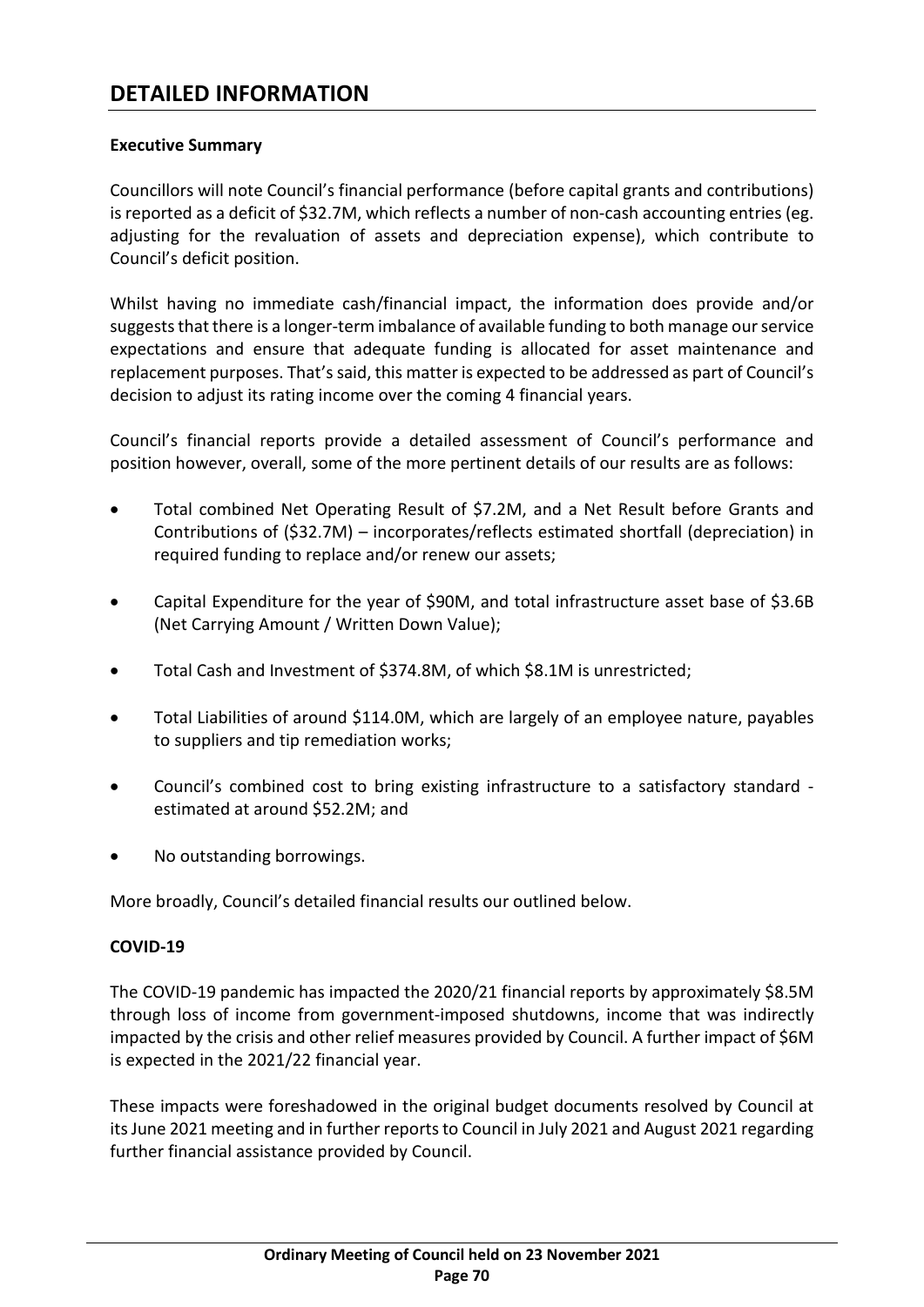Further details will be provided throughout the financial year as part of the quarterly review budget process reported to Council as part of its annual Integrated Planning and Reporting requirements.

As a precaution, Council has held cash and cash equivalents on hand for operational needs to ensure we manage any adverse cashflow impacts from any delays in recouping council receivables, especially from rates. As at 30 June 2021 Council's Rates Outstanding ratio was higher than previous years (see note F5-1).

#### **Financial Performance**

Overall, Council's short-term financial position as at 30 June 2021 is well placed and considered reasonable. A summary of Council's financial performance for the reporting period is as follows:

## **Description 2020/21 Budget \$'000 2020/21 Actual \$'000 2019/20 Actual \$'000 INCOME FROM CONTINUING OPERATIONS Rates and Annual Charges** 244.3 247.6 237.9 **User Charges and Fees**  15.5 17.6 19.4 **Interest and Investment Income** 7.2 6.2 9.1 **Other Revenues 13.6** 15.1 17.0 **Grants and Contributions - Operating** 24.7 25.2 24.6 **Grants and Contributions - Capital** 35.0 39.9 20.9 **Other Income**  6.2 5.5 **Total Income from Continuing Operations 344.5 357.8 334.4 EXPENSES FROM CONTINUING OPERATIONS Employee Benefits and On-costs** 146.9 142.1 132.9 **Borrowing Costs**  0.5 0.1 0.2 **Materials and Services** 109.9 103.3 102.9 **Depreciation and Amortisation** <br> **74.3** 75.0 75.1 **Other Expenses**  11.7 14.0 11.0 11.0 **Net Loss from Disposal of Assets** 0.0 16.1 10.7 **Total Expenses from Continuing Operations 343.3 350.6 332.8 OPERATING RESULT 1.2 7.2 1.6 Net Operating Result for the period before grants and contributions provided for capital purposes (33.8) (32.7) (19.3)**

#### **Canterbury-Bankstown Council Financial Performance – Year Ending 30 June 2021**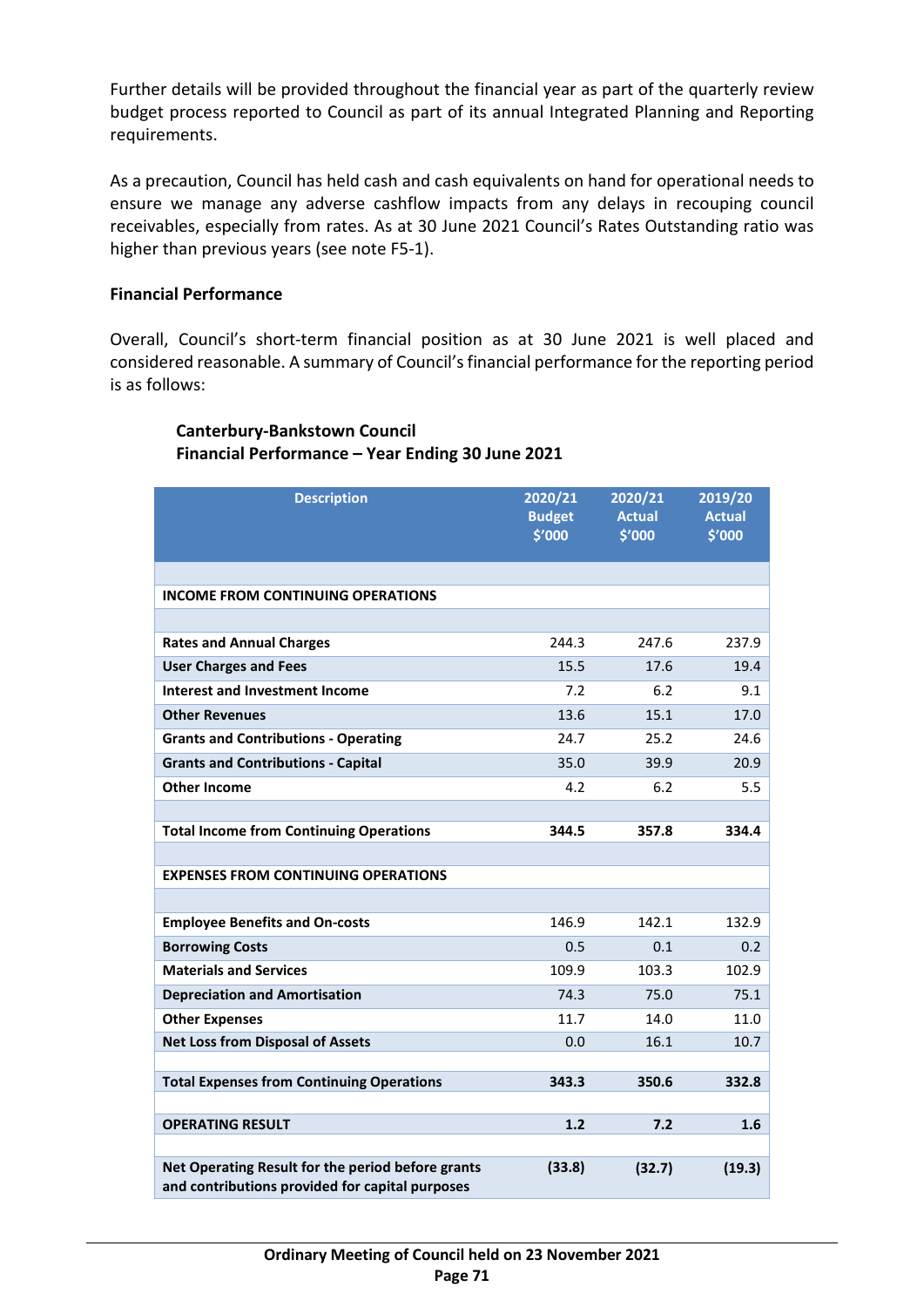#### *Comparison with Original Budget*

Once adjusted for specific capital grants and contributions, Council's Net Operating Result was a deficit of \$32.7M compared to an original budgeted deficit of \$33.7M. This is primarily due to:

- outperformance with a number of user fees and charges including vehicular crossing design services \$628k, child care fees \$424k, recreation and community fees \$257k, planning and rating certificates \$384k, development and construction fees \$341k;
- outperformance with other revenues items including external income for BLaKC and parks \$307k, trade waste \$166k, and fines \$40k;
- Council was successful in obtaining additional capital grants during the financial year and report these to council and make adjustments to budget during the year through the quarterly budget reviews. Examples of additional grants received included the Department of Industries Federal Funding program phase 2 \$5.5M and phase 2 of the local roads and community infrastructure program \$1M;
- The continued low interest rate environment has meant that as existing investment deposits matured, they have been reinvested at the much lower prevailing rates. Also, Council's relief measures and lower cashflows during the year also contributed to actual income being lower than budget. Given official rates have fallen to record lows, Council is likely to see a rapid decline in interest income over future financial years. Council made adjustments to forecast interest income during the year as part of quarterly budget review;
- Council increased tip usage during the year leading to higher than original budget expenditure for EPA levies (\$3.3M). Adjustments were made to EPA levy budget throughout the year through the quarterly budget review process. This was partially offset by lower than budgeted costs for subsidies and donations \$754k and work cover levies \$223k; and
- Council does not budget for any net losses on disposal of assets unless known at the time of preparing the original budget. The majority of the losses relate to write-offs of various infrastructure assets as part of Council's asset renewal program, particularly as infrastructure assets are renewed and/or replaced.

#### *Comparison with Previous Year Result*

When assessing Council financial performance to that of the previous year, Councillors would note that Council's Net Operating Result for the year improved from a surplus \$1.6M in 2019/20 to a surplus of \$7.2M for 2020/21. Whilst the COVID-19 pandemic impacted Council's income for the year, this was offset by increased income from grants during the same period.

Whilst having provided Councillors with detailed movements and/or variation to costs in previous Council reports, broadly, the major variations are due to:

• the reduction in user charges and fees, and other revenues as a direct result of COVID-19 pandemic impacts of around \$3.7M;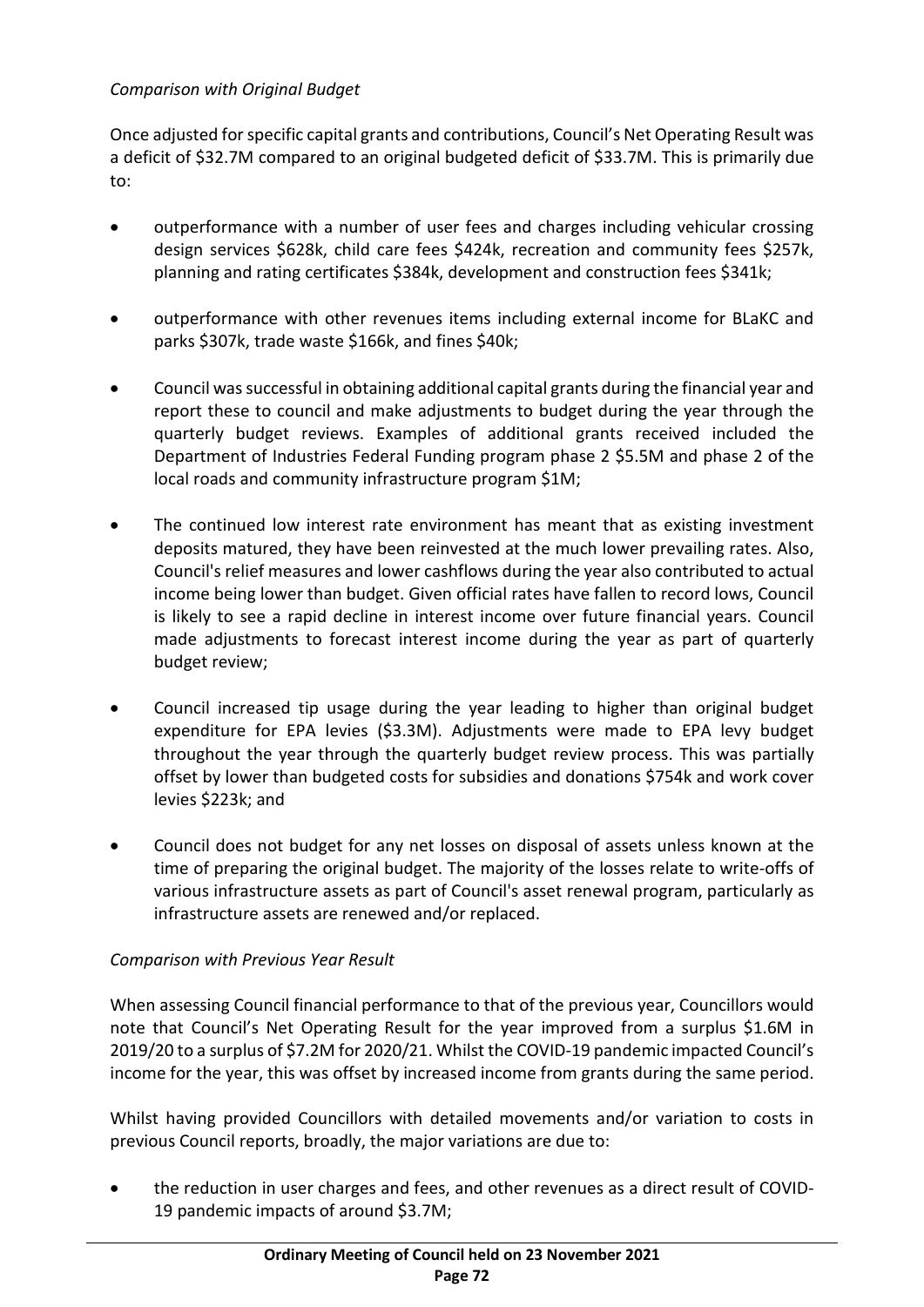- increased net losses on the disposal of assets of around \$5.4M;
- increased grants and contributions received during the year of around \$19.6M including one off emergency services levy funding \$0.6M, one off grants for smart cities and environmental improvement projects \$0.9M, new Roads to Recovery Funding and Local Roads and Community Infrastructure Funding \$17.4M;
- decrease in interest and investment income from lower interest rates and reinvesting investments at significantly lower interest rates of around \$2.9M; and
- increase in EPA levy costs associated with tipping fees as a result of largest capital works program completed by council of around \$2.5M.

Overall, the above variations provide some insight into the pressures and constraints facing Council, particularly in areas we have little influence and/or control as to how cost vary from year to year.

#### **Financial Position**

Broadly, Council's financial position reflects the following balances:

| <b>Description</b>                  | \$M   |
|-------------------------------------|-------|
|                                     |       |
| <b>FINANCIAL POSITION</b>           |       |
|                                     |       |
| <b>Current Assets</b>               | 191   |
| <b>Non-Current Assets</b>           | 3,819 |
| <b>Total Assets</b>                 | 4,010 |
|                                     |       |
| <b>Current Liabilities</b>          | 91    |
| <b>Non-Current Liabilities</b>      | 23    |
| <b>Total Liabilities</b>            | 114   |
|                                     |       |
| Net Assets / Equity                 | 3,896 |
|                                     |       |
| <b>CASH &amp; INVESTMENTS</b>       |       |
|                                     |       |
| <b>External Restrictions</b>        | 203   |
| <b>Internal Restrictions</b>        | 164   |
| <b>Unrestricted Cash</b>            | 8     |
| <b>Total Cash &amp; Investments</b> | 375   |
|                                     |       |

#### **Canterbury-Bankstown Council Statement of Financial Position – as at 30 June 2021**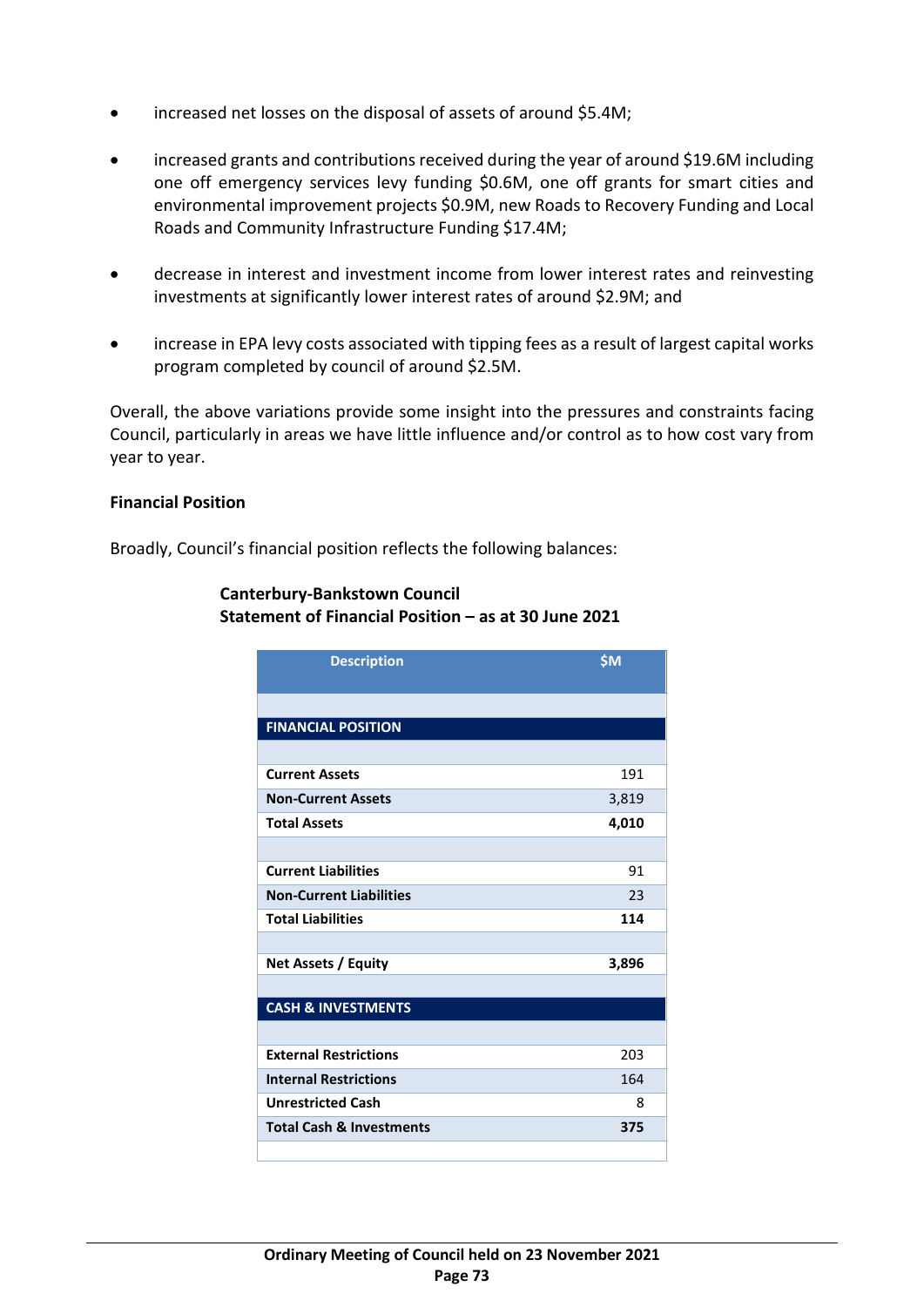Council has a sound level of liquidity (cash & investments) to deal with ongoing operational requirements and contingencies, including preserving specific cash and investments for future asset replacement programs, protecting its liabilities and satisfying Council's statutory obligations.

In terms of assets, Council capitalised a further \$90M throughout the period. Primarily, most funds were allocated to replacing/renewing Council's infrastructure assets, such as roads (\$21.1M), parks & reserves (\$7.1M), stormwater management (\$3.5M), footpaths (\$2.5M) and buildings (\$8.1M).

Council is similarly well placed to meet its short and long-term obligations (current and noncurrent liabilities), such as employee entitlements, payments to its creditors within the coming financial year.

#### **Performance Ratios**

NSW councils are required to report their performance against certain set financial ratios and benchmarks set by the State Government. Notwithstanding the varied scale and size of all councils, the ratios provide a basis to annually compare all councils on a consistent basis.

A summary of Council's performance ratios, when compared to the benchmarks is as follows:

| <b>Ratio</b>                                  | <b>Industry</b><br><b>B/Mark</b> | <b>CBC</b><br>(2020/21) | <b>CBC</b><br>(2019/20) | <b>B/Mark</b><br>(2020/21) |
|-----------------------------------------------|----------------------------------|-------------------------|-------------------------|----------------------------|
| <b>Operating performance</b>                  | $>0\%$                           | (5.29%)                 | (2.77%)                 | <b>No</b>                  |
| <b>Own source operating Revenue</b>           | >60%                             | 81.8%                   | 86.4%                   | Yes                        |
| <b>Unrestricted current</b>                   | >150%                            | 380%                    | 412%                    | Yes                        |
| Debt service cover                            | >2X                              | 85X                     | 62X                     | Yes                        |
| Rates and annual charges outstanding          | < 5.0                            | 6.3%                    | 5.5%                    | <b>No</b>                  |
| Cash expense (months)                         | >3.0                             | 14.5                    | 14.2                    | Yes                        |
| <b>Building &amp; infrastructure renewals</b> | $>100\%$                         | 78.0%                   | 62.0%                   | <b>No</b>                  |
|                                               |                                  |                         |                         |                            |

As at 30 June 2021, Council exceeded all operational related financial benchmarks except operating performance and rates and annual charges outstanding. This is primarily due to the impacts of the Covid-19 pandemic, non-cash net losses from adjustments on infrastructure assets, lower interest income and required funding to match the depreciation expense of infrastructure assets.

Council's rates and charges outstanding ratio has increased from previous year and currently sits above the industry benchmark. This is a result of the Covid-19 relief measures that have been put in place by Council for ratepayers suffering financial hardship, though will be addressed in the coming financial year.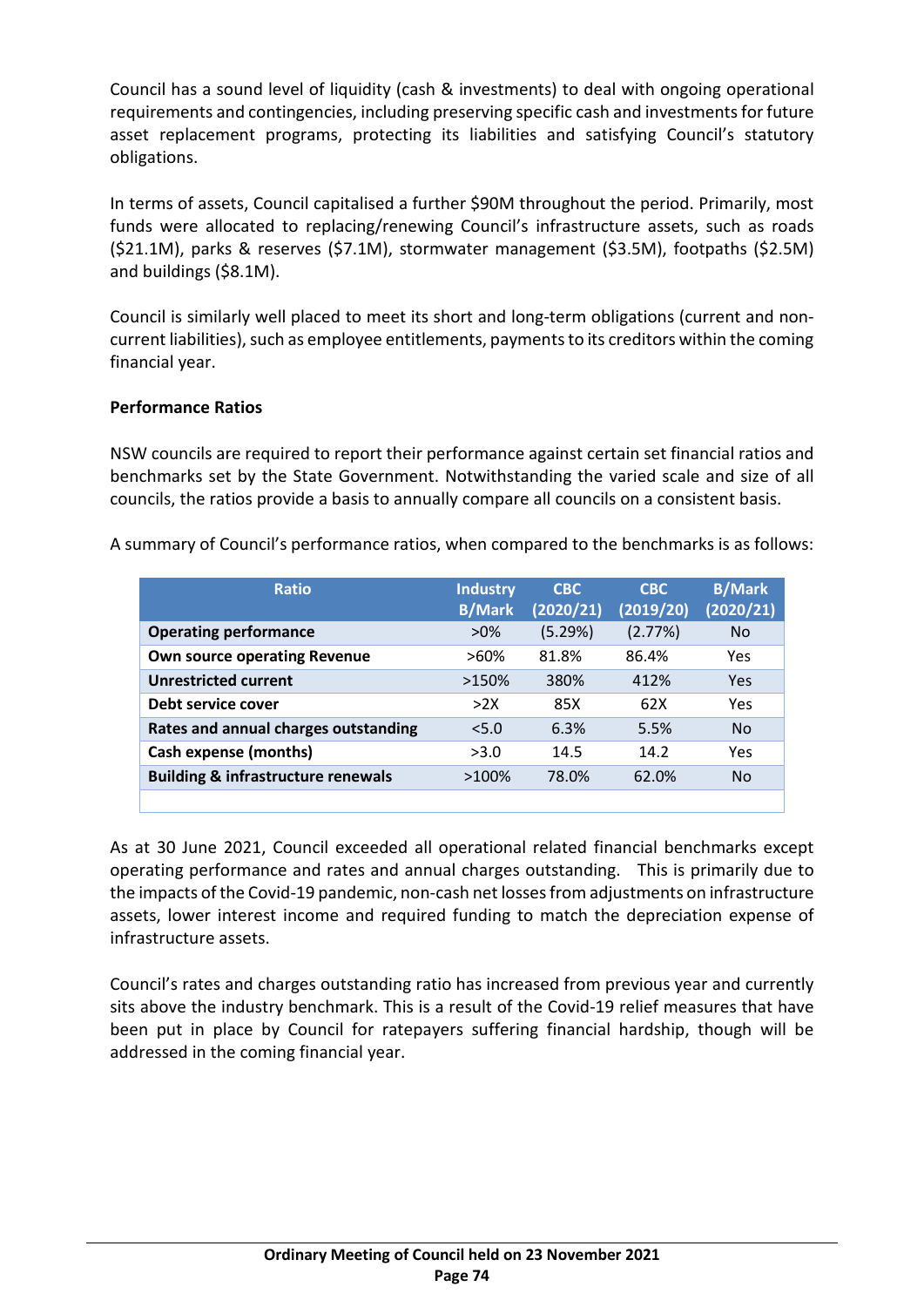Separately, Council's building & infrastructure renewals ratio improved significantly from the previous financial year due to the largest capital works program delivered in 2020/21. Despite the improvement in this ratio, the ratio is still well below the industry benchmark and highlights the long-term funding issues being addressed by Council in order for Council to continue to deliver, maintain and renew the infrastructure and services expected by the community. Councillors would be well aware of this issue, particularly as detailed in Council's Financial Management Strategy incorporating Council's Long Term Financial Plan.

#### **Annual Financial Reports**

A complete set of Council's 2020/21 financial reports are attached, for Council's information. As indicated earlier, Council's Auditor will be in attendance to address Council on the matter and provide a more detailed assessment of Council's results.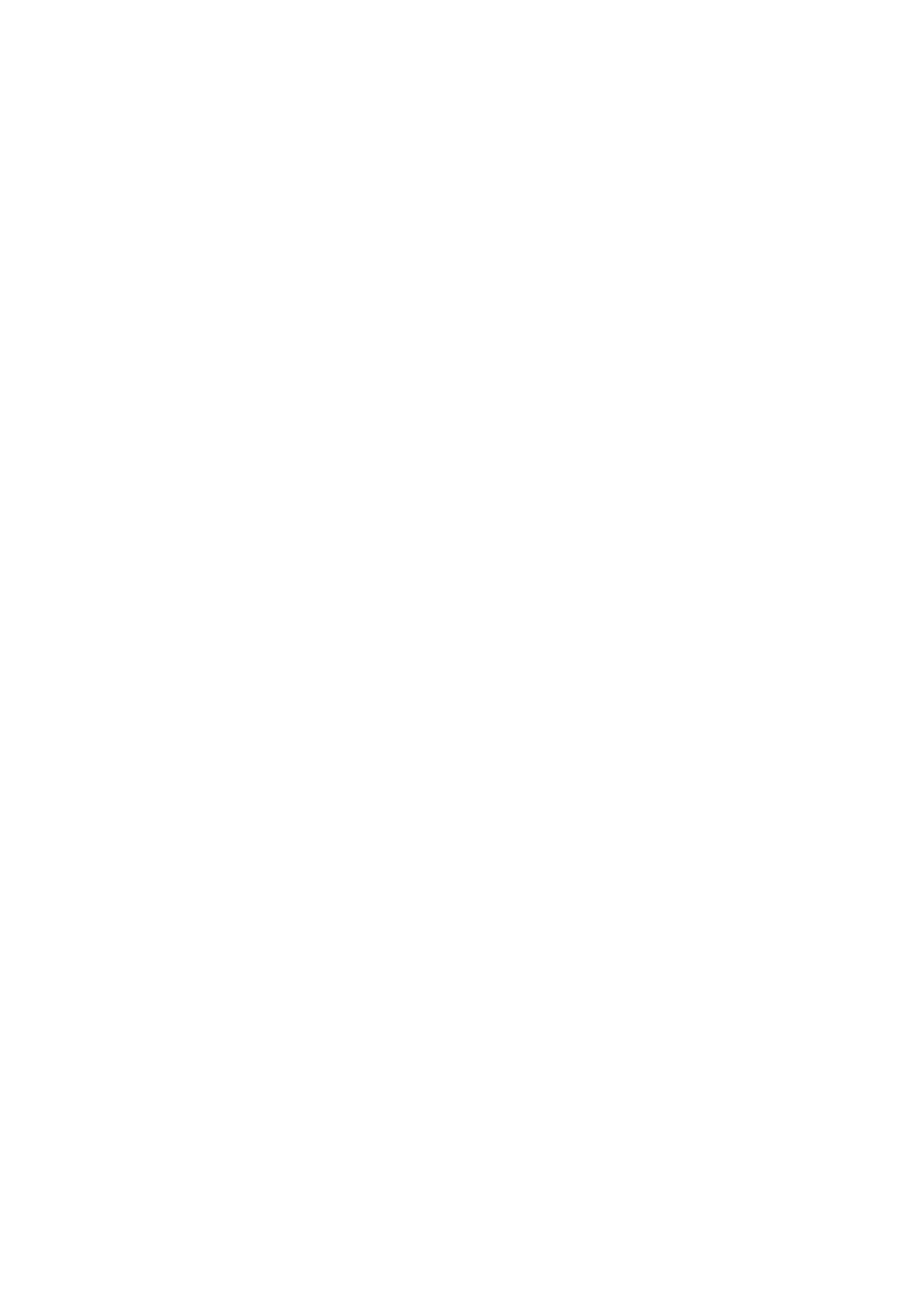# **Governance and Administration Matters** - **23 November 2021**

- **ITEM 7.6 Cash and Investment Report as at 31 October 2021**
- **AUTHOR Corporate**

### **PURPOSE AND BACKGROUND**

In accordance with clause 212 of the Local Government (General) Regulation 2021, the Responsible Accounting Officer must provide the council with a written report each month, which sets out the details of all money that council has invested under section 625 of the Local Government Act 1993.

Council's investments are managed in accordance with Council's Investment policy. The report below provides a consolidated summary of Council's total cash investments.

#### **ISSUE**

This report details Council's cash and investments as at 31 October 2021.

#### **RECOMMENDATION** That -

- 1. The Cash and Investment Report as at 31 October 2021 be received and noted.
- 2. The Certification by the Responsible Accounting Officer incorporated in this report, be adopted.

# **ATTACHMENTS** [Click here for attachment](http://webdocs.bankstown.nsw.gov.au/api/publish?documentPath=aHR0cDovL2lzaGFyZS9zaXRlcy9Hb3Zlcm5hbmNlL0NvdW5jaWwgTWVldGluZ3MvT3JkaW5hcnkgTWVldGluZ3MvMjMuMTEuMjEgTGlua2VkIEF0dGFjaG1lbnQgLSBDYXNoIGFuZCBJbnZlc3RtZW50IFJlcG9ydC5wZGY=&title=23.11.21%20Linked%20Attachment%20-%20Cash%20and%20Investment%20Report.pdf)

A. Imperium Markets Monthly Investment Report October 21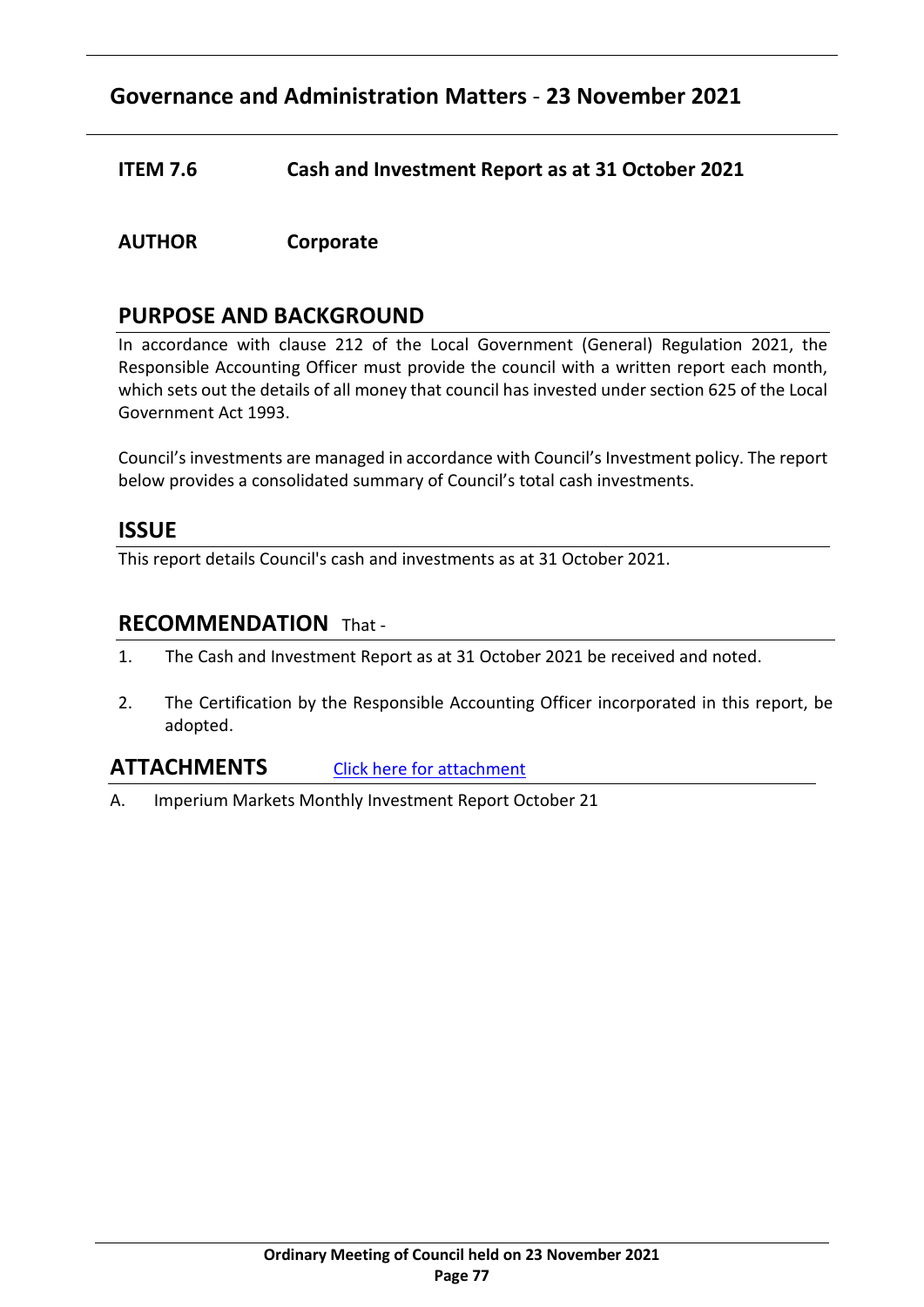# **POLICY IMPACT**

Council's investments are maintained in accordance with legislative requirements and its Investment Policy.

# **FINANCIAL IMPACT**

Interest earned for this period has been reflected in Council's financial operating result for this financial year. Council's annual budget will be reviewed, having regard to Council's actual returns, as required.

# **COMMUNITY IMPACT**

There is no impact on the community, the environment and the reputation of Canterbury Bankstown.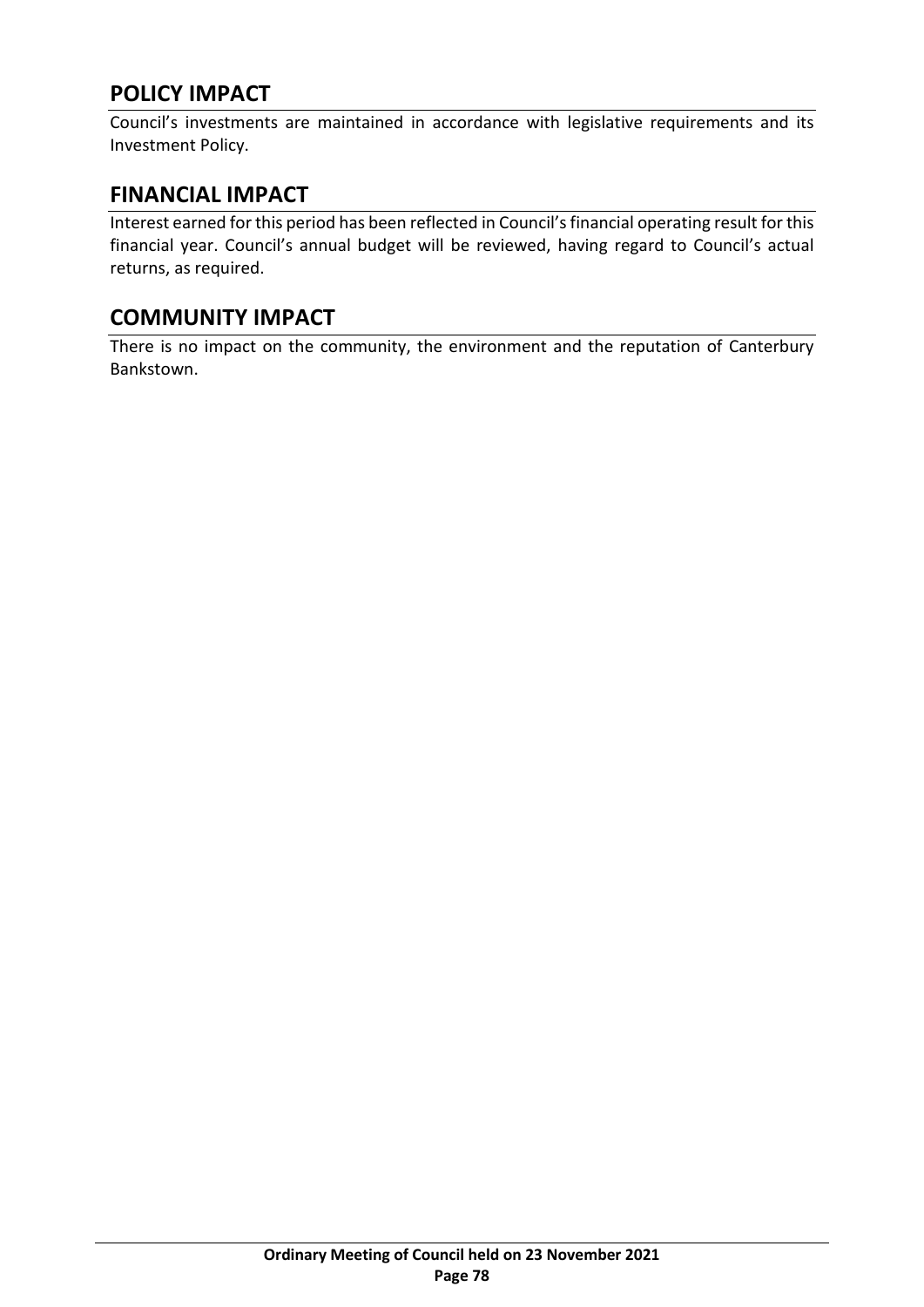# **DETAILED INFORMATION**

#### **Cash and Investment Summary – as at 31 October 2021**

In total, Council's Cash and Investments holdings as at 31 October 2021 is as follows:

| <b>Cash and Investments</b>       |             |
|-----------------------------------|-------------|
| <b>Cash at Bank</b>               | 505,434     |
| <b>Deposits at Call</b>           | 64,623,011  |
| <b>Term Deposits</b>              | 260,611,000 |
| <b>Floating Rate Notes</b>        | 41,744,160  |
| <b>Bonds</b>                      | 36,000,000  |
| <b>Total Cash and Investments</b> | 403,483,605 |

Council's level of cash and investments varies from month to month, particularly given the timing of Council's rates and collection cycle, its operations and carrying out its capital works program. The following graph outlines Council's closing cash and investment balances from July 2021 to June 2022.



#### **Cash and Investment Rolling Monthly Balance 2021-2022**

A summary of Council's investment interest income earned for the period to 31 October 2021 is as follows:

| Interest Income        | Oct 2021<br>S | Year-to-date<br>Oct 2021 |
|------------------------|---------------|--------------------------|
| <b>Budget</b>          | 501,875       | 2,007,500                |
| <b>Actual Interest</b> | 450,028       | 1,783,679                |
| Variance               | (51, 847)     | (223, 821)               |
| Variance (%)           | (10.33%)      | (11.15%)                 |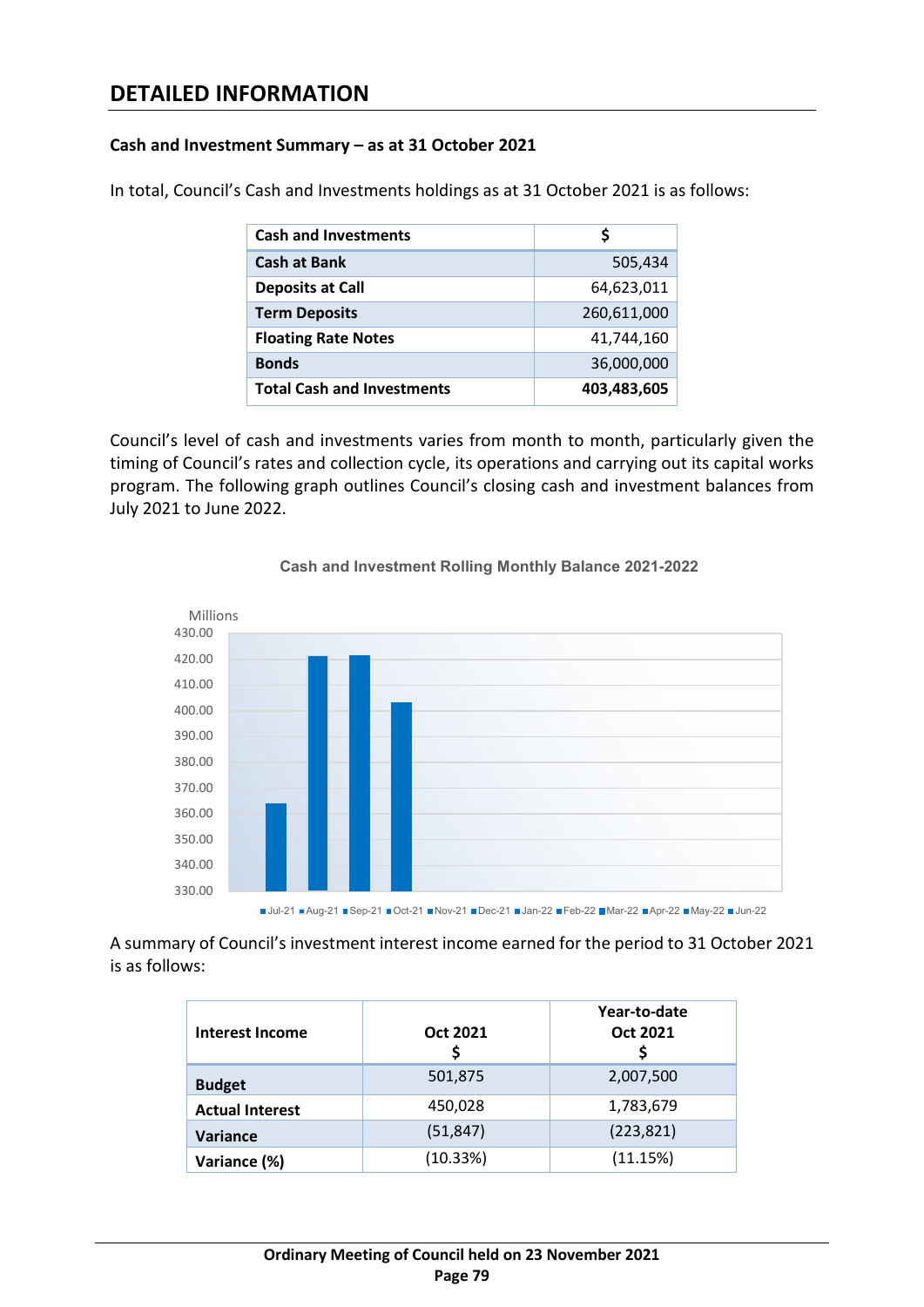Council is also required to ensure that its portfolio has an appropriate level of diversification and maturity profile. This is to ensure that funds are available when required and where possible to minimise any re-investment risk.

| <b>Maturity Profile</b>                   |                  |               |
|-------------------------------------------|------------------|---------------|
|                                           | Actual % of      | <b>Policy</b> |
|                                           | <b>Portfolio</b> | Limits %      |
| Cash                                      | 16.1             | 100           |
| <b>Working Capital Funds (0-3 months)</b> | 9.7              | 100           |
| Short Term (3-12 months)                  | 13.9             | 100           |
| Short - Medium (1-2 years)                | 15.5             | 70            |
| Medium (2-5 years)                        | 41.0             | 50            |
| Long Term (5-10 years)                    | 3.8              | 5             |
| <b>Total Cash and Investments</b>         | 100%             |               |

The tables below outline Council's portfolio by maturity limits and investment type:

| <b>Portfolio Allocation</b>       |                                 |  |
|-----------------------------------|---------------------------------|--|
|                                   | Actual % of<br><b>Portfolio</b> |  |
| <b>Cash at Bank</b>               | 0.1                             |  |
| <b>Deposits at Call</b>           | 16.0                            |  |
| <b>Term Deposits</b>              | 64.6                            |  |
| <b>Floating Rate Notes</b>        | 10.4                            |  |
| <b>Bonds</b>                      | 8.9                             |  |
| <b>Total Cash and Investments</b> | 100%                            |  |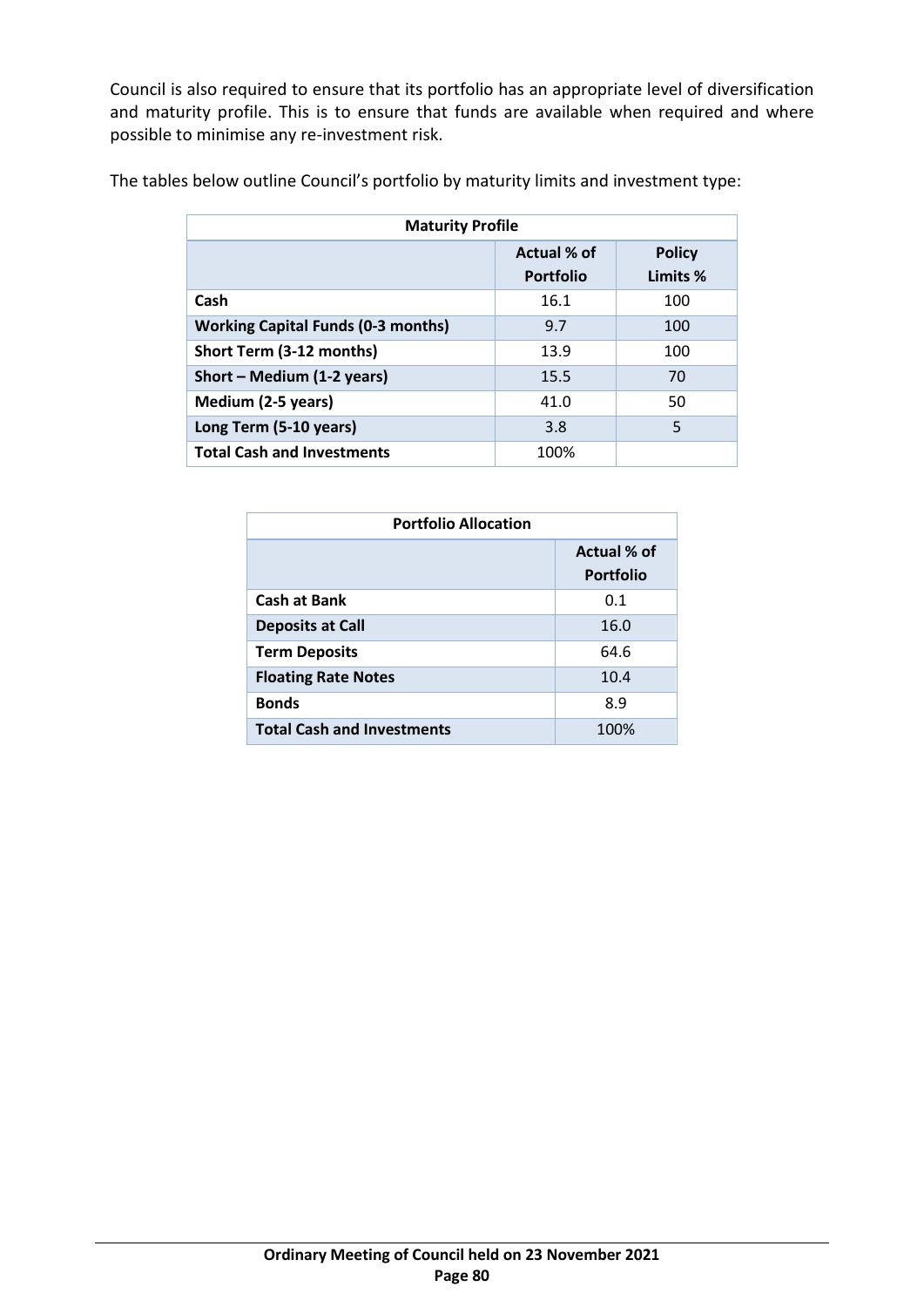# **8 SERVICE AND OPERATIONAL MATTERS**

There were no items submitted for this section at the time the Agenda was compiled.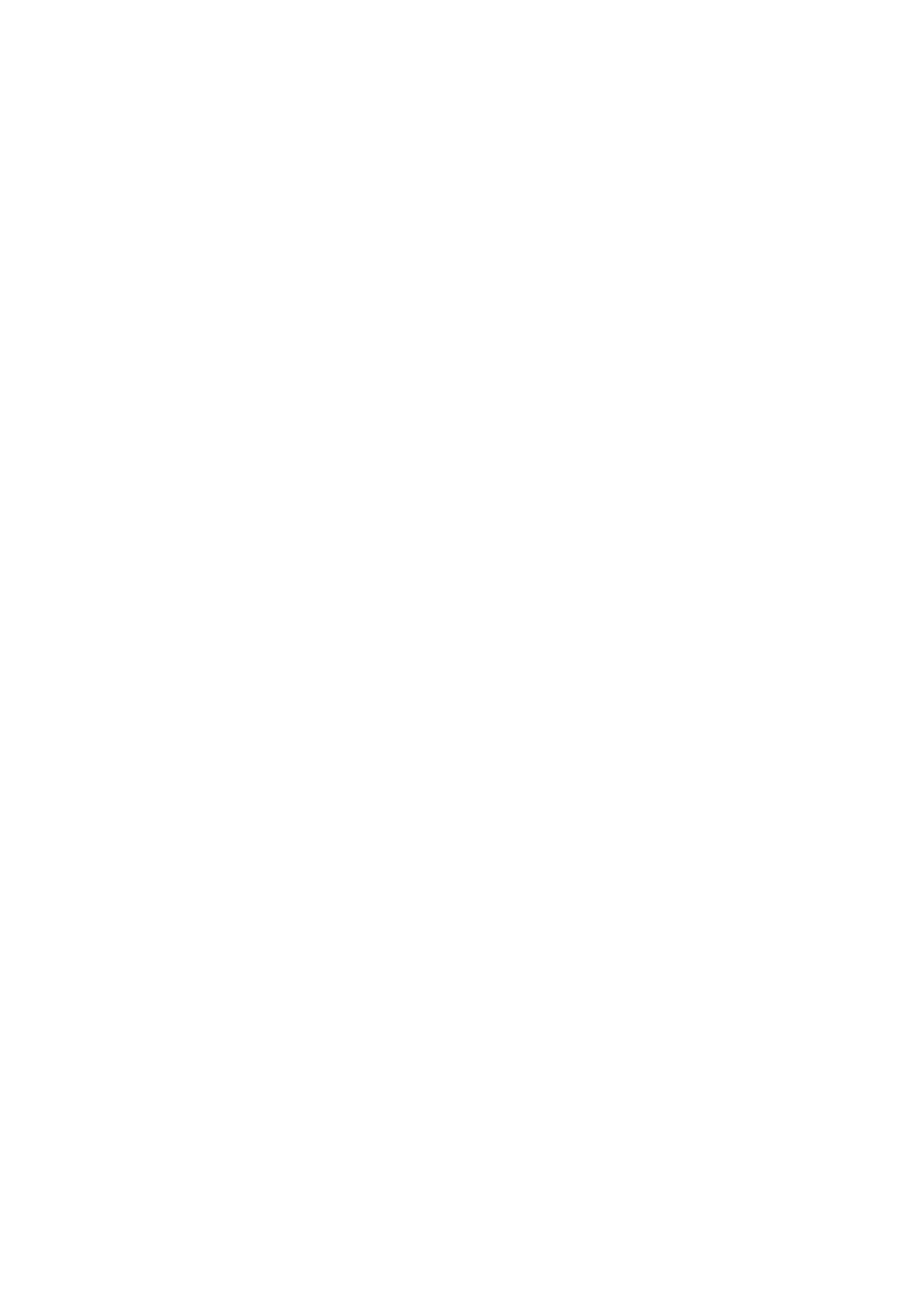# **9 COMMITTEE REPORTS**

The following item is submitted for consideration -

9.1 Minutes of the Traffic Committee Meeting held on 9 November 2021 [85](#page-84-0)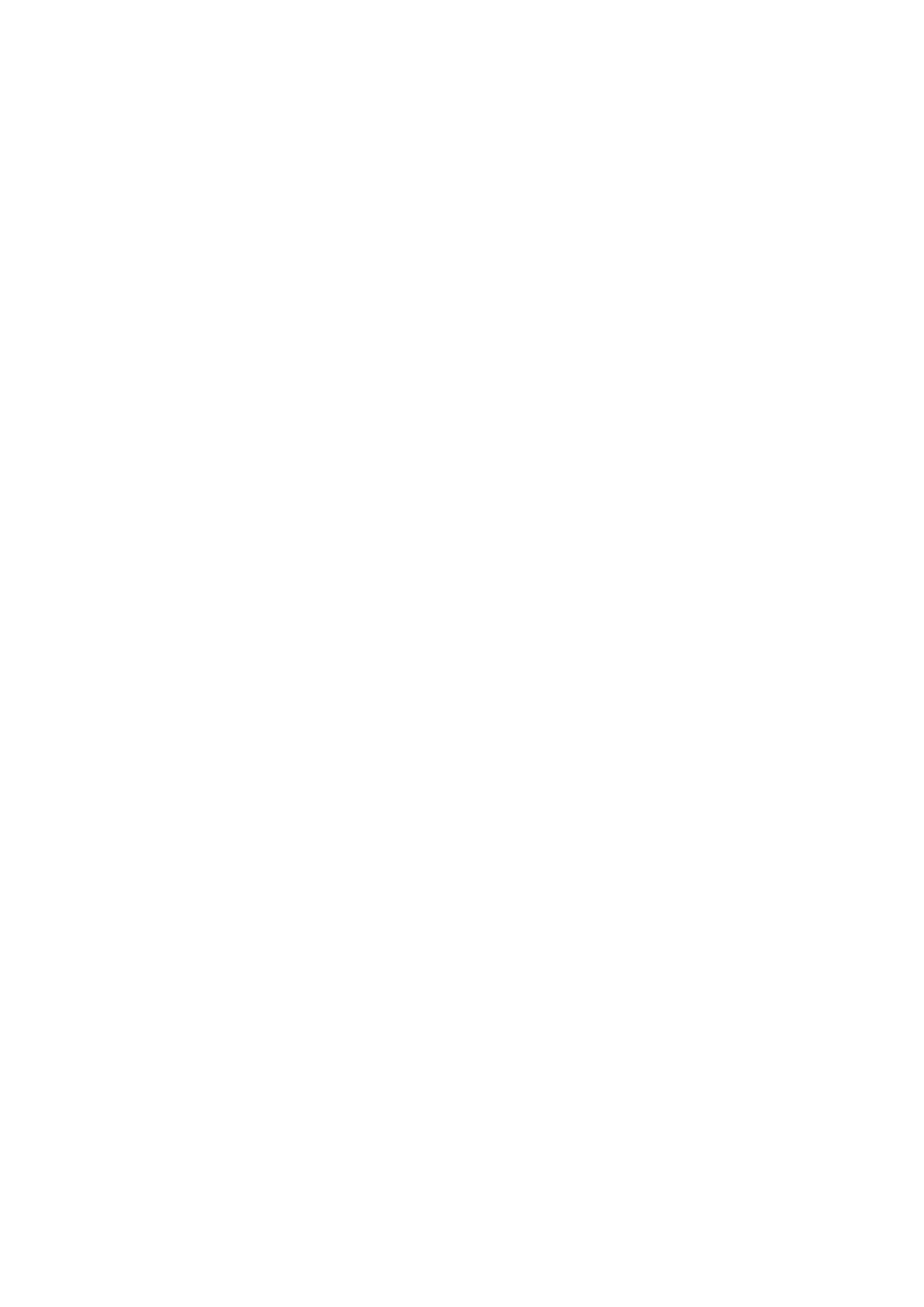# **Committee Reports** - **23 November 2021**

### <span id="page-84-0"></span>**ITEM 9.1 Minutes of the Traffic Committee Meeting held on 9 November 2021**

**AUTHOR City Assets**

### **PURPOSE AND BACKGROUND**

Attached are the minutes of the Canterbury Bankstown Council Traffic Committee meeting held on 9 November 2021.

The Committee have been constituted to advise and make recommendations in relation to traffic activities. It has, however, no delegated authority and cannot bind Council.

The recommendations of the Committee are in line with the objectives of the Committee and with established practices and procedures.

#### **ISSUE**

Recommendations of the Canterbury Bankstown Council Traffic Committee meeting.

#### **RECOMMENDATION**

That the recommendations contained in the minutes of the Canterbury Bankstown Council Traffic Committee meeting held on 9 November 2021, be adopted.

#### **ATTACHMENTS** [Click here for attachment](http://webdocs.bankstown.nsw.gov.au/api/publish?documentPath=aHR0cDovL2lzaGFyZS9zaXRlcy9Hb3Zlcm5hbmNlL0NvdW5jaWwgTWVldGluZ3MvT3JkaW5hcnkgTWVldGluZ3MvMjMuMTEuMjEgTGlua2VkIEF0dGFjaG1lbnQgLSBNaW51dGVzIG9mIFRyYWZmaWMgQ29tbWl0dGVlIGhlbGQgOSBOb3YucGRm&title=23.11.21%20Linked%20Attachment%20-%20Minutes%20of%20Traffic%20Committee%20held%209%20Nov.pdf)

A. Minutes of the Traffic Committee Meeting held on 9 November 2021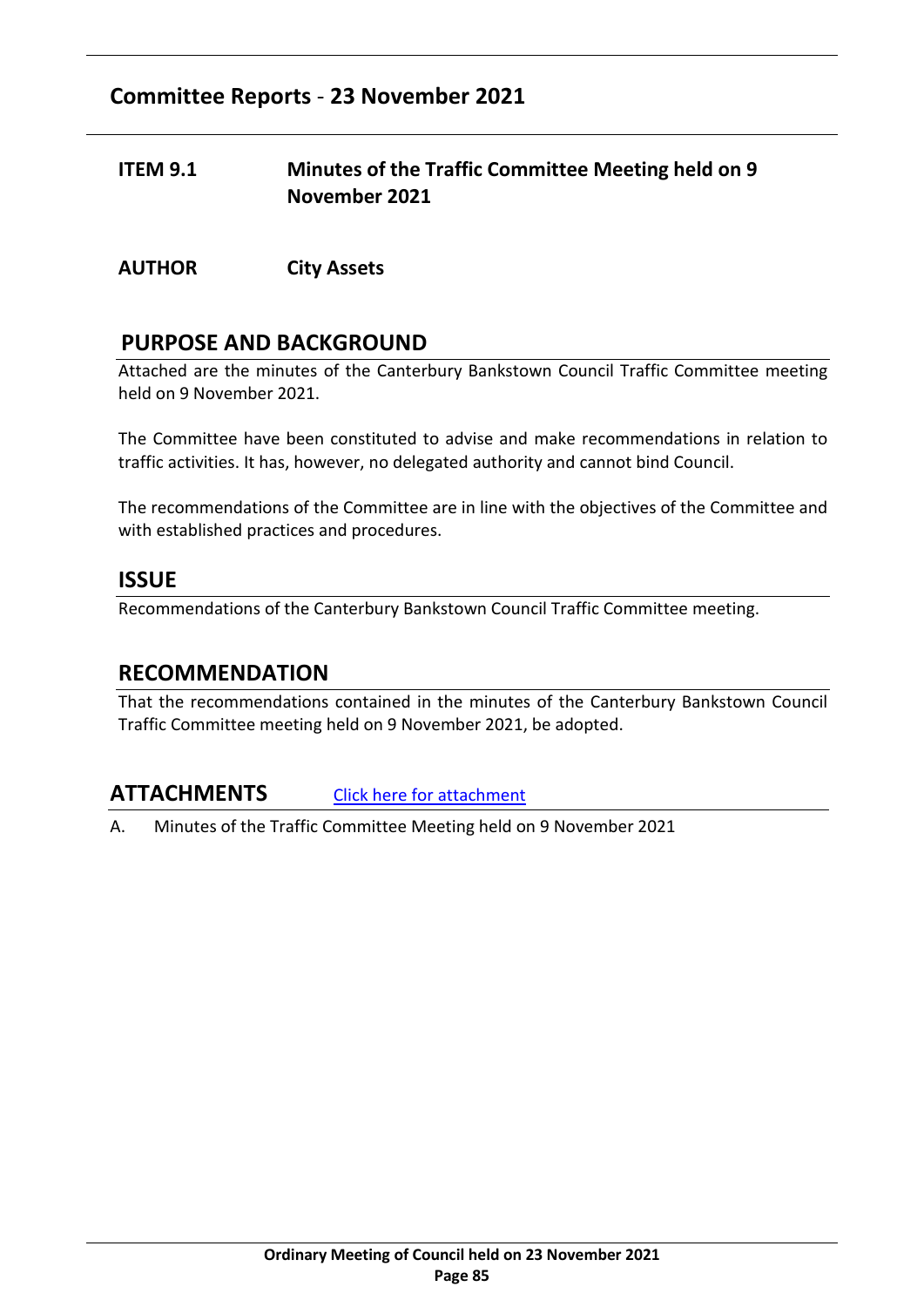# **POLICY IMPACT**

The matter has no policy implications to Council.

### **FINANCIAL IMPACT**

Potential costs arising out of recommendations of the Traffic Committees are detailed in future Works Programs for Roadworks/Traffic Facilities.

# **COMMUNITY IMPACT**

The recommendations will improve rod safety for the community whilst minimising the adverse impacts on residential amenity. Community consultations have been carried out while required.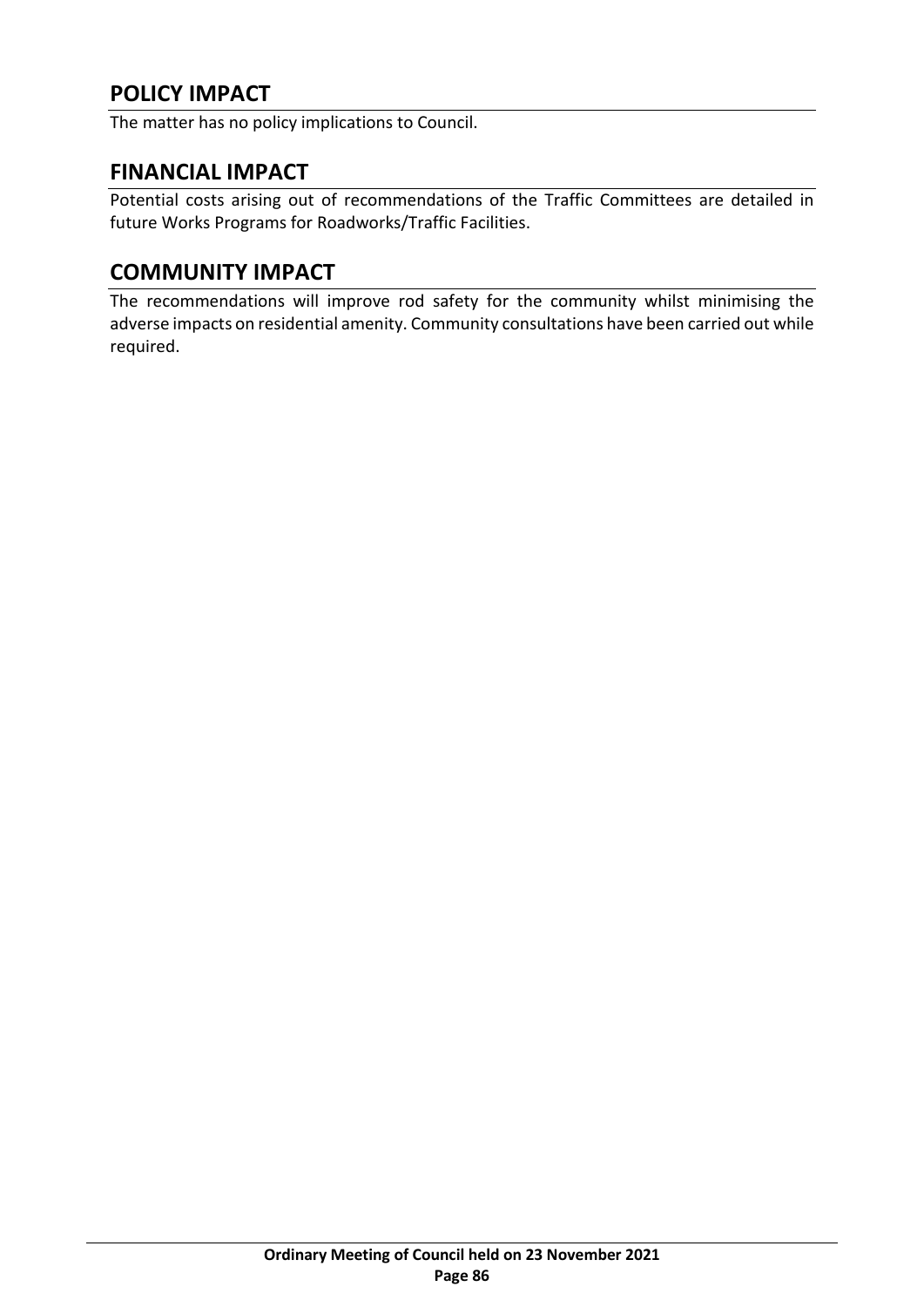# **10 NOTICE OF MOTIONS & QUESTIONS WITH NOTICE**

The following items are submitted for consideration -

| 10.1 Notice of Motions                                                                   | 89  |
|------------------------------------------------------------------------------------------|-----|
| 10.2 Red-Light Speed Camera Milperra - Councillor Linda Downey                           | 91  |
| 10.3 Thank You - Councillor Linda Eisler                                                 | 93  |
| 10.4 NSW Electoral Commission - Councillor Linda Downey                                  | 95. |
| 10.5 NSW Senior Australian of the Year - Councillor Bilal El-Hayek                       | 97  |
| 10.6 Dual Naming of Suburbs in CBCITY with Aboriginal names - Councillor Linda<br>Downey | 99  |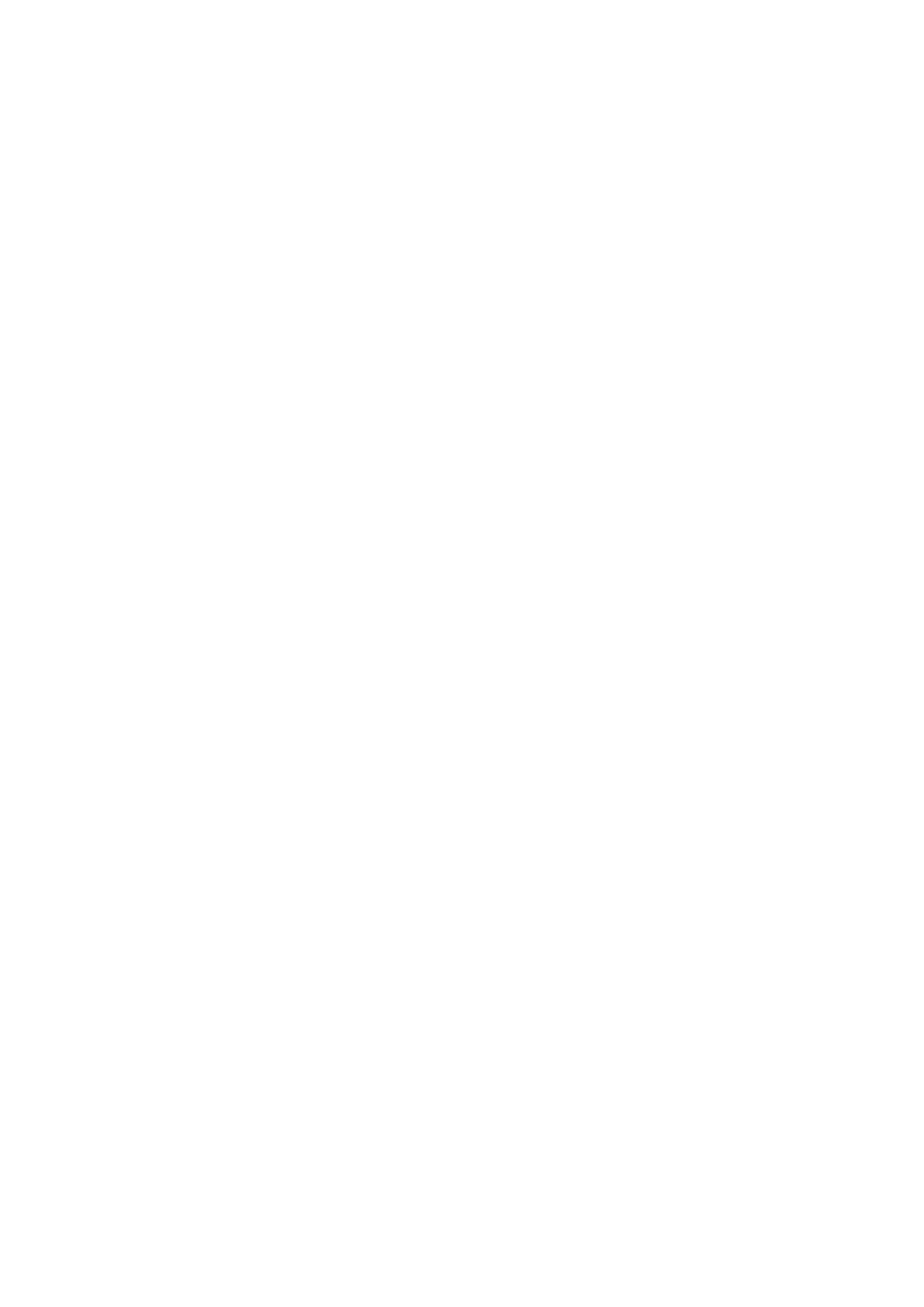# **Notice of Motions & Questions With Notice** - **23 November 2021**

- <span id="page-88-0"></span>**ITEM 10.1 Notice of Motions**
- **AUTHOR Office of the General Manager**

#### **ISSUE**

The attached schedule provides information to questions raised at Council's previous meeting.

### **RECOMMENDATION**

That the information be noted.

# **ATTACHMENTS** [Click here for attachments](http://webdocs.bankstown.nsw.gov.au/api/publish?documentPath=aHR0cDovL2lzaGFyZS9zaXRlcy9Hb3Zlcm5hbmNlL0NvdW5jaWwgTWVldGluZ3MvT3JkaW5hcnkgTWVldGluZ3MvMjMuMTEuMjEgTGlua2VkIEF0dGFjaG1lbnQgLSBOb3RpY2Ugb2YgTW90aW9ucy5wZGY=&title=23.11.21%20Linked%20Attachment%20-%20Notice%20of%20Motions.pdf)

- A. Notice of Motions Table
- B. Correspondence sent in relation to Notice of Motions
- C. Correspondence received in relation to Notice of Motions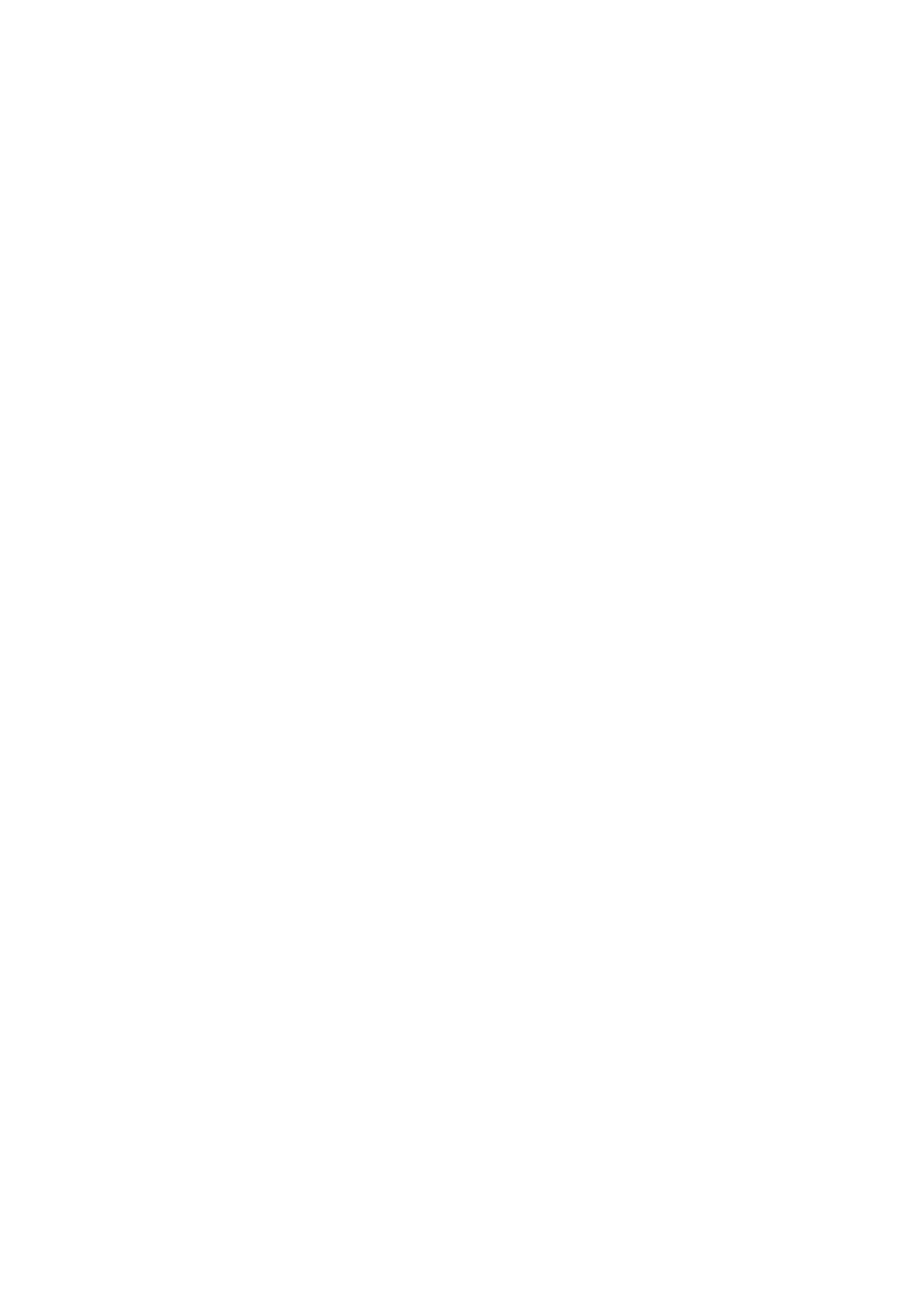### <span id="page-90-0"></span>**ITEM 10.2 Red-Light Speed Camera Milperra**

I, Councillor Linda Downey hereby give notice that at the next Ordinary Meeting of Council I will move the following motion:-

"That Council make the necessary representations to TfNSW for the prioritisation for a red-light speed camera at the intersection of Henry Lawson Drive and Pozieres Avenue, Milperra."

# **BACKGROUND**

As I highlighted last month there is a high volume of traffic and therefore related traffic issues afflicting Milperra which is increasing due to the housing density the state government is allowing in this suburb.

As a result, I have received a number of representations from the community raising their concerns with the number of vehicles running the red light traffic signal at the intersection of Henry Lawson Drive and Pozieres Avenue, Milperra.

I share these concerns as I'm aware of 4 accidents in recent years and therefore ask that council officers investigate this intersection and make representation to TfNSW so this intersection can be prioritised for a red-light speed camera to keep the community and motorists safe.

#### **GENERAL MANAGER'S COMMENT**

There is no cost implication arising from the proposed motion as written.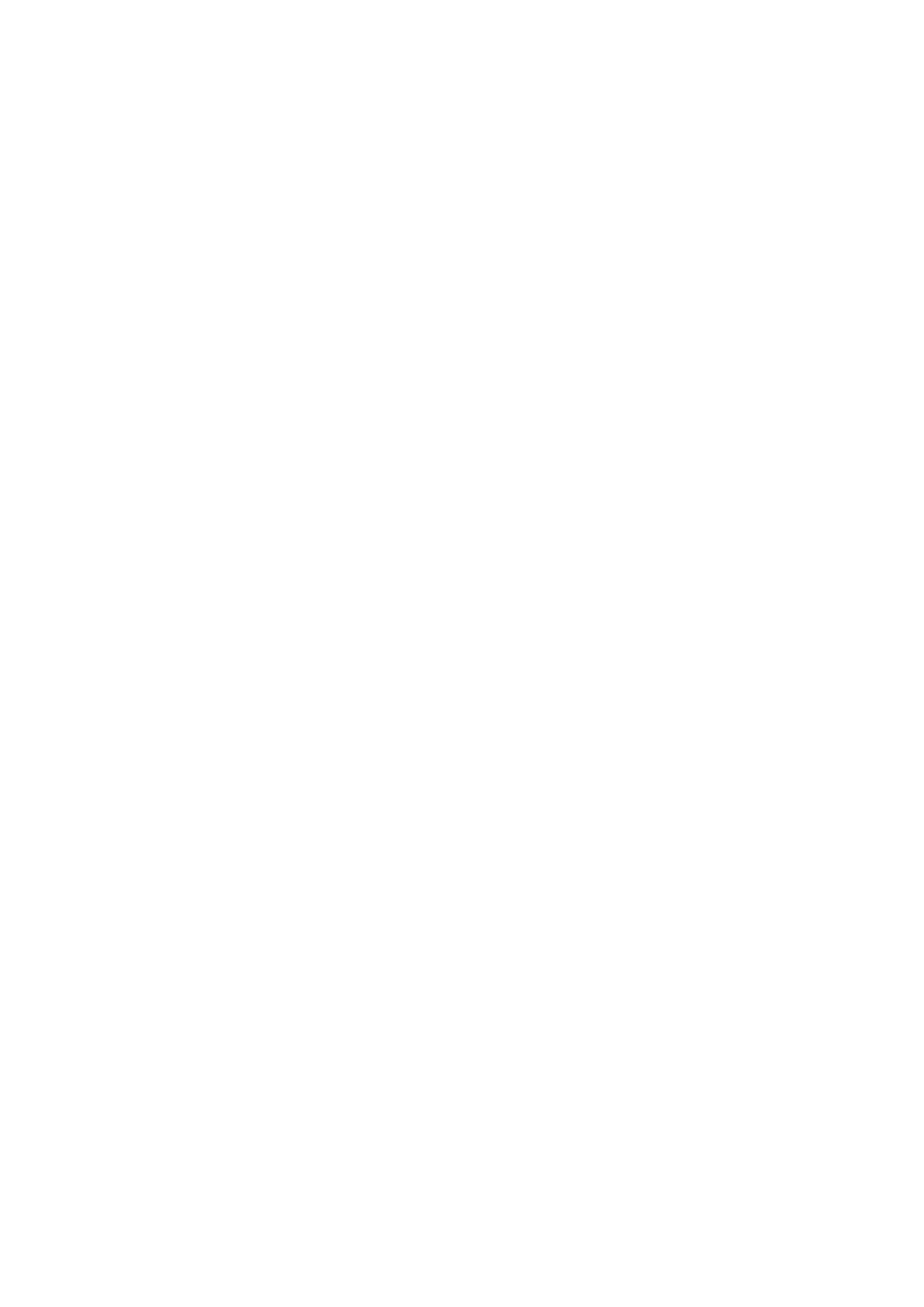### <span id="page-92-0"></span>**ITEM 10.3 Thank You**

I, Councillor Linda Eisler hereby give notice that at the next Ordinary Meeting of Council I will move the following motion:-

"I would like to acknowledge every member of Canterbury Bankstown Council's Staff for their efforts in supporting Councillors, Residents and Community. They serve our current needs and work towards the future of CBCity.

Their hard work and commitment to innovation and progress means that not only the traditional basic services like Roads, Rates and Rubbish issues are resolved, but also envision the directions we need to go to be a resilient, sustainable, healthy, and attractive city.

Their efforts are often not recognised or understood by the community they serve so I would like my last Council Motion to be one recognising that commitment.

Thankyou Canterbury Bankstown Council staff. Your commitment and dedication are appreciated."

### **BACKGROUND**

Since beginning on Council since 2008 I have been impressed by the commitment of Council Staff. I was a teacher for over 20 years and recognise their passion.

When on Canterbury Council I had the opportunity to work on a number of committees and projects. Projects like Lakemba Community Gardens and SSROC Solar Project. Also, I was a judge for the Schools Environment Award and Australia Day Awards, helped write Canterbury Statement of Common Values, plus I attended many, many Council functions, and Have Your Say opportunities with the public and during that time I met and interacted with the staff. Their commitment and enthusiasm were always obvious.

Also, I met staff who had their passion supported by their Managers and Directors. One produced a fantastic book on what to plant in your native garden. Another was the Little Free Library, which I was able to support getting started.

I personally experienced how willing they are to resolve issues like the garbage changeover. Everyone who has contacted me has been highly positive about the responses.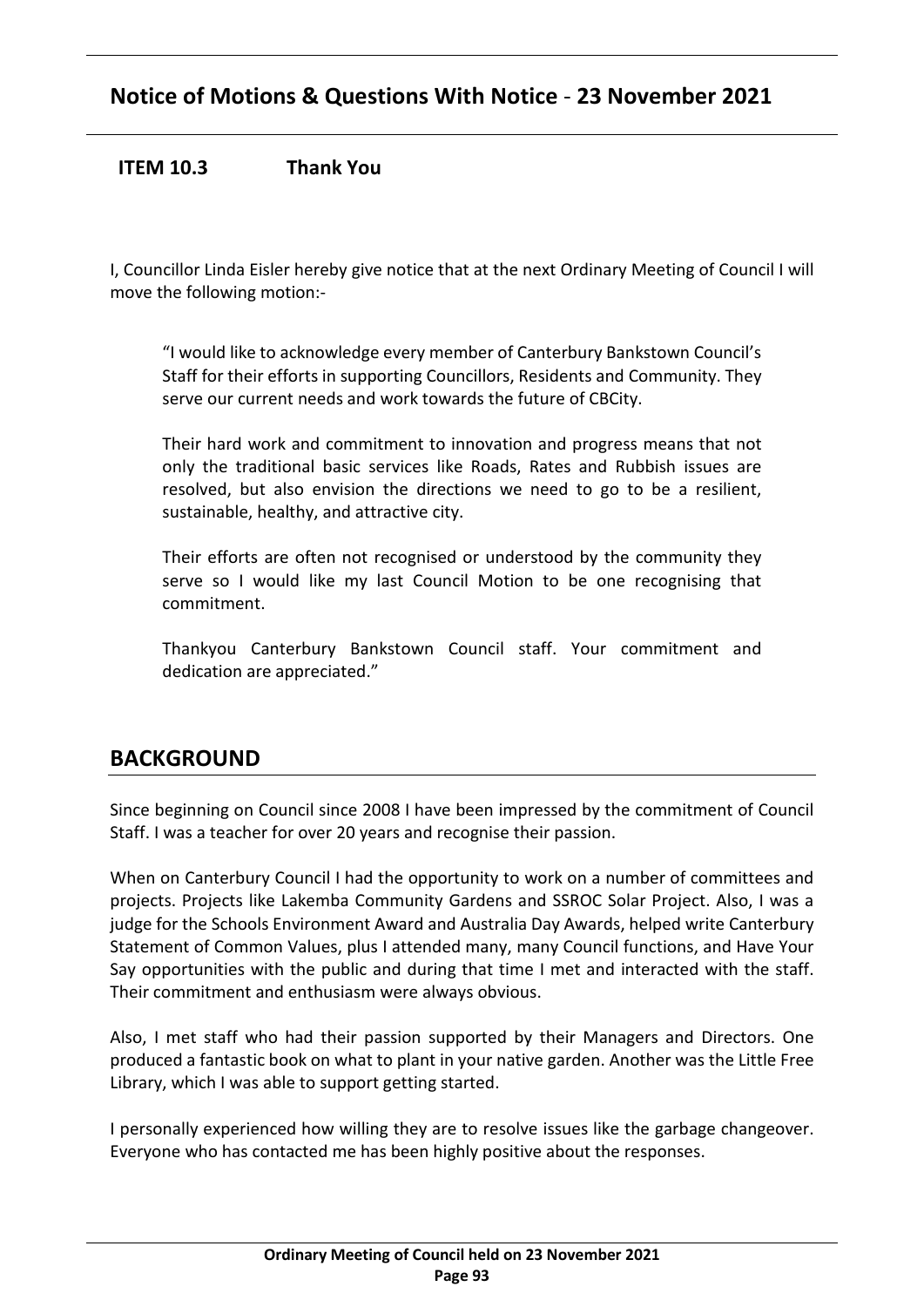When I have had issues in the community, I have had a terrific response whether a dumping issue or a damaged swing in the park. I have always felt supported by staff.

From the staff on the front desk and in the parks to our General Manager Canterbury Bankstown I want to say that I have appreciated my time on Council. It has been a truly rewarding experience and you have certainly contributed to the positive experiences.

### **GENERAL MANAGER'S COMMENT**

There is no cost implication arising from the proposed motion as written.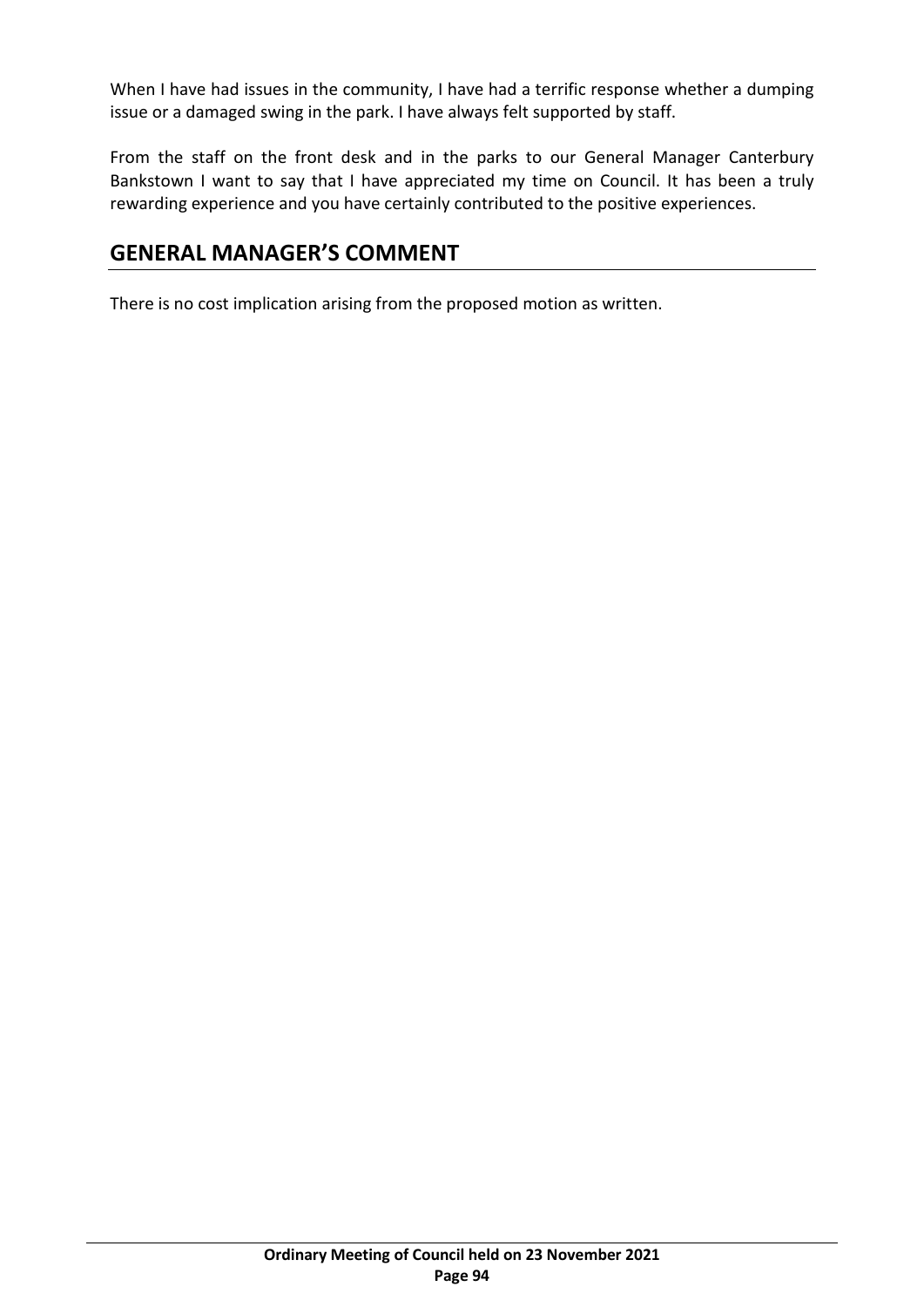### <span id="page-94-0"></span>**ITEM 10.4 NSW Electoral Commission**

I, Councillor Linda Downey hereby give notice that at the next Ordinary Meeting of Council I will move the following motion:-

"That Council call on the NSW Government to immediately provide additional/necessary funding to the NSW Electoral Commission to appropriately and efficiently carry out their legislative requirements."

# **BACKGROUND**

Whilst not surprising, it's with great disappointment and frustration to see this Liberal Government continuing to evade its responsibilities and whittle down critical government services/functions.

In particular, I raise the present crisis facing the NSW Electoral Commission (NSW EC), and its ability to effectively perform its basic duties/functions in running the State's Electoral System.

In a recently tabled report, the NSW Parliament was warned that the current funding allocated to the NSW EC does not adequately reflect and/or support its ability to carry out its role and responsibilities – and questions the sustainability of the organisation over the long term.

Despite the Premier indicating his ongoing commitment and support for the NSW EC, it would appear that the EC's ongoing viability is at serious risk for our State. Unless appropriate funding is restored and/or appropriated, it will struggle to properly run our electoral system – creating a risk to the integrity of electoral outcomes and our democratic process, particularly as it relates to running elections, electoral funding, as well as disclosure and lobbying laws.

Indeed, it would also appear that the Government have deferred holding by-elections for five State MP's give that the NSW EC doesn't have the capacity to carrying them out until February 2022.

Another disappointing example is the way that the NSW EC is currently handling our upcoming Local Government elections. It is quite clear that the lack of resources and funding will see our communities both frustrated and discontent – be it the onerous rules imposed as a result of COVID, or the constant push to postal and i-voting – will further erode the very democratic process we all upheld and fought hard to support on behalf of our electors.

Enough is enough. We need to ensure that the Government are held accountable – and immediately provide additional funding to the NSW EC so that they can properly do their job!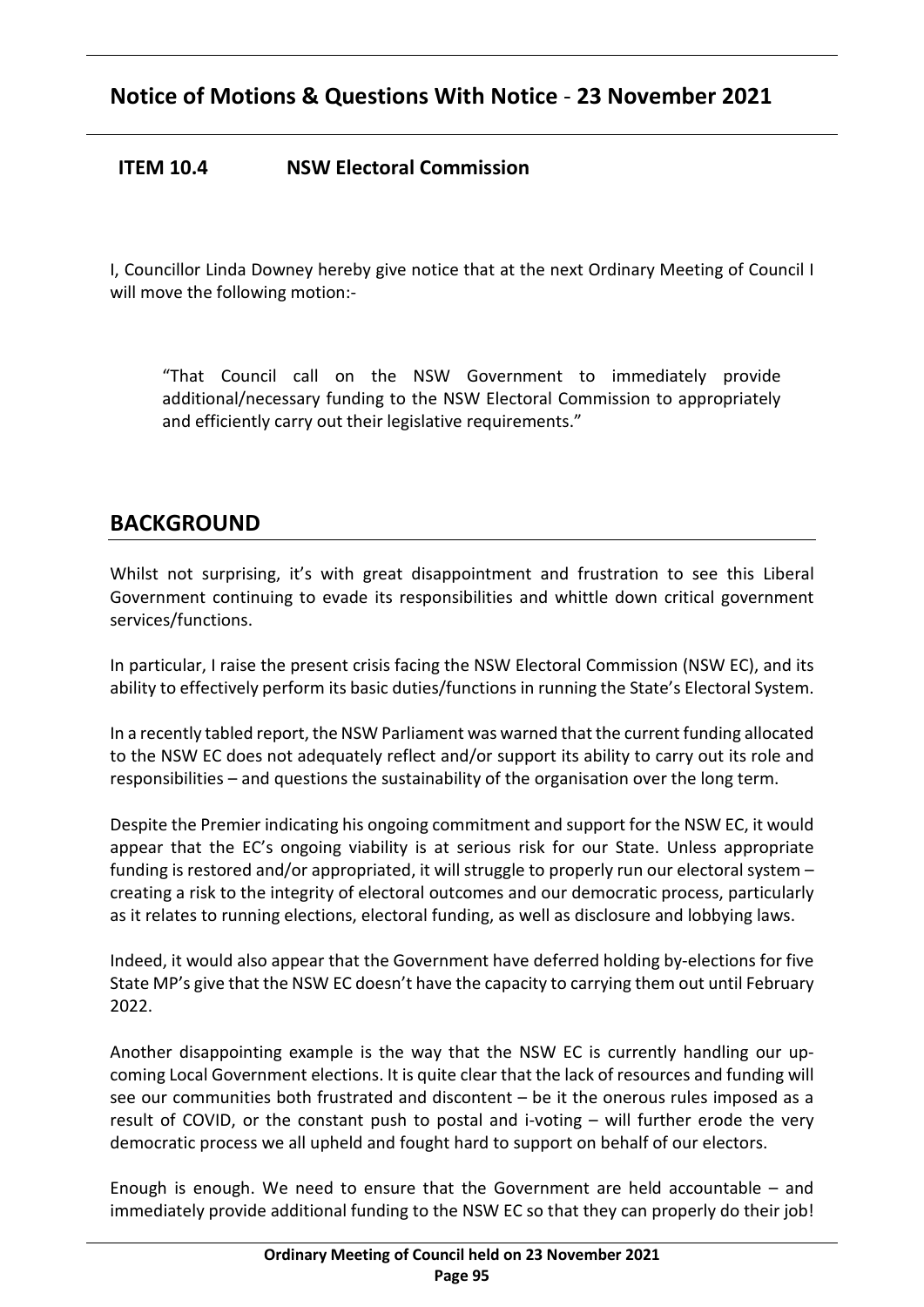# **GENERAL MANAGER'S COMMENT**

There is no cost implication arising from the proposed motion as written.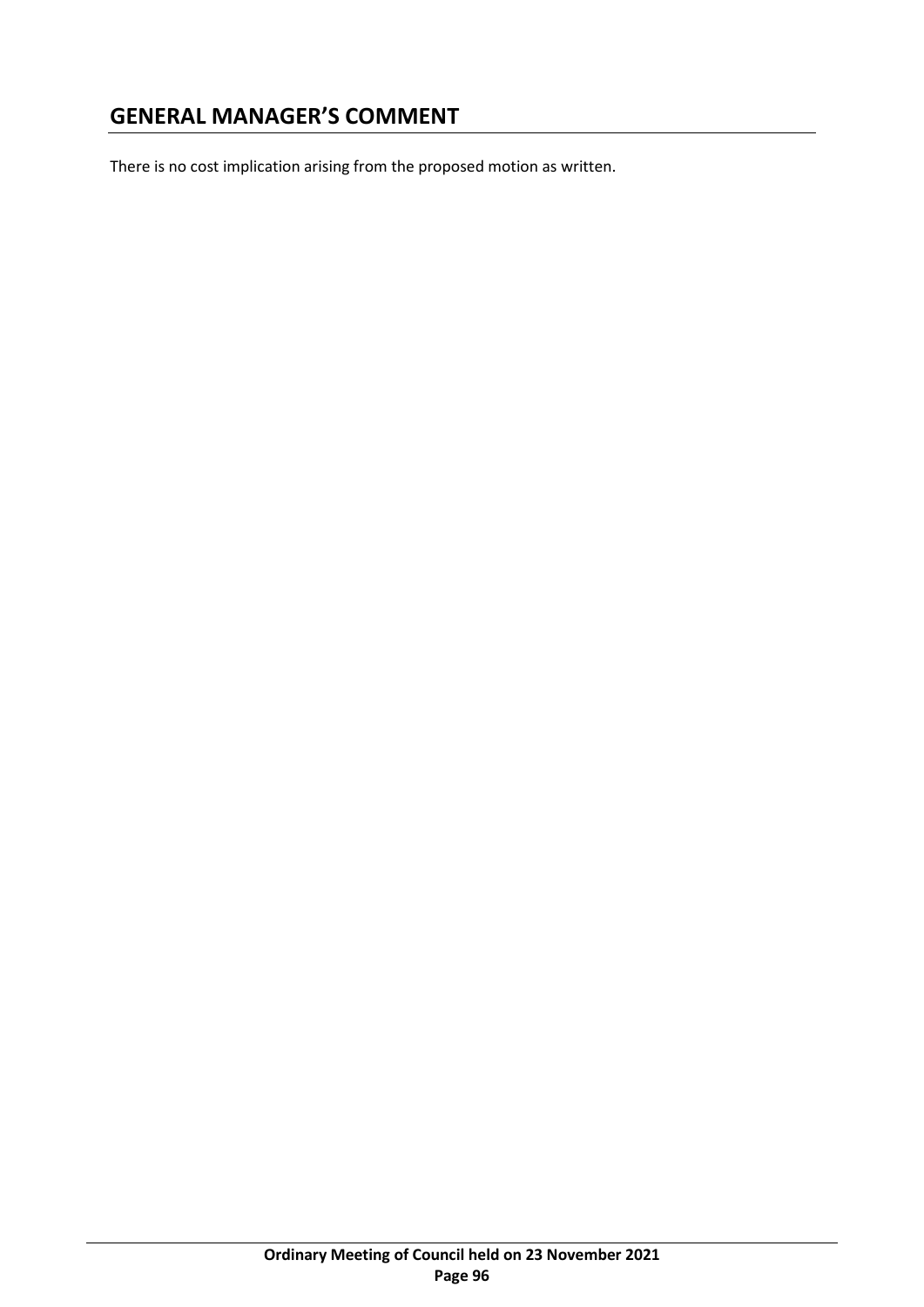### <span id="page-96-0"></span>**ITEM 10.5 NSW Senior Australian of the Year**

I, Councillor Bilal El-Hayek hereby give notice that at the next Ordinary Meeting of Council I will move the following motion:-

"We acknowledge and congratulate the President of the Islamic Women's Welfare Association, Ms Abla Kadous as the recipient of the NSW Senior Australian of the year 2022. The 72-year old has been recognised for her outstanding commitment and tireless work on behalf of Muslim women in our City."

### **BACKGROUND**

Hajeh Kadous helped establish Australia's first welfare service for women after arriving from Egypt with her parents in 1967. She recalls getting off the boat in Sydney and immediately falling in love with the City, a City she has called home ever since.

She loves sport and was a champion rower after taking it up at the age of 13.

As president of the Islamic Women's Welfare Association she has progressed the rights of Muslim women and encouraged and supported them in many ways. Her organisation offers anti-discrimination forums, school-readiness programs, youth camps, cooking classes and also provides food and other essentials to people in need.

Her generosity has seen her volunteering for more than 35 years while also raising her five children and overcoming many obstacles.

One of the biggest obstacles was financial support but she persevered and didn't give up.

She leads 50 other volunteers and staff and has something like 1500 members from 56 nationalities. Her very firm resolve and focus has been the welfare and advancement of Muslim women.

Her work in providing for those in need is widely known throughout the community and people come from all over the City to pick up parcels of food. . . and as she will tell you, the demand for those food parcels grows every week.

One of her most impressive achievements was buying a state-of-the-art function centre with money she saved after years of sewing, cooking and selling second hand goods.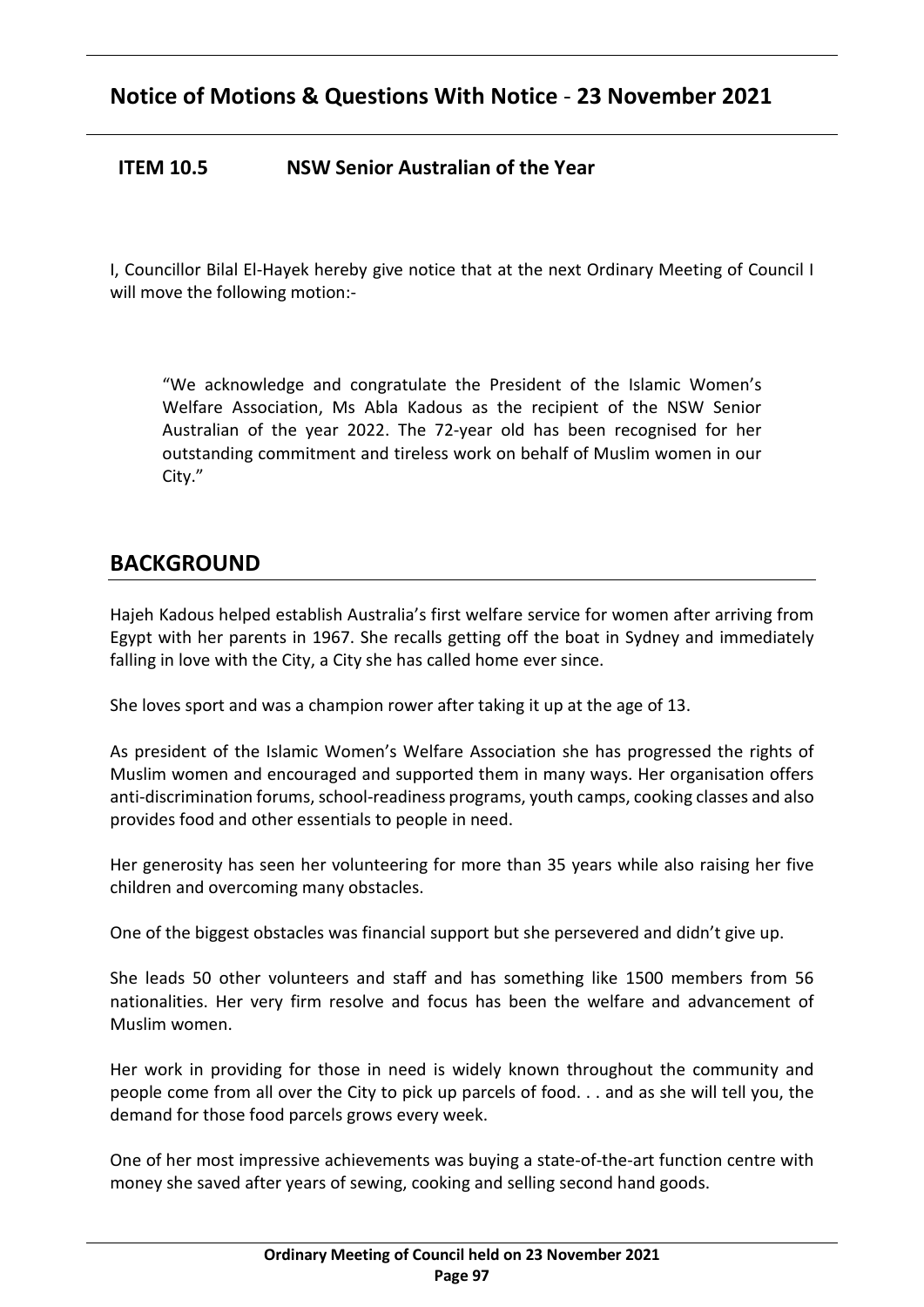An incredible, Inspiring and humble woman, Abla has received many awards for her work in the community and we wish her well when the Australian Senior of the year is announced over the coming months.

# **GENERAL MANAGER'S COMMENT**

There is no cost implication arising from the proposed motion as written.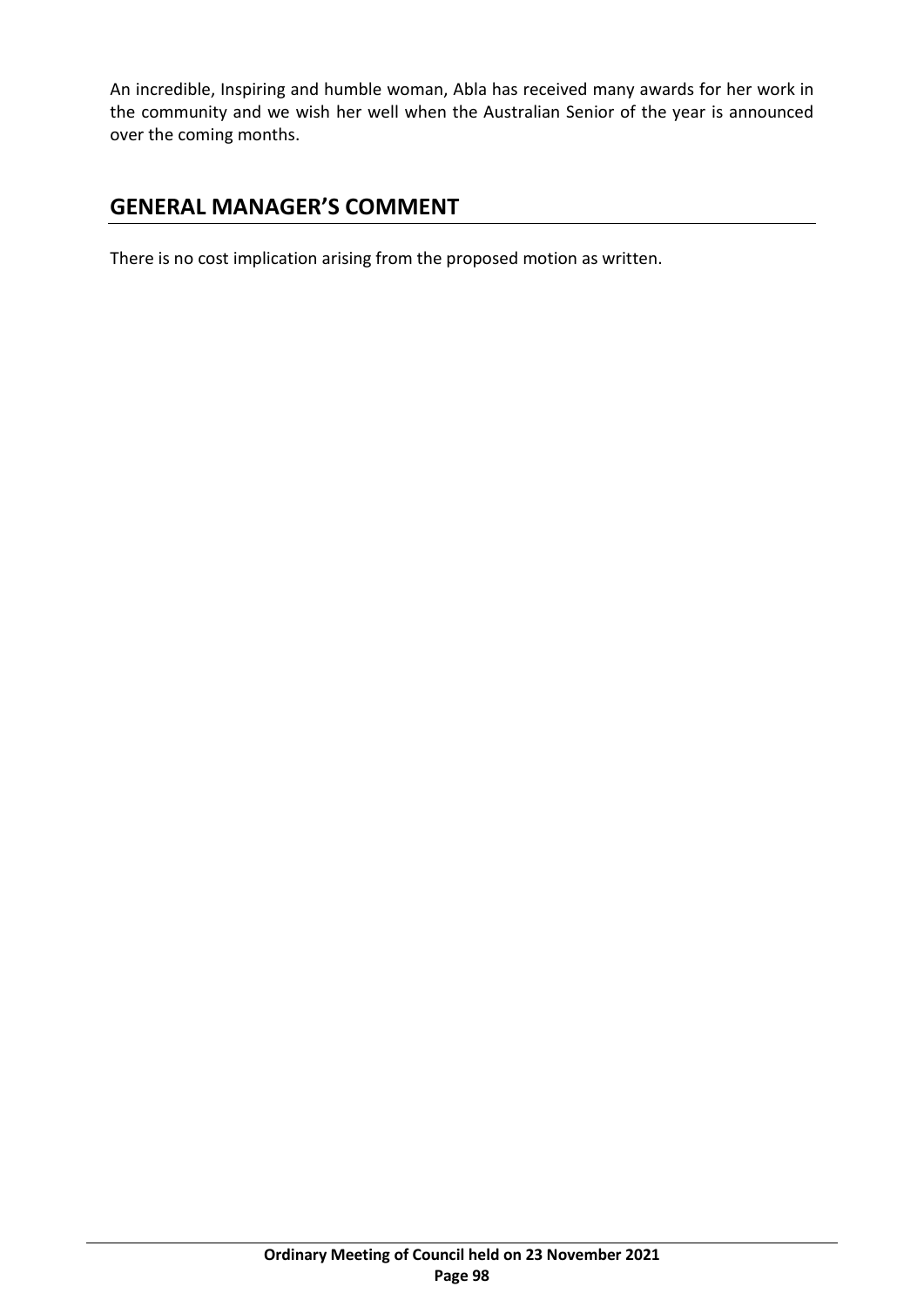### <span id="page-98-0"></span>**ITEM 10.6 Dual Naming of Suburbs in CBCITY with Aboriginal names**

I, Councillor Linda Downey hereby give notice that at the next Ordinary Meeting of Council I will move the following motion:-

"That Council investigate the feasibility of dual naming suburbs in the Canterbury Bankstown Local Government area with Aboriginal names."

# **BACKGROUND**

I am seeking Council endorsement of this motion as a positive and proactive step in further acknowledging the history of our area and our First Nations people.

I was really proud to see Council late last year take the initiative and endorse a similar recommendation to investigate the Dual Naming of Council Wards with Aboriginal terms.

This was a highly consultative process that involved engaging some of our ATSIC Elders on a Working Party with Council Officers to steer this project through its various stages culminating in a report to Council in September this year.

This was such an important milestone for this Council and its Reconciliation Action Plan with proposed Aboriginal Ward Names being unanimously adopted as:

| <b>Bass Hill</b> | Bura (Kangaroo)               |
|------------------|-------------------------------|
| Revesby          | Bunya (Tea Tree)              |
| <b>Roselands</b> | Bunmarra (Blue Tongue Lizard) |
| <b>Bankstown</b> | Darani (Ghost Gum)            |
| Canterbury       | Budjar (Paperbark)            |

I propose that a similar process is followed for this investigation that involves representatives from our ATSIC Elders being involved on a Working Party that will be established to steer this investigation and bring a report back to Council for its consideration.

### **GENERAL MANAGER'S COMMENT**

This NOM is consistent with the intent of Council's Reconciliation Action Plan 'Investigate opportunities to recognise the culture and heritage of ATSIC peoples in Local Government Infrastructure and Environment'. There are no financial implications of the motion as written.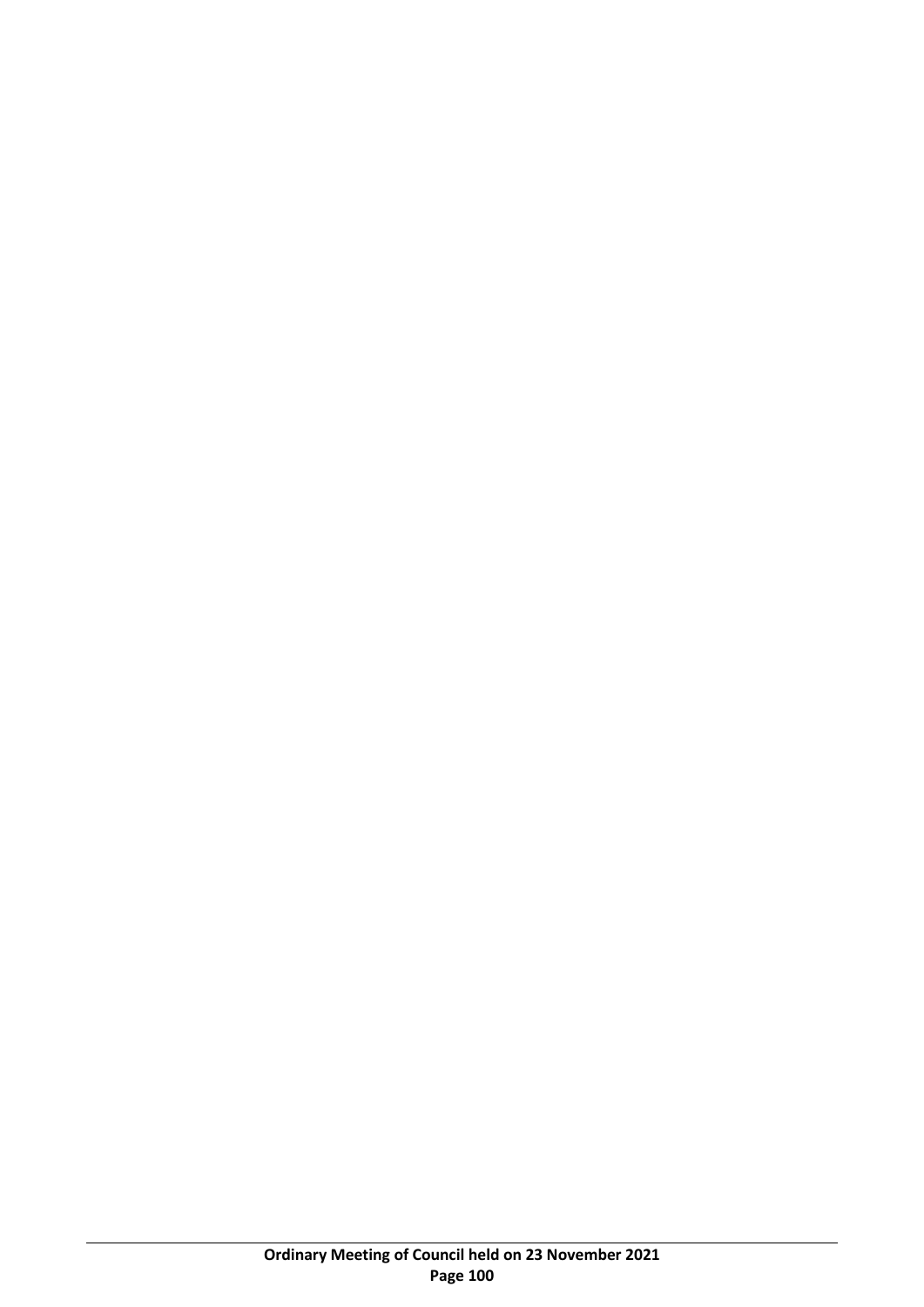# **11 CONFIDENTIAL SESSION**

11.1 Transport for NSW M5 / Westconnex Motorway Project – Proposed compulsory freehold acquisition of Council-owned land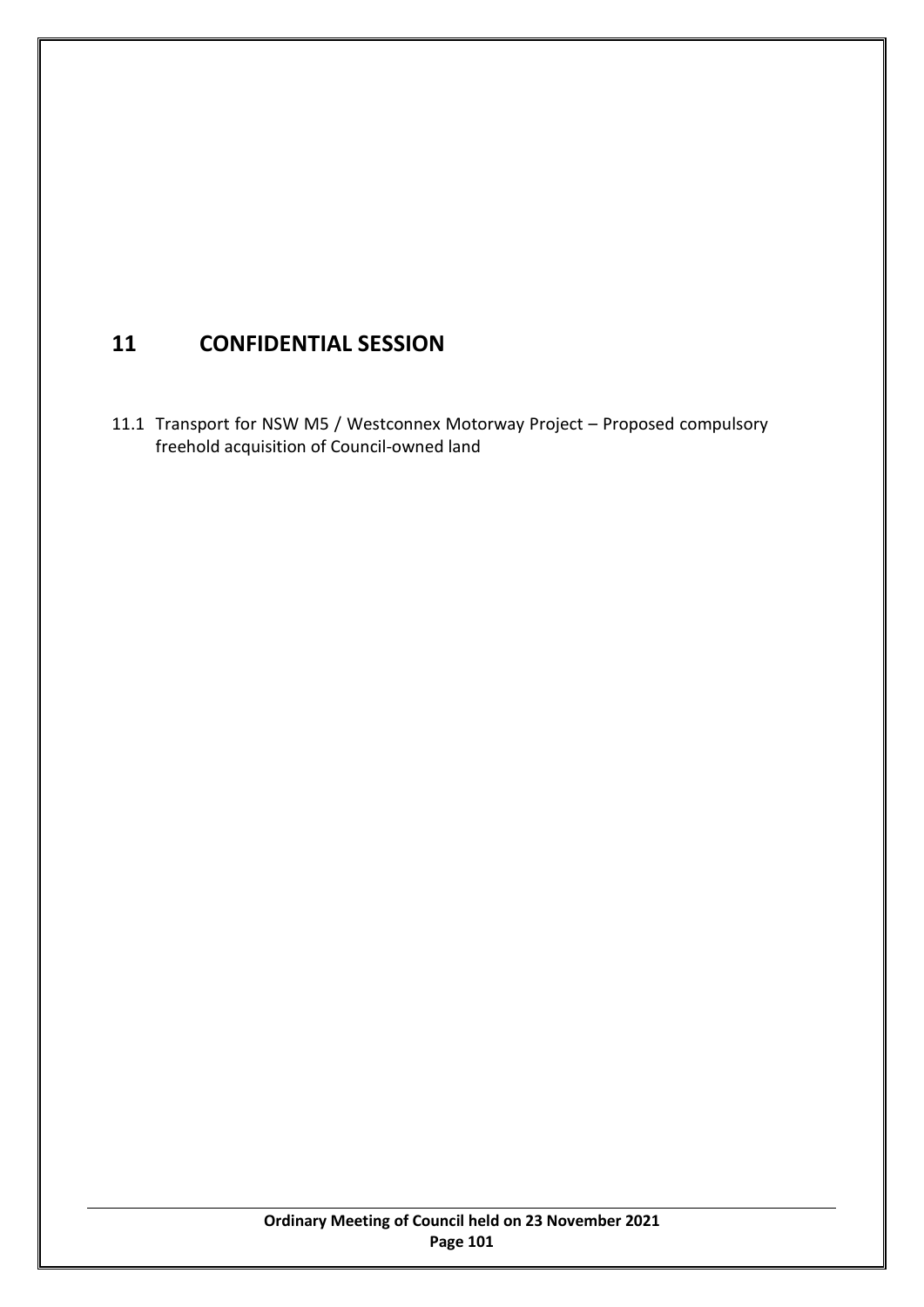# **General Manager's Statement**

# **Confidentiality**

Councillors and staff are reminded of their obligations in respect to the need for confidentiality and not disclose or otherwise misuse the information which is about to be discussed, failure to do so could result in a reference to the NSW Civil and Administrative Tribunal and/or result in a prosecution in accordance with Sec. 664 of the Act for which the maximum penalty is \$5,500.